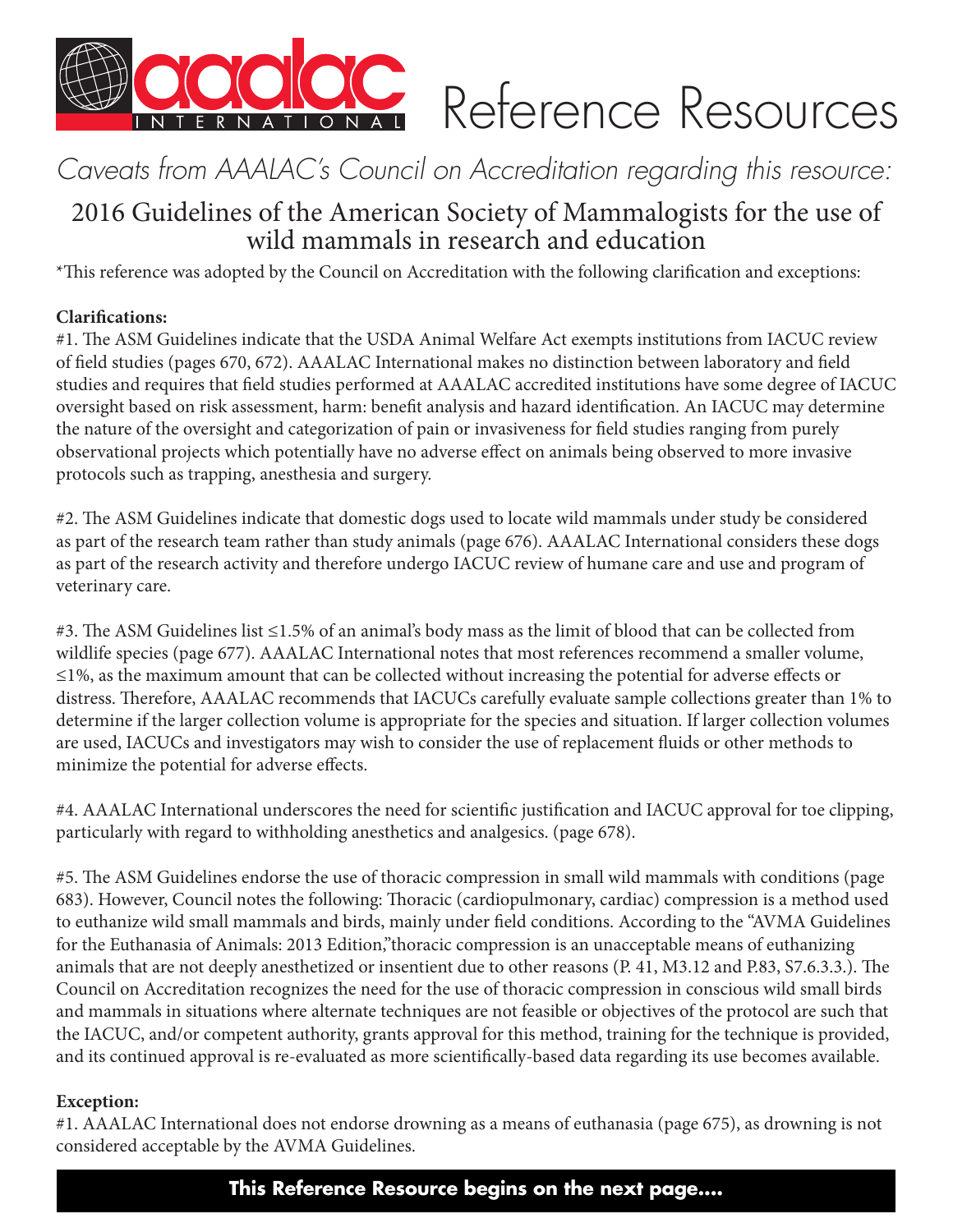



# **2016 Guidelines of the American Society of Mammalogists for the use of wild mammals in research and education**

Robert S. Sikes[\\*](#page-1-0) and the Animal Care and Use Committee of the American Society of Mammalogists[†](#page-1-1)

*Basic Animal Services Unit, Department of Biology, University of Arkansas at Little Rock, 2801 South University Avenue, Little Rock, AR 72204, USA (RSS)*

<span id="page-1-1"></span>*† John A. Bryan II, SCWDS/University of Georgia; David Byman, Pennsylvania State University–Worthington; Brent J. Danielson, Iowa State University; Janna Eggleston, Old Dominion University; Michael R. Gannon, Pennsylvania State University–Altoona; William L. Gannon, University of New Mexico; David W. Hale, United States Air Force Academy; Brett R. Jesmer, University of Wyoming; Daniel K. Odell, Hubbs–SeaWorld Research Institute; Link E. Olson, University of Alaska Fairbanks; Richard D. Stevens, Texas Tech University; Tracy A. Thompson, United States National Park Service; Robert M. Timm, University of Kansas; Stephanie A. Trewhitt, San Jose State University; Janna R. Willoughby, Purdue University.*

<span id="page-1-0"></span>*\* Correspondent: [rssikes@ualr.edu](mailto:rssikes@ualr.edu?subject=)*

Guidelines for use of wild mammal species in research are updated from Sikes et [al. \(2011\).](#page-25-0) These guidelines cover current professional techniques and regulations involving the use of mammals in research and teaching; they also incorporate new resources, procedural summaries, and reporting requirements. Included are details on capturing, marking, housing, and humanely killing wild mammals. It is recommended that Institutional Animal Care and Use Committees (IACUCs), regulatory agencies, and investigators use these guidelines as a resource for protocols involving wild mammals, whether studied in the field or in captivity. These guidelines were prepared and approved by the American Society of Mammalogists (ASM), in consultation with professional veterinarians experienced in wildlife research and IACUCs, whose collective expertise provides a broad and comprehensive understanding of the biology of nondomesticated mammals. The current version of these guidelines and any subsequent modifications are available online on the Animal Care and Use Committee page of the ASM website [\(http://mammalogy.org/](http://mammalogy.org/uploads/committee_files/CurrentGuidelines.pdf) [uploads/committee\\_files/CurrentGuidelines.pdf](http://mammalogy.org/uploads/committee_files/CurrentGuidelines.pdf)). Additional resources pertaining to the use of wild animals in research are available at: [http://www.mammalsociety.org/committees/animal-care-and-use#tab3.](http://www.mammalsociety.org/committees/animal-care-and-use#tab3)

# **Resumen**

Los lineamientos para el uso de especies de mamíferos de vida silvestre en la investigación con base en [Sikes](#page-25-0)  et [al. \(2011\)](#page-25-0) se actualizaron. Dichos lineamientos cubren técnicas y regulaciones profesionales actuales que involucran el uso de mamíferos en la investigación y enseñanza; también incorporan recursos nuevos, resúmenes de procedimientos y requisitos para reportes. Se incluyen detalles acerca de captura, marcaje, manutención en cautiverio y eutanasia de mamíferos de vida silvestre. Se recomienda que los comités institucionales de uso y cuidado animal (cifras en inglés: IACUCs), las agencias reguladoras y los investigadores se adhieran a dichos lineamientos como fuente base de protocolos que involucren mamíferos de vida silvestre, ya sea investigaciones de campo o en cautiverio. Dichos lineamientos fueron preparados y aprobados por la ASM, en consulta con profesionales veterinarios experimentados en investigaciones de vida silvestre y IACUCS, de quienes cuya experiencia colectiva provee un entendimiento amplio y exhaustivo de la biología de mamíferos no-domesticados. La presente versión de los lineamientos y modificaciones posteriores están disponibles en línea en la página web de la ASM, bajo Cuidado Animal y Comité de Uso: (http://mammalogy.org/uploads/committee files/CurrentGuidelines.pdf). Recursos adicionales relacionados con el uso de animales de vida silvestre para la investigación se encuentran disponibles en ([http://www.mammalsociety.org/committees/animal-care-and-use#tab3\)](http://www.mammalsociety.org/committees/animal-care-and-use#tab3).

© The Author 2016. Published by Oxford University Press on behalf of American Society of Mammalogists.

This is an Open Access article distributed under the terms of the Creative Commons Attribution Non-Commercial License

[\(http://creativecommons.org/licenses/by-nc/4.0/](http://creativecommons.org/licenses/by-nc/4.0/)), which permits non-commercial re-use, distribution, and reproduction in any medium, provided the original work is properly cited. For commercial re-use, please contact journals.permissions@oup.com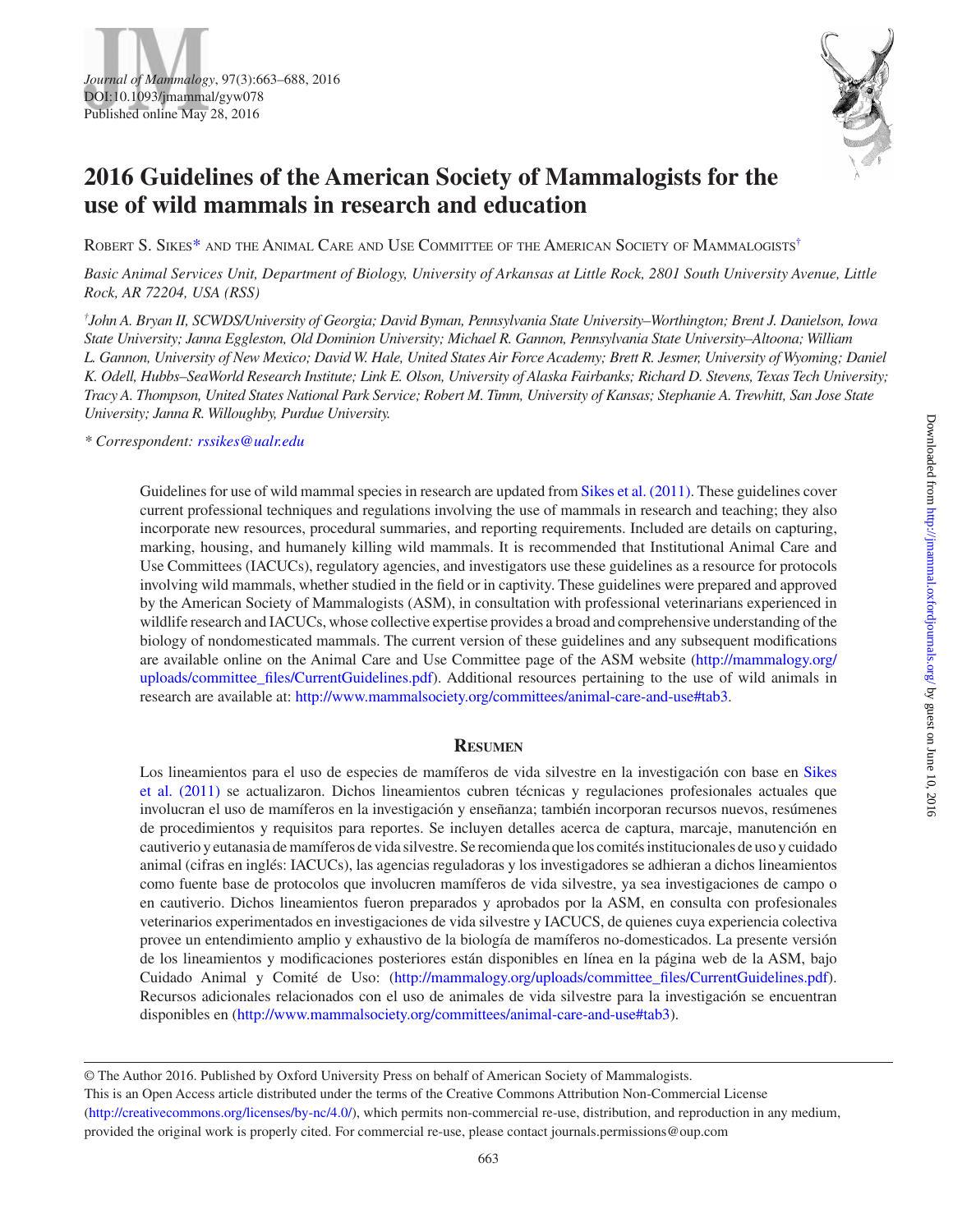Key words: animal capture, animal care, animal housing, animal marking, animal use ethics, federal regulation, Institutional Animal Care and Use Committee, trapping

# **Organization of Guidelines**

| Capture myopathy and injuries exclude the contract of the contract of the contract of the contract of the control of the contract of the contract of the contract of the contract of the contract of the contract of the contr |  |
|--------------------------------------------------------------------------------------------------------------------------------------------------------------------------------------------------------------------------------|--|
|                                                                                                                                                                                                                                |  |
|                                                                                                                                                                                                                                |  |
|                                                                                                                                                                                                                                |  |
|                                                                                                                                                                                                                                |  |
|                                                                                                                                                                                                                                |  |
|                                                                                                                                                                                                                                |  |
|                                                                                                                                                                                                                                |  |
|                                                                                                                                                                                                                                |  |
|                                                                                                                                                                                                                                |  |
|                                                                                                                                                                                                                                |  |
|                                                                                                                                                                                                                                |  |
|                                                                                                                                                                                                                                |  |
|                                                                                                                                                                                                                                |  |
|                                                                                                                                                                                                                                |  |
|                                                                                                                                                                                                                                |  |
|                                                                                                                                                                                                                                |  |
|                                                                                                                                                                                                                                |  |
|                                                                                                                                                                                                                                |  |
|                                                                                                                                                                                                                                |  |
|                                                                                                                                                                                                                                |  |
|                                                                                                                                                                                                                                |  |
|                                                                                                                                                                                                                                |  |
|                                                                                                                                                                                                                                |  |
|                                                                                                                                                                                                                                |  |
|                                                                                                                                                                                                                                |  |
|                                                                                                                                                                                                                                |  |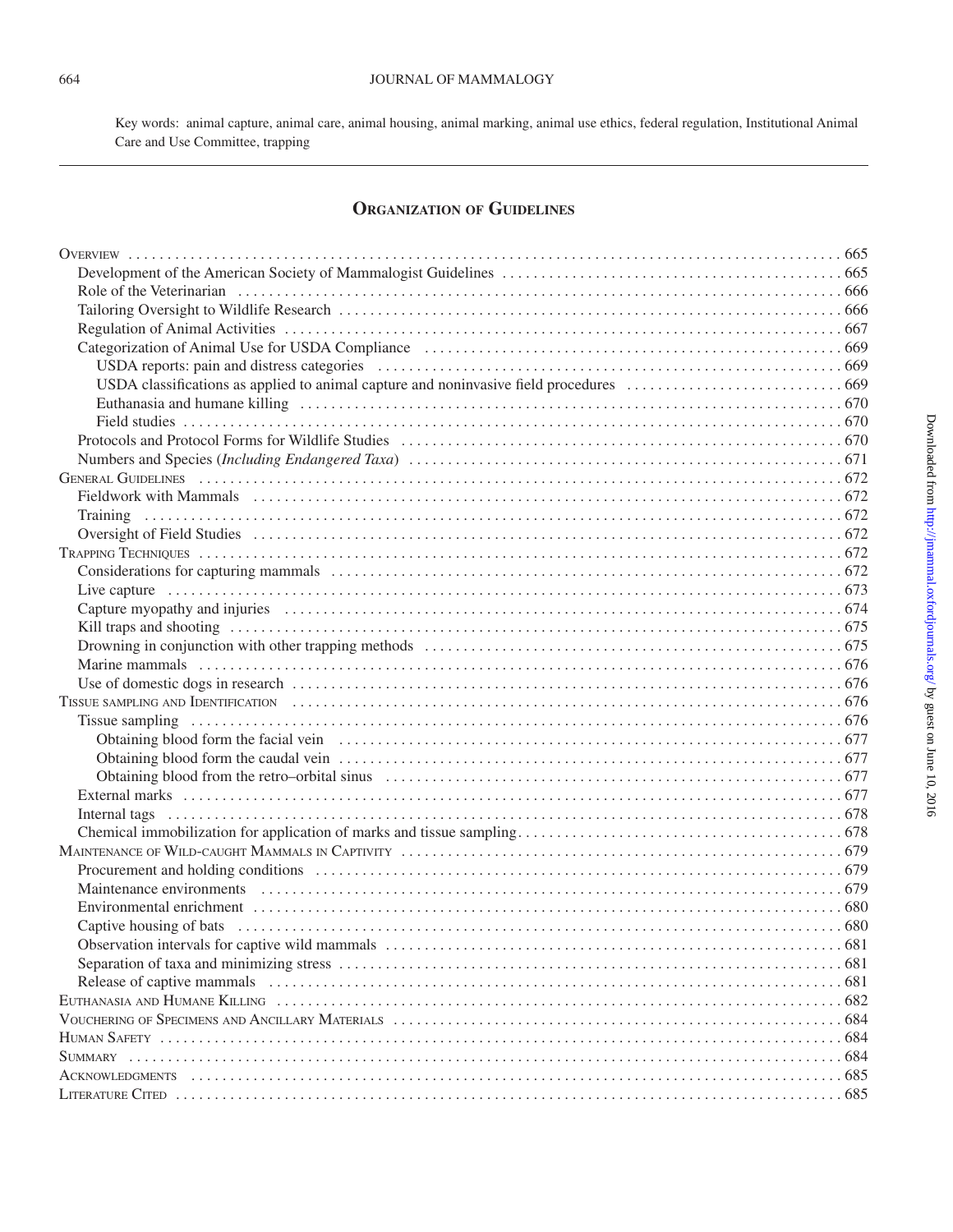#### **Overview**

# *Development of the American Society of Mammalogist guidelines*

Advances in the study of mammals—from exploring physiological functions to understanding evolutionary relationships and developing management strategies—are predicated on responsible use of animals in research. Founded in April 1919, the American Society of Mammalogists (ASM) is deeply concerned with the welfare of mammals and, in particular, the persistence of natural communities of organisms. In 1928, Joseph Grinnell—one of the founders of the ASM—instructed administrators of Yosemite National Park to maintain the Park as a natural mammalian community without unnecessary or destructive development. [Grinnell \(1928](#page-24-0):76) described various management tactics for Park managers to follow; in particular, he advised that to address an unwanted increase in the bear population, Park officials needed to "devise [some] means whereby troublesome individual bears could be discouraged from raiding food-stores, without doing them serious bodily harm. But I recommend that exceeding care be taken in such procedure, not to rouse, unnecessarily, adverse public opinion, and not to drive away the bears altogether, for they constitute a particularly valuable element in the native animal life of the valley." Thus, Grinnell made informed management recommendations that advocated humane animal care and use with sensitivity toward public opinion. The same is true today as mammalogists work to understand and to protect the sentient organisms they study.

The ASM publication *Guidelines for the Use of Animals in Research* ([ad hoc Committee for Animal Care Guidelines](#page-23-0)  [1985](#page-23-0)) was the 1st effort to codify the expertise and philosophy of experienced, professional mammalogists regarding the use of mammals in research. This single-page statement listed broad considerations, such as concern for numbers of animals used, and highlighted laws that regulated use of animals and available standards. It stated that the investigator should exercise good judgment and prudence when using animals in research. More complete guidance was published by the ASM in 1987 with *Acceptable Field Methods in Mammalogy: Preliminary Guidelines Approved by the American Society of Mammalogists* ([ad hoc Committee on Acceptable Field](#page-23-1) [Methods in Mammalogy 1987,](#page-23-1) [http://mammalogy.org/uploads/](http://mammalogy.org/uploads/committee_files/ACUC1987.pdf) [committee\\_files/ACUC1987.pdf](http://mammalogy.org/uploads/committee_files/ACUC1987.pdf)). The 1987 ASM guidelines, along with those for birds, reptiles and amphibians, and fishes (produced by the other taxon-based professional organizations) were developed at the request of the United States National Science Foundation (NSF) specifically because guidance relevant to wild vertebrates was not available in the 1985 version of the National Research Council's (NRC) *Guide for the Care and Use of Laboratory Animals* (hereinafter *Guide*) [\(Orlans 1988\)](#page-25-1). Conduct of animal care programs consistent with the *Guide* became required for activities funded by the United States Public Health Services (PHS) under the Health Research Extension Act of 1985, but neither the 1985 version nor subsequent editions of the *Guide* provided specific guidance for wild vertebrates. Even the most recent (2011:32) revision of the *Guide* states that "[t]he Guide does not purport to be a compendium of all information regarding field biology and methods used in wildlife investigations, but the basic principles of humane care and use apply to animals living under natural conditions" and encourages readers to consult qualified wildlife researchers and taxon specialists for additional information.

This and all recent editions of the ASM guidelines include information from the United States and other governments (e.g., [Canadian Council on Animal Care 1993](#page-24-1)) as well as other professional sources where appropriate, such as the [Society for the](#page-25-2) [Study of Animal Behaviour \(2006\),](#page-25-2) the American Veterinary Medical Association [\(AVMA 2013a\)](#page-23-2) *Guidelines for the Euthanasia of Animals*, and primary literature. The information contained herein is consistent with existing United States regulations regarding the care and use of vertebrate animals in research and education. Sikes et [al. \(2012\)](#page-25-3), [Sikes and Bryan \(2015\)](#page-25-4), and [Wingfield \(2015\)](#page-26-0) argue that the ethical and appropriate oversight of animal activities requires guidance tailored to the species and conditions involved, and that the appropriate standards for wildlife research are the taxon-specific guidelines prepared by the various taxon-oriented professional societies. The NSF agrees with this conclusion, as evidenced by recent (2013) changes to its Grant Proposal Guide [\(http://www.nsf.gov/pubs/policydocs/](http://www.nsf.gov/pubs/policydocs/pappguide/nsf15001/gpg_print.pdf) [pappguide/nsf15001/gpg\\_print.pdf\)](http://www.nsf.gov/pubs/policydocs/pappguide/nsf15001/gpg_print.pdf) which states that:

In the case of research involving the study of wildlife in the field or in the lab, for the provision in the PHS Assurance for Institutional Commitment (Section II) that requires the organization to establish and maintain a program for activities involving animals in accordance with the *Guide for the Care and Use of Laboratory Animals* (Guide), the organization has established and will maintain a program for activities involving animals according to the Guide. The organization will follow recommendations specified in the Guide for details involving laboratory animals, and taxon-specific guidelines approved by the American Society of Ichthyologists and Herpetologists, the American Society of Mammalogists, and the Ornithological Council, as is appropriate for the taxon to be studied.

The acceptance of these guidelines is further evidenced by the fact that AAALAC International, an independent organization committed to peer-reviewed assessment and accreditation of animal care programs, adopted the previous (2011) version of the ASM guidelines as a reference document for use by accredited institutions.

The revised guidelines herein are intended to provide investigators and those charged with evaluating animal use in research (e.g., Institutional Animal Care and Use Committees [IACUCs], reviewers and editors of research manuscripts, management agency personnel, graduate committees, and the public) with upto-date guidance on ethical care and use issues as well as health, safety, and environmental concerns particular to nondomesticated mammals. These guidelines do not provide details concerning how IACUCs are to be constituted or operate, and thus are not intended to replace the *Guide* on these matters. We underscore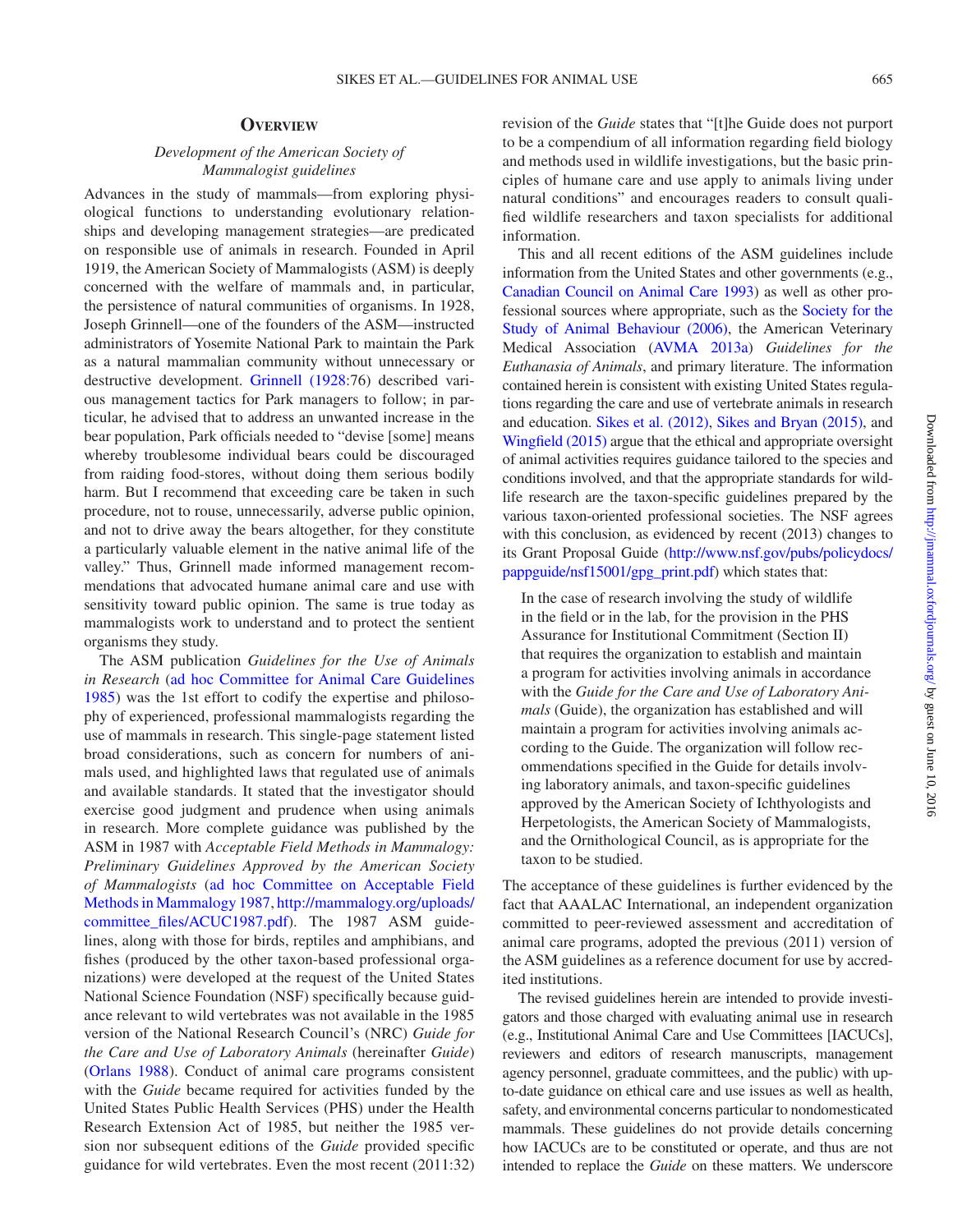the fact that fundamental and profound differences exist between activities involving wild mammals, particularly in their natural habitat, and activities with traditional research and domesticated animals in laboratory settings. These differences are detailed elsewhere (Sikes et [al. 2012](#page-25-3); [Sikes and Paul 2013;](#page-25-5) [Sikes and Bryan](#page-25-4) [2015](#page-25-4)) and include consideration of appropriate methods for euthanasia or humane killing, the potential for impacts on natural populations, differences in biology of the animals themselves, and differences in handling and husbandry requirements.

#### *Role of the veterinarian*

Except in those projects in which investigators are themselves veterinarians or in which veterinarians accompany investigators during all field activities with wild animals, the role of veterinarians in wildlife research will differ substantially from their roles in laboratory research. Because the veterinarian seldom, if ever, accompanies investigators during their field activities, unless the animals can be transported to the veterinarian, the veterinarian could provide medical advice for a specific animal based only upon observations by field personnel. Such actions are not consistent with Section 5 of the model Veterinary Practices Act endorsed by the [AVMA \(2013b\)](#page-24-2). Section 5 states that:

- 1. No person may practice veterinary medicine in the State except within the context of a veterinarian–client–patient relationship [VCPR].
- 2. A veterinarian–client–patient relationship cannot be established solely by telephonic or other electronic means.

Commentary by the AVMA for this section emphasizes "… that because a VCPR requires the veterinarian to examine the patient, it cannot be adequately established by telephonic or other electronic means (i.e., via telemedicine) alone." Thus, for most wildlife research, the veterinarian serves as a valued adviser and consultant during the planning stages or in response to challenges encountered during field activities that stimulate procedural refinements prior to additional activities. It must be stressed that the selection, dosages, and administration routes of pharmaceuticals are best accomplished in consultation with veterinarians having appropriate wildlife experience and expertise, and that this consultation must be prior to use of these compounds. Because the role of the veterinarian in field activities is not necessarily consistent with the expectations of the *Guide* ([NRC 2011](#page-25-6)) and because the *Guide* provides little or no information relevant to issues of primary concern in wildlife investigations (Sikes et [al. 2012;](#page-25-3) [Paul and Sikes](#page-25-7) [2013](#page-25-7); [Sikes and Paul 2013;](#page-25-5) Paul et [al. 2015](#page-25-8); [Sikes and Bryan](#page-25-4)  [2015\)](#page-25-4), IACUCs should consider whether these fundamental differences in and of themselves constitute justification for an IACUC-approved departure from the *Guide.* PHS policy (see section below on "Regulation of animal activities") specifies that "…the research project is consistent with the Guide unless acceptable justification for a departure is presented" ([National](#page-25-9)  [Institutes of Health/Office of Laboratory Animal Welfare \[NIH/](#page-25-9) [OLAW\] 2015\)](#page-25-9). The Model Wildlife Protocol endorsed by the ASM in 2016 (available at [http://mammalogy.org/uploads/](http://mammalogy.org/uploads/committee_files/ModelWildlifeProtocol2016.docx) [committee\\_files/ModelWildlifeProtocol2016.docx\)](http://mammalogy.org/uploads/committee_files/ModelWildlifeProtocol2016.docx) provides 1 mechanism to facilitate presentation and approval of departures from the *Guide* for wildlife activities.

These guidelines are designed to highlight the concerns one must address within the existing regulatory framework when conducting research and educational activities involving wild mammals. This document is not intended as an exhaustive list of acceptable procedures or issues in all circumstances or with all species. Our goal is to focus attention on the types of issues that should be considered when working with wild mammals and provide resources for addressing those concerns. We emphasize that these guidelines are not intended to constrain ingenuity in meeting research demands, but rather to bring relevant safety, regulatory, and ethical concerns regarding the use of wild mammals to the attention of investigators and oversight bodies. It is the responsibility of the principal investigator (PI) of a project to justify deviations from federal regulations or other applicable guidance during submission of a protocol to the cognizant IACUC.

## *Tailoring oversight to wildlife research*

Oversight of animal use in research and education has almost universally developed from a biomedical perspective in which research was focused on human health and research questions were addressed using domesticated animal models in laboratory environments. Once regulations, guidelines, and expectations were established for oversight of these activities, they were often extended to apply to the study of wild animals in their native environments. This progression is not surprising given the importance and visibility of biomedical research and the number of animals used in such studies but, beyond the basic goals of ensuring humane treatment and minimizing pain or distress, guidelines and regulations designed for biomedical research have little relevance to research on wild animals, particularly in their natural environment. Indeed, using guidance not designed for wild animals will most likely result in ineffective or even inhumane treatment of these taxa. This disconnect occurs because of fundamental differences in the goals of biomedical and wildlife research, the role of animals in these respective research endeavors, and in particular because of fundamental differences between the domesticated animals most often used in biomedical work and the wild subjects used in field research. Consequently, unless guidance documents and expectations are modified extensively before they are applied to wild animals, their utility for biologically appropriate oversight of wild mammals is at best limited and at worst harmful to the animals they are intended to protect.

[Sikes and Paul \(2013\)](#page-25-5) emphasized many of the obvious differences between biomedical and wildlife research. These include the fact that, rather than using animals as surrogates for humans in studies designed to benefit human health, studies of wildlife are often designed to benefit the study subjects. Individual animals are not so much "used" as they are the objects of study in projects designed to understand various aspects of their biology, including their behavior, ecology, and evolutionary diversification. A 2nd significant difference is that studies of wild animals, particularly those in their natural environments, have the potential for impacts beyond the study subjects because these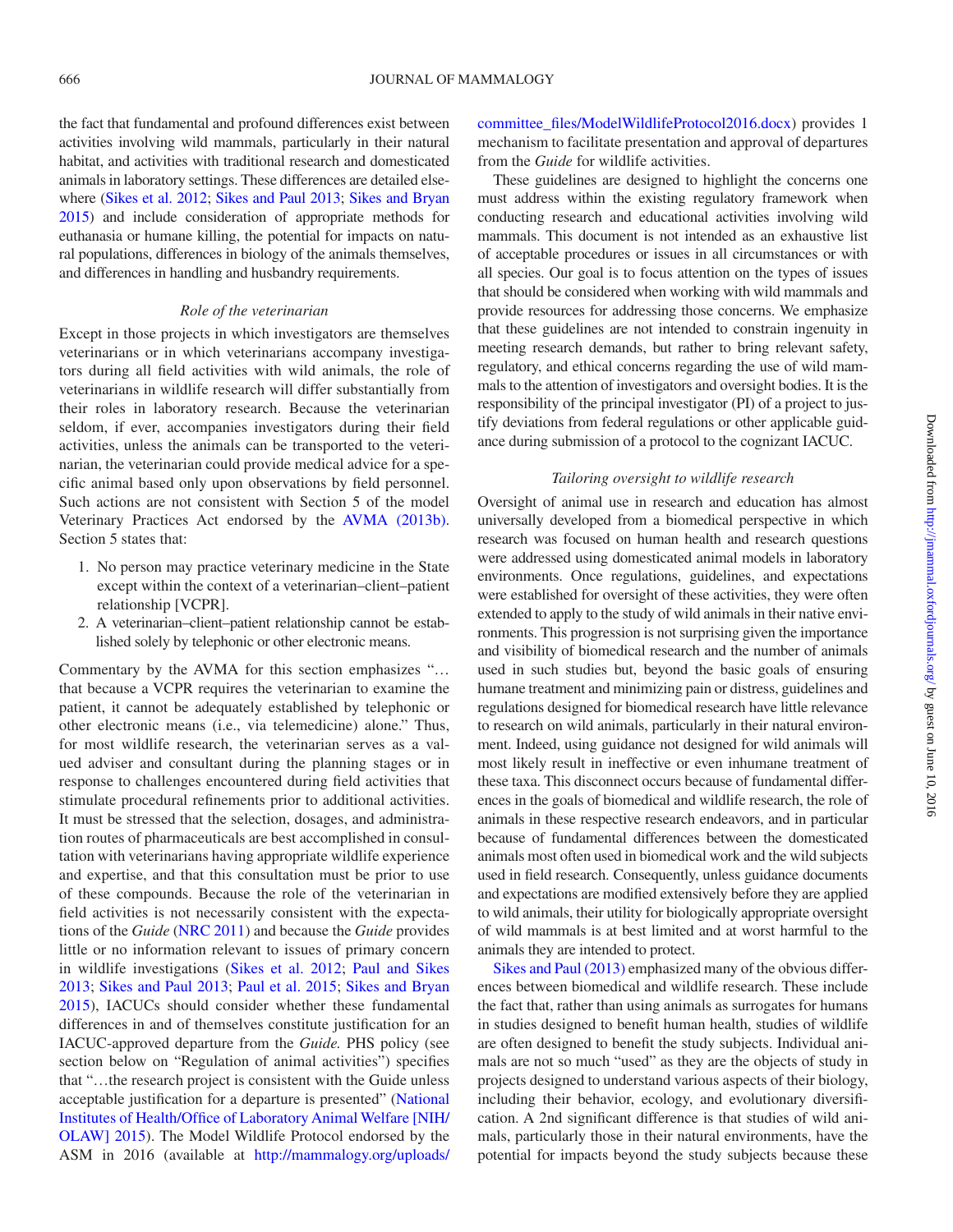individuals exist as part of a population and a community. A 3rd difference is that, whereas most biomedical research is conducted with only a few species of purpose-bred mammals, there are more than 5,400 species of wild mammals that are potential subjects of field studies. Closely related species can differ with regard to habitat, handling needs, or husbandry requirements and even wildlife veterinarians are unlikely to have experience with more than a small number of these taxa.

Underlying the marked differences in focus and scope between biomedical and wildlife research are profound differences in virtually every aspect of the biology of domesticated animals versus wild taxa. The act of domestication produces animals that interact very differently with humans compared to wild strains. For example, rather than fearing and fleeing from humans, domesticated animals look to us for food, shelter, and often companionship. As [Darwin \(1868\)](#page-24-3) noted, captive propagation of wild taxa selects for behavioral and morphological traits favored by humans and relaxes selection for traits important for survival in the wild. His observations and our understanding of the genetic basis of these differences led to development of the domesticated strains of animals and plants that form the basis of modern agriculture. Thus, although pet dogs belong to the same species as the wolf, *Canis lupus* [\(Wilson and Reeder 2005](#page-26-1)), they clearly differ dramatically from wolves with regard to their interactions with humans. The changes in behavior, morphology, and genome diversity that are part of the domestication process may become evident after remarkably few generations. Lacy et [al. \(2013\)](#page-25-10) and [Willoughby et](#page-26-2) al. (2015) demonstrated behavioral and genetic changes among captive populations of wild rodents subjected to different breeding regimes after only 6–20 generations, even when breeding protocols were designed to limit evolution in captivity. Importantly, Lacy et [al. \(2013\)](#page-25-10) also found significant correlations among behavioral and life history parameters such as reproductive success. Other studies of the domestication process have demonstrated associated changes in interactions with humans (Hare et [al. 2005](#page-24-4)), hormonal profiles, and stress responses. Even seemingly subtle selection for "tameability" can have profound influences (Trut et [al. 2009\)](#page-25-11), resulting in domestic ferrets that are more "dog-like" than "wild ferret-like" with respect to their socialaffiliative behavior and responsiveness to humans ([Hernádi](#page-24-5)  et [al. 2012\)](#page-24-5), and captive bred-foxes that display dog-like characteristics (e.g., eager to attract human interaction) after only a few generations ([Belyaev and Trut 1964](#page-24-6)). If such changes are evident after only a few generations or decades of captive breeding, how much stronger are the changes associated with extended selection, such as that experienced by traditional laboratory study subjects? Or, perhaps more relevant to work with wild animals, why would one expect wildlife species to respond to stimuli in the same manner as domesticated strains?

Institutions conducting wildlife research should ensure that the IACUC review process includes personnel with appropriate expertise. In many instances, this need is met by having one or more field researchers on the oversight committee. At institutions where field research accounts for a small proportion of protocols, outside consultation can be particularly useful. Even if the oversight body includes wildlife expertise, the diversity of species and research foci encompassed by such research will likely generate occasions when outside consultation is warranted. In these cases, the Animal Care and Use Committee (ACUC) of the ASM can assist in identifying individuals with relevant expertise.

#### *Regulation of animal activities*

The use of vertebrate animals, particularly mammals, in research and education is regulated in many countries. In the United States, mammals other than rats of the genus *Rattus* and mice of the genus *Mus* that have been bred for research are regulated by the United States Department of Agriculture Animal and Plant Health Inspection Services (USDA/APHIS). The USDA recognizes exemptions, however, for those studies that meet the definition of a field study as defined by the Animal Welfare Act (AWA, see below). In addition to regulation by the USDA, activities funded by PHS must also comply with relevant provisions of the PHS policies on humane care and use of laboratory animals ([NIH/OLAW 2015](#page-25-9)). Institutions receiving PHS funding involving animal use or assured by the NIH/OLAW must maintain a PHS Assurance with the NIH/OLAW stating that, at a minimum, all PHS-funded activities will be conducted in a manner consistent with the *Guide* and the AVMA *Guidelines for Euthanasia of Animals.* If they choose, institutions may voluntarily extend their PHS Assurance so that it applies to all animal activities rather than only those funded by the PHS. The negative consequences of these latter cases is that all activities, regardless of the source of funding or intellectual focus, must be conducted in a manner consistent with the *Guide* and the AVMA guidelines for euthanasia, both of which are often poorly suited for work with wild animals in the field. It is critical for oversight personnel and investigators to be familiar with the wording of their PHS Assurance to ensure continued compliance with the regulations and policies covering animal use.

Mammalogists conducting virtually any type of research involving wild mammals at an institution subject to federal oversight will be required to consult with their IACUCs to determine if their planned activities are subject to IACUC review and approval; in other words, whether the proposed activities meet the regulatory definition of a "field study" (see below). Investigators are also responsible for procuring all necessary permits from local and federal agencies before conducting any procedure involving live animals. These permit requirements apply whether the PI is working within the United States or elsewhere.

The AWA authorizes the USDA/APHIS to regulate vertebrates used (or intended for use) in research, testing, experimentation, exhibition, or as pets, regardless of whether animals are maintained in a laboratory, wild enclosure, or farm setting. However, the USDA/APHIS does not regulate animals used for food or fiber (or for improving quality of food or fiber), or for improvement of animal nutrition, breeding, management, or production efficiency. As noted above, there also is an exemption for activities that meet the regulatory definition of a field study. It is critical to note that the determination as to whether the proposed activities will meet the definition of a field study should be made by the IACUC rather than the researcher.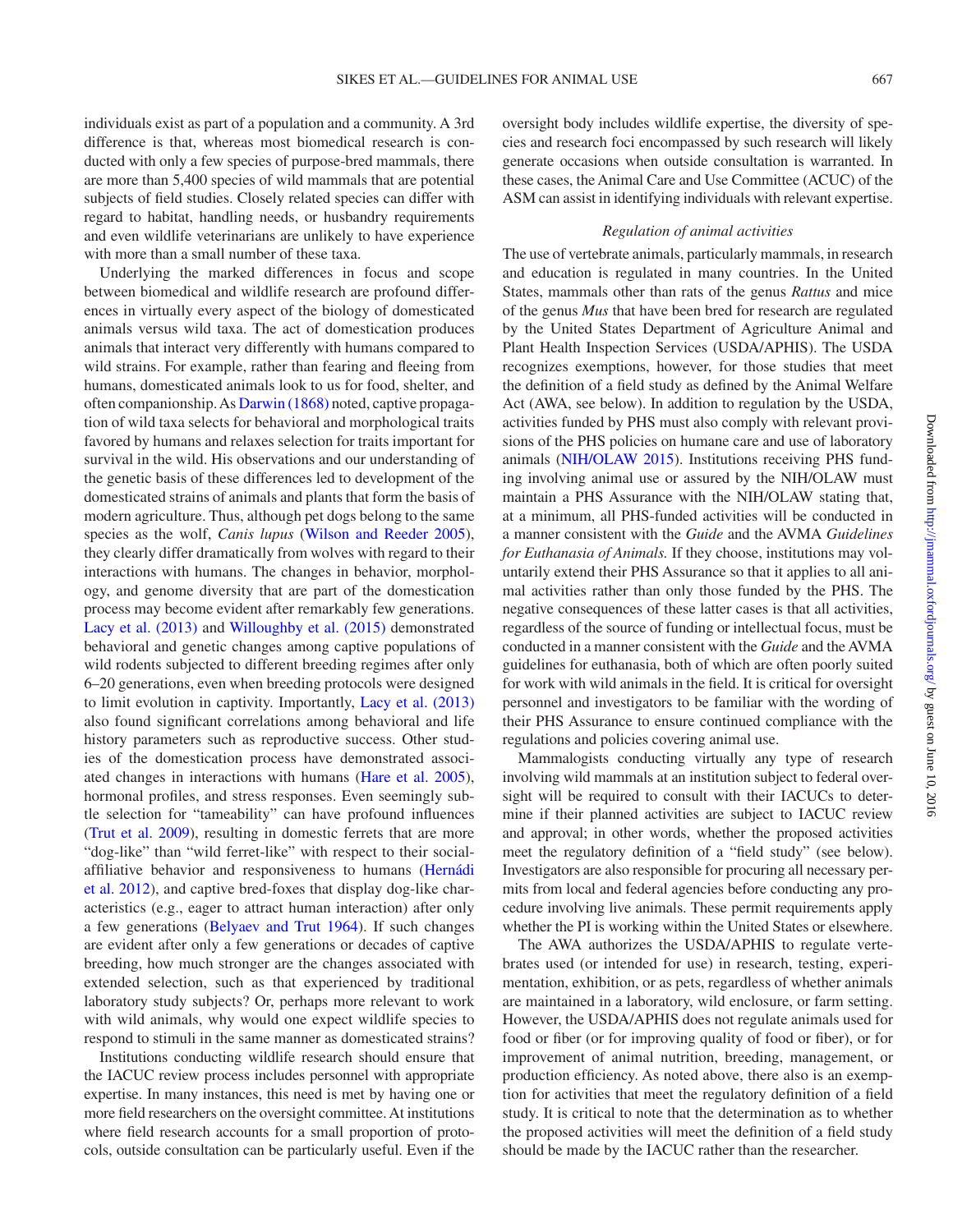The United States Fish and Wildlife Service (USFWS) defines a mammal, in the context of "take," "possession," "transportation," etc., as any member of the class Mammalia, including any part, product, egg, or offspring, or the dead body or parts thereof (excluding fossils), whether or not included in a manufactured product or in a processed food product (50 CFR 10.11). In the context of regulatory requirements, "permit" is any document designated as a "permit," "license," "certificate," or any other document issued by the USFWS to authorize, limit, or describe an activity and signed by an authorized official of the USFWS. Although the focus of this section is on federal and state regulations in the United States, investigators, regardless of their nationality or location of their research, should understand that local, state–provincial, federal–national, or international laws or regulations likely exist that pertain to scientific collecting, transport, possession, sale, purchase, barter, exportation and importation of specimens or parts thereof, or other activities involving native or nonnative species of mammals. Therefore, each investigator must have knowledge of, and comply with, all relevant laws and regulations pertaining to field collection of mammals and the places where fieldwork is being conducted. Federal regulations exist in the United States that pertain to collection, import, export, and transport of scientific specimens of mammals (Endangered Species Act, CITES, and the Lacey Act). These regulations have provisions that allow for civil or criminal penalties and ineligibility for future permits. Researchers living in or conducting research in the United States must obtain permits issued by federal agencies to: import or export specimens of non-endangered species through a nondesignated port of entry; import or export endangered wildlife through any port; import injurious wildlife (those species listed under 50 CFR Part 16); import, export, transport interstate commercially, take, harass or possess endangered species listed under 50 CFR Part 17, or parts thereof, for research or propagation; take, harass, possess, or transport marine mammals (50 CFR Part 18); import or transfer etiological agents or vectors of human disease or living nonhuman primates; collect scientific specimens on national wildlife refuges; import ruminants and swine, including parts, products, and by-products; and import organisms or vectors, tissue cultures, cell lines, blood, and sera. Additional restrictions on importations of mammals, including fluids or tissues, may be imposed by the Centers for Disease Control and Prevention (CDC) or USDA/APHIS, so it is imperative that investigators consult current lists before attempting importation.

Importantly, investigators and IACUCs should be aware that the term "scientific collecting" is typically used by state game agencies in a very different context than by many researchers, who consider "scientific collecting" as removal of individuals from the population. In almost all cases, a state permit will be required for any work with wild vertebrates, whether the animals are removed from the population or not.

When moving specimens of mammals into or out of the United States, researchers are required to file USFWS form 3–177—currently the electronic declaration form (e-Dec) available at [www.](http://www.fws.gov) [fws.gov](http://www.fws.gov) is preferred and may be mandatory at the regional office or port of entry—and any necessary permits required by CITES if species are listed in CITES Appendices I–III, the Endangered Species Act, Lacey Act, or the Marine Mammal Protection Act. Note, however, that CITES-listed materials can move without permit between 2 registered institutions provided that they were first accessioned by the sending institution. Investigators should expect similar regulations in other countries and ensure compliance with all applicable regulations dealing with species of special concern. Investigators also must ascertain whether additional permits are needed when they review state–provincial and federal–national laws and regulations that relate to their planned field investigations. Further, investigators must be familiar with current lists of mammalian species deemed threatened or endangered by appropriate state–provincial or federal–national governments and comply with all laws and regulations pertaining to capture of these and other categories of protected mammals. A list of threatened or endangered species and subspecies under the United States Endangered Species Act is available from the Office of Endangered Species, Fish and Wildlife Service, United States Department of the Interior, Washington, D.C. 20240 [\(http://www.fws.gov/endangered/\)](http://www.fws.gov/endangered/). Regulations relevant to these taxa are published in the Code of Federal Regulations, 50 CFR Part 17; amendments to regulations under Title 50 also are published in the Federal Register. Investigators can search for CITES-listed species at [http://checklist.cites.org/#/en.](http://checklist.cites.org/#/en)

Most states and provinces require scientific collecting permits, and investigators must comply with these requirements and other regulations imposed by agencies in the states or provinces in which they conduct fieldwork in addition to all national and international regulations. States, national and state parks, or other organizations might have additional regulations regarding scientific uses of wildlife on lands under their jurisdiction. All public lands require permits except those lands controlled by the United States Bureau of Land Management, which still requires permission from a District Ranger. Compliance with these regulations and permit requirements is essential. With regard to privately owned land, investigators should obtain permission from the owner, operator, or manager before commencing fieldwork.

Many institutions, and state, provincial, and federal governments, have regulations or recommendations concerning handling and sampling of rodents or other mammals that might be carriers of zoonotic diseases. Investigators must ensure their own safety and that of employees or students by recognizing the disease-carrying potential of the mammals they study. Additionally, as part of their charge of reducing institutional liability, most IACUCs have adopted some form of occupational health screening for all persons involved with animal research. Health screening can range from completion of a simple checkoff form inquiring about allergies or other health conditions of investigators, students, and employees, to completion of a much more detailed medical examination and health history.

The variety and number of permits required for work with wild animals is extensive and has no parallel within the biomedical community. [Paul and Sikes \(2013\)](#page-25-7) review general permitting requirements, but no single document will cover all possible situations. The PI and the oversight body must be well versed regarding required permits. This raises the question of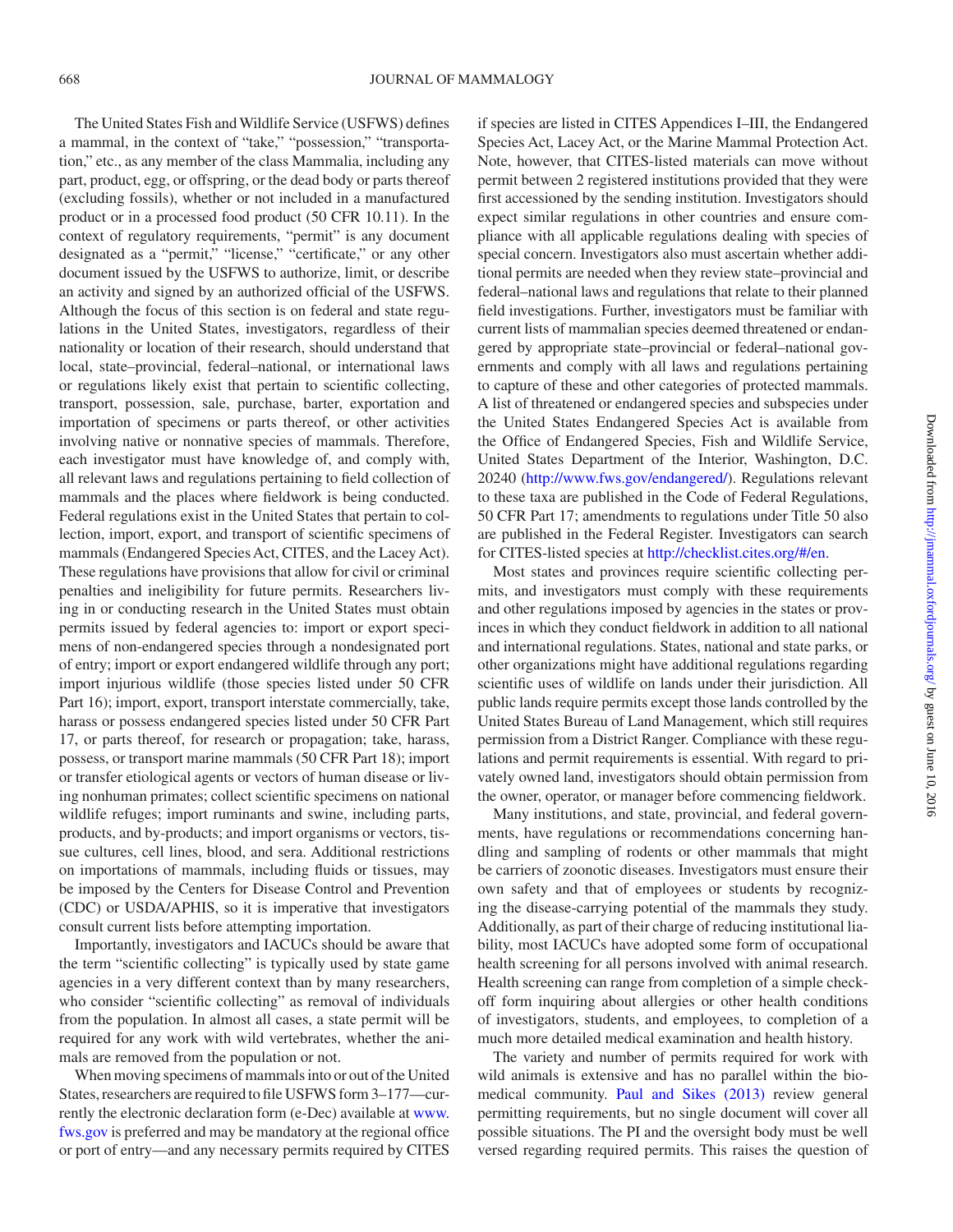who is responsible for obtaining permits and keeping associated records. Where permits are required, work cannot be conducted legally until the necessary documents have been secured. Although some institutions require permits before an IACUC protocol can be approved or even reviewed, this approach typically increases the workload of both the PI and the IACUC because permit renewal dates rarely coincide with protocol dates. Further, permits are issued to the individual PI rather than to the institution. Thus, a prudent approach is to approve acceptable protocols but specify to the investigator in writing that work cannot commence until all required permits are in place.

Beyond meeting legal requirements, the issuance of permits can provide assurance to the IACUC that any impact of proposed activities on local populations is minimal or is scientifically justified. Whereas IACUCs seldom have the expertise or data necessary to make such judgments, permitting agencies are usually charged with safeguarding these natural resources and have personnel with the appropriate expertise to make informed decisions as part of permit application review and approval. Thus, attention to this major difference between biomedical and wildlife research can be accomplished without additional burden on the IACUC.

#### *Categorization of animal use for USDA compliance*

In 2010, the ASM, in conjunction with the Ornithological Council, reviewed guidance documents available to institutions and developed a joint position regarding categorization of animal use for USDA compliance. This text was first disseminated as a position statement and addendum to the 2007 version of these Guidelines in 2010. The portions of this joint position relevant to work with mammals are included herein.

Two aspects of the terminology used to classify animal usage can cause confusion for activities involving wild animals: classification of the capture of free-ranging animals with regard to the USDA reporting categories for pain and distress and identification of field studies for the purpose of determining when IACUC protocol review, IACUC site inspection, and inclusion on USDA annual reports are required.

*USDA reports: pain and distress categories.*—The AWA [7 USC 2143(b) (3) (A)] and the implementing regulation (9 CFR 2.36) require that research facilities in the United States subject to these laws file an annual report with the USDA Animal Care Regional Office documenting their research and teaching activities that use live animals covered by the Act and its implementing regulations. A component of this report is classification of animal usage into categories intended to describe the absence, presence, or extent of pain or distress and the use or non-use of drugs to alleviate these conditions.

USDA descriptions for animal reporting categories as defined on the reporting form (APHIS Form 7023) are:

C—Animals upon which teaching, research, experiments or tests were conducted involving no pain, distress, or use of pain-relieving drugs.

- D—Animals upon which experiments, teaching, research, surgery, or tests were conducted involving accompanying pain or distress to the animals and for which appropriate anesthetic, analgesic, or tranquilizing drugs were used.
- E—Animals upon which teaching, experiments, research, surgery, or tests were conducted involving accompanying pain or distress to the animals and for which the use of appropriate anesthetic, analgesic, or tranquilizing drugs would have adversely affected the procedures, results, or interpretation of the teaching, research, or experiments, surgery, or tests. (An explanation of the procedures producing pain or distress on these animals and the reasons such drugs were not used must be attached to the report).

Guidance for classifying animal procedures is provided in Policy 11 of the *Animal Care Policy Manual* ([USDA 2015a\)](#page-25-12) published by the Animal Care program of the USDA/APHIS. However, this guidance and the examples therein pertain primarily to procedures conducted in a laboratory setting, usually in the context of biomedical research. Classification becomes especially problematic when institutions are faced with applying regulations intended primarily for laboratory settings and domesticated animals to the very different context of freeranging wild animals. The 2 critical terms in these descriptions are "pain" and "distress." According to the *Animal Care Policy Manual* Policy 11 [\(USDA 2015a\)](#page-25-12), a painful procedure is defined as "any procedure that would reasonably be expected to cause more than slight or momentary pain or distress in a human being to which that procedure is applied, that is, pain in excess of that caused by injections or other minor procedures." Distress is not defined in current policy except by example: "Food or water deprivation beyond that necessary for normal presurgical preparation, noxious electrical shock that is not immediately escapable, paralysis or immobility in a conscious animal." Appropriate classification of activities is left to the IACUC.

*USDA classifications as applied to animal capture and noninvasive field procedures.*—Mammal capture devices are designed either to hold the animal unharmed (live traps) or to kill the animal outright upon capture. Barring mechanical malfunctions, and with appropriate placement and trap monitoring, animals captured in live traps or nets are simply held without injury until removal. Appropriate training is essential for setting capture devices and for removing animals from those devices. Pain or distress as described in the USDA/APHIS *Animal Care Policy Manual* [\(USDA 2015a\)](#page-25-12) is unlikely to result from the simple capture of free-ranging mammals in most live traps or capture devices. Thus, Category C is appropriate if these activities occur as part of a project that includes USDAcovered species.

Most tissue sampling and marking techniques conducted in the field are also consistent with USDA Pain or Distress Category C provided that these procedures are not more invasive than peripheral blood sampling. Support for this classification is provided in the *Guidelines for Preparing USDA Annual Reports and Assigning USDA Pain and Distress Categories*. This document is distributed by the NIH Office of Animal Care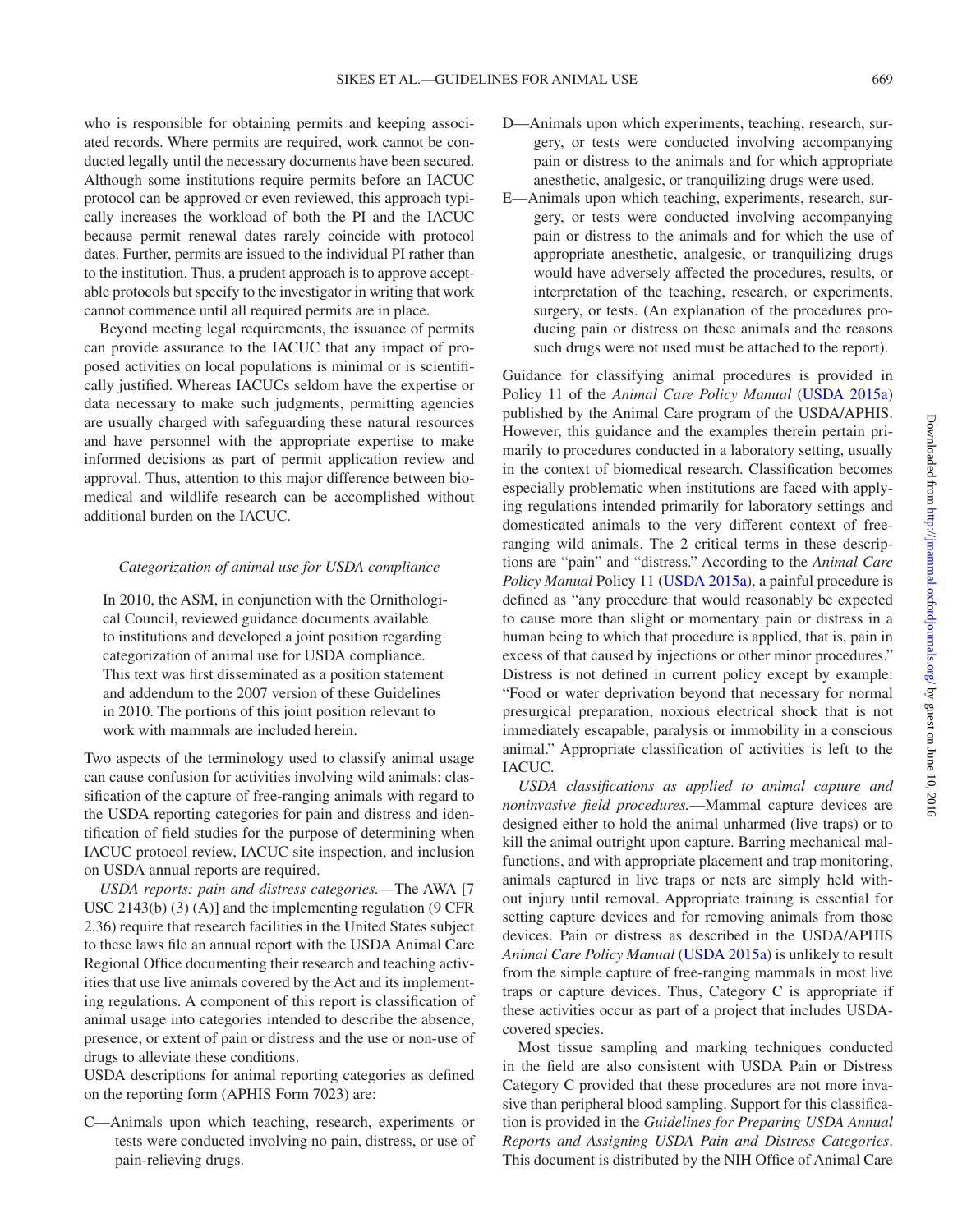and Use, which is the oversight office for intramural research. This guidance expressly states that Category C includes most blood collection procedures and tissue collection procedures that involve no or only momentary or slight pain. Based on these same NIH Guidelines, USDA Category C is appropriate also in instances where procedures requiring peripheral tissue sampling or tagging and subsequent release of free-ranging animals necessitate chemical immobilization to conduct the procedures, provided that immobilization is performed only to facilitate the procedure and protect the animal and the researcher from injury rather than to alleviate pain or distress induced by the procedure.

Capture of free-ranging mammals in properly functioning kill traps typically meets the USDA Category C. The same is true of those animals captured in live traps, even if they are subsequently euthanized as part of the research study. The method and quality of death is the criterion for classification. Any method recognized as an approved method of euthanasia by the AVMA is consistent with Category C. Because neither the AWA nor its implementing regulations reference the AVMA's *Guidelines for the Euthanasia of Animals*, for those methods not approved by the AVMA for euthanasia, the IACUC is the deciding body as to whether the method of death meets the regulatory definition of euthanasia as defined by the AWA. Additional information on kill traps and methods of death pertinent to USDA reporting is provided in the section of the AVMA guidelines entitled *Euthanasia and Humane Killing*.

*Euthanasia and humane killing.*—Even for trapping methods that ordinarily are consistent with Category C, in the event of a problem in the field not associated with experimental manipulations that results in pain or suffering and necessitates pain alleviation, post hoc classification as Category D would be appropriate for that particular animal. For example, if either a live or a kill trap malfunctions, leaving an animal in pain or distress and the animal is either treated with appropriate pharmaceuticals or euthanized in a timely fashion, then Category D is the most appropriate category. In the case of euthanasia, this procedure (rather than treatment) is used to alleviate pain or distress. It is important to note that these cases can occasionally occur with wild animals despite the trapping techniques ordinarily being consistent with Category C. The foregoing is not meant to imply that a higher level of pain or distress should be expected in proposed activities, but simply that PIs and IACUCs should be cognizant of the need to reclassify animals on a post hoc basis should actual events warrant.

*Field studies.*—Considerable misunderstanding has surrounded the application of the AWA to field research. Regulations promulgated by the USDA under the AWA exempt field studies from IACUC review [9 CFR 2.31(d)] in cases in which field study is defined as "any study conducted on freeliving wild animals in their natural habitat that does not harm or materially alter the behavior of the animal under study" (9 CFR 1.1). None of these terms is defined in the regulation or in guidance documents issued by USDA/APHIS, which leaves the IACUC responsible for their interpretation. The same regulation exempts from the inspection requirement of 9 CFR 2.31 "animal areas containing free-living wild animals in their natural habitat." How the definition of field study corresponds to the USDA reporting categories is unclear. In most instances, protocols involving only procedures classified as Category C are consistent with the regulatory definition of a field study, but whether these should be included on annual reports has been uncertain. The USDA provides relevant guidance in their 2015 revision of the *Animal Welfare Inspection Guide* ([USDA 2015b\)](#page-25-13) (the guidance document issued to Veterinary Medical Officers charged with inspecting registered institutions) by stating that "animals euthanized, killed, or trapped, and collected, such as for study or museum samples, from their natural habitat via humane euthanasia" should not be included on annual reports to the USDA. Unfortunately, the wording of this document, although not regulatory in the strict sense, could be construed to mean that animals captured, whether euthanized in the field or not, fall under the field studies exclusion and are therefore exempt from IACUC review. *The ASM states emphatically that any activity involving the capture of wild mammals should be subject to review by an IACUC to determine whether the activity meets the regulatory definition of a field study and, if not found to be exempt, to provide appropriate oversight for use of wild mammals in research*.

With regard to IACUC protocol review, the PHS Policy on Humane Care and Use of Laboratory Animals makes no distinction between laboratory and field studies. Guidance from the NIH/OLAW (FAQ A6) states, "[i]f the activities are PHSsupported and involve vertebrate animals, then the IACUC is responsible for oversight in accordance with PHS policy. IACUCs must know where field studies will be located, what procedures will be involved, and be sufficiently familiar with the nature of the habitat to assess the potential impact on the animal subjects. Studies with the potential to impact the health or safety of personnel or the animal's environment may need IACUC oversight, even if described as purely observational or behavioral. When capture, handling, confinement, transportation, anesthesia, euthanasia, or invasive procedures are involved, the IACUC must ensure that proposed studies are in accord with the *Guide*."

#### *Protocols and protocol forms for wildlife studies*

Even with standards and guidelines appropriate for wild animals, activities must be described in sufficient detail to permit critical review by oversight bodies. This can best be accomplished by use of protocol forms designed to address concerns relevant to the circumstances and specifics of field work with wild animals. For example, protocols for work with wildlife must describe how animals are captured for study, discuss the potential for capture and the subsequent disposition of nontarget species, and address the uncertainty that often exists regarding the number and sex of animals that might be taken in any trapping or capture event. Other differences include the fact that some wild mammals can be handled only after chemical immobilization and that veterinary care is seldom possible in the field for animals injured during capture or manipulation. These are among the multiple wildlife-specific concerns that must be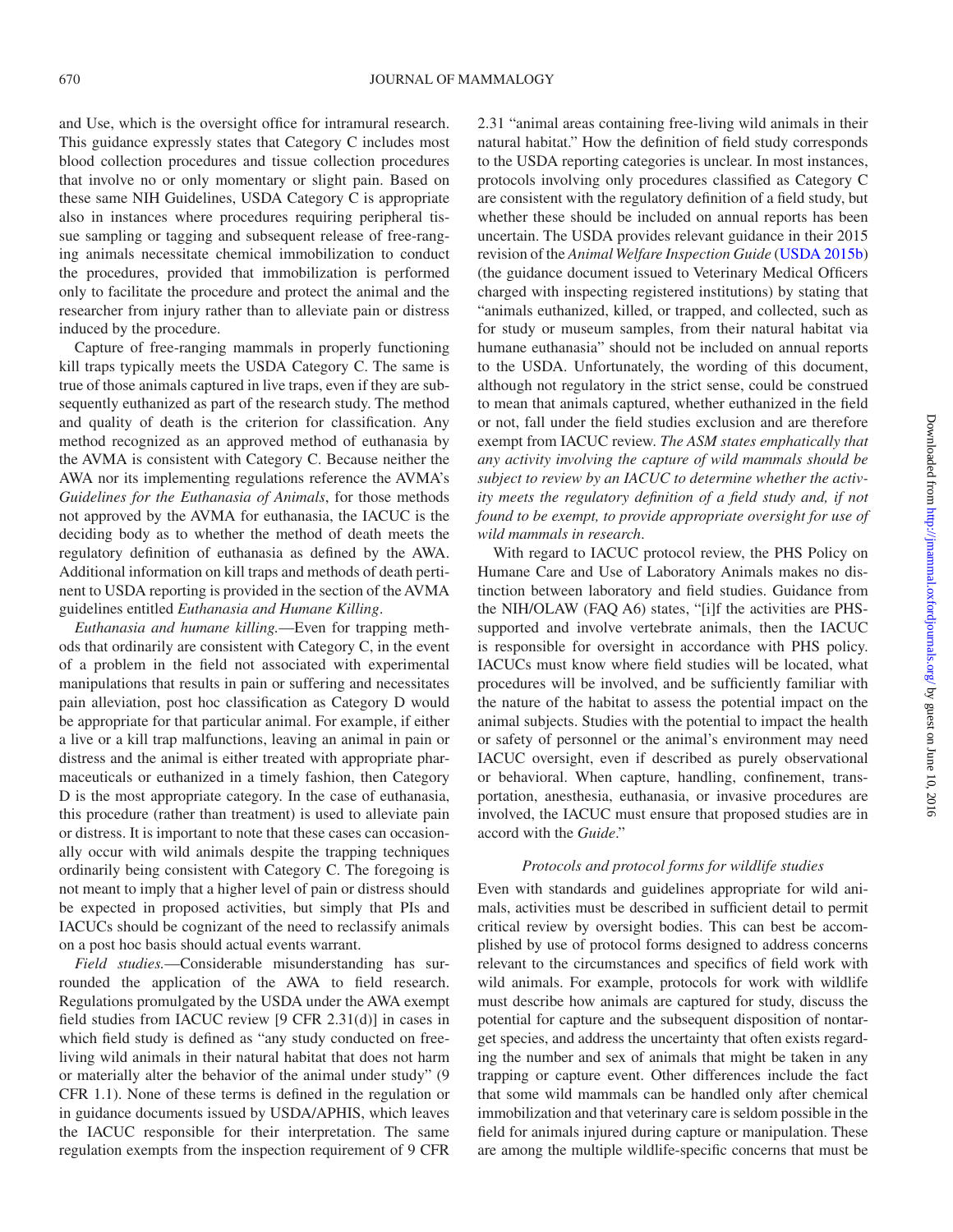considered by IACUCs for responsible oversight of activities involving wild animals, but, as noted above, protocol forms designed for biomedical research seldom address these issues. A wildlife-specific protocol form developed collaboratively by the ASM ACUC and the Ornithological Council was featured in a webinar sponsored by NIH/OLAW. A revision of this form is freely available on the ASM website [\(http://mammalogy.org/](http://mammalogy.org/uploads/committee_files/ModelWildlifeProtocol2016.docx) [uploads/committee\\_files/ModelWildlifeProtocol2016.docx\)](http://mammalogy.org/uploads/committee_files/ModelWildlifeProtocol2016.docx).

#### *Numbers and species (including endangered taxa)*

The *Guide* [\(NRC 2011\)](#page-25-6) requires that protocols include details concerning the numbers of animals to be used. These details are relevant during IACUC discussions of the "3 Rs" outlined in the *Guide* (Reduction, Refinement, and Replacement[—NRC](#page-25-6)  [2011\)](#page-25-6) and direct IACUC members to determine if the fewest animals necessary to accomplish the stated research goals with statistical rigor are being used. Further, oversight agencies such as the USDA focus on appropriate association of animal numbers with procedures or research aims. Frequently, field researchers do not know how many individuals will be needed or sampled; this is particularly true for faunal surveys or other exploratory work common in mammalogy. While animal captures obviously vary with density and environmental conditions, statements in protocols such as, "it is unknown how many animals we will capture" are generally not well received by the IACUC. Although inclusion of statements like, "20 individuals from each species for each locality," is one way to provide numerical limits, a stronger approach is to consider more acceptable generalized statements such as: "In this survey we expect to collect different species of *Oryzomys* and will sample an estimated 25 localities. We will not exceed 20 specimens per species of *Oryzomys* per locality. It is anticipated that the total number of specimens collected during this study will not exceed 500 individuals per year."

The numbers of animals required in field studies will vary greatly depending on study design, species' life history characteristics, and the research questions posed. Behavioral studies might involve capture of only a few animals in which the focus is a specific activity, or capture of an entire population in which all individuals must be marked. In the latter case, the investigator can provide a statement that "all animals in the population will be captured, marked, and released, and it is estimated that this will not exceed 200 individuals per year." Genetic, taxonomic, ecological, and other studies typically require a minimum sample size for statistical analyses. Too few animals might not allow the investigator to address research questions with sufficient scientific rigor and, subsequently, will result in a waste of animals if the results do not provide a robust test of the relevant hypothesis. In these situations, a power analysis might be performed to estimate the number of animals required to obtain statistical significance for a given variance and a minimum expected difference between samples.

IACUCs also are charged with approving the particular species of mammals involved in a project. Biomedical protocols typically use strains of animals that have been domesticated or,

if not entirely domesticated, have been maintained in captivity for sufficient time to habituate to interactions with humans. The vast majority of biomedical research is accomplished with only 2 species of mammals—laboratory rats (*Rattus norvegicus*) and mice (*Mus musculus*). In addition to the wild counterparts of these 2 domesticated rodents, there exist more than 5,400 species of mammals that field investigators might study scientifically [\(Wilson and Reeder 2005](#page-26-1)). For such research, the IACUC will require a protocol in which the investigator provides an adequate description of the study methods, experimental design, and expected results, as well as a summary of related, previous studies. The IACUC might query investigators about planned methods of euthanasia even if the proposed study involves only observation or capture and release of animals. "We are not killing any animals" is a frequent, but unsatisfactory, response to an IACUC because it indicates that the investigator has not considered methods of treatment or euthanasia in the event of an unexpected injury. Importantly, it is usually appropriate for field protocols to list a variety of euthanasia methods to suit the species and conditions encountered.

Because most capture methods for free-ranging mammals are not species specific, it is important for PIs to include, and IACUCs to accept, considerable latitude in the list of target and nontarget species that might be encountered. Species lists that are too narrow can place a PI out of compliance if unexpected captures are made. These unexpected captures often provide particularly important distributional records for species not known to occur in the study area and might even represent previously unidentified species. In some instances, it might be appropriate for species lists to include statements like "all small mammals occurring in the region."

The investigator should provide assurance to the IACUC that all permits necessary for the proposed use of wild mammals have been issued or requested; copies of permits must be available if requested by the IACUC. Although most IACUCs usually do not focus on scientific merit, Principle II of the United States Government Principles for the Utilization and Care of Vertebrate Animals Used in Testing, Research, and Training states that "procedures involving animals should be designed and performed with due consideration of their relevance to human or animal health, the advancement of knowledge, or the good of society." IACUCs that deal primarily with biomedical protocols sometimes have difficulty evaluating the merit of field study protocols. Peer review of scientific proposals, approval of project permits by state or federal agencies, and support from academic departmental chairs can provide assurance to the IACUC that the project is sound and the use of animals justified. Although rare, the IACUC might seek an outside assessment or request evidence of peer review to evaluate scientific merit.

In concluding this overview, we emphasize that this document is not intended to be an exhaustive catalog of procedures and requirements; we encourage investigators to consult with their IACUCs during protocol preparation to insure that all oversight concerns are addressed. We also emphasize that final approval of any protocol rests with the IACUC.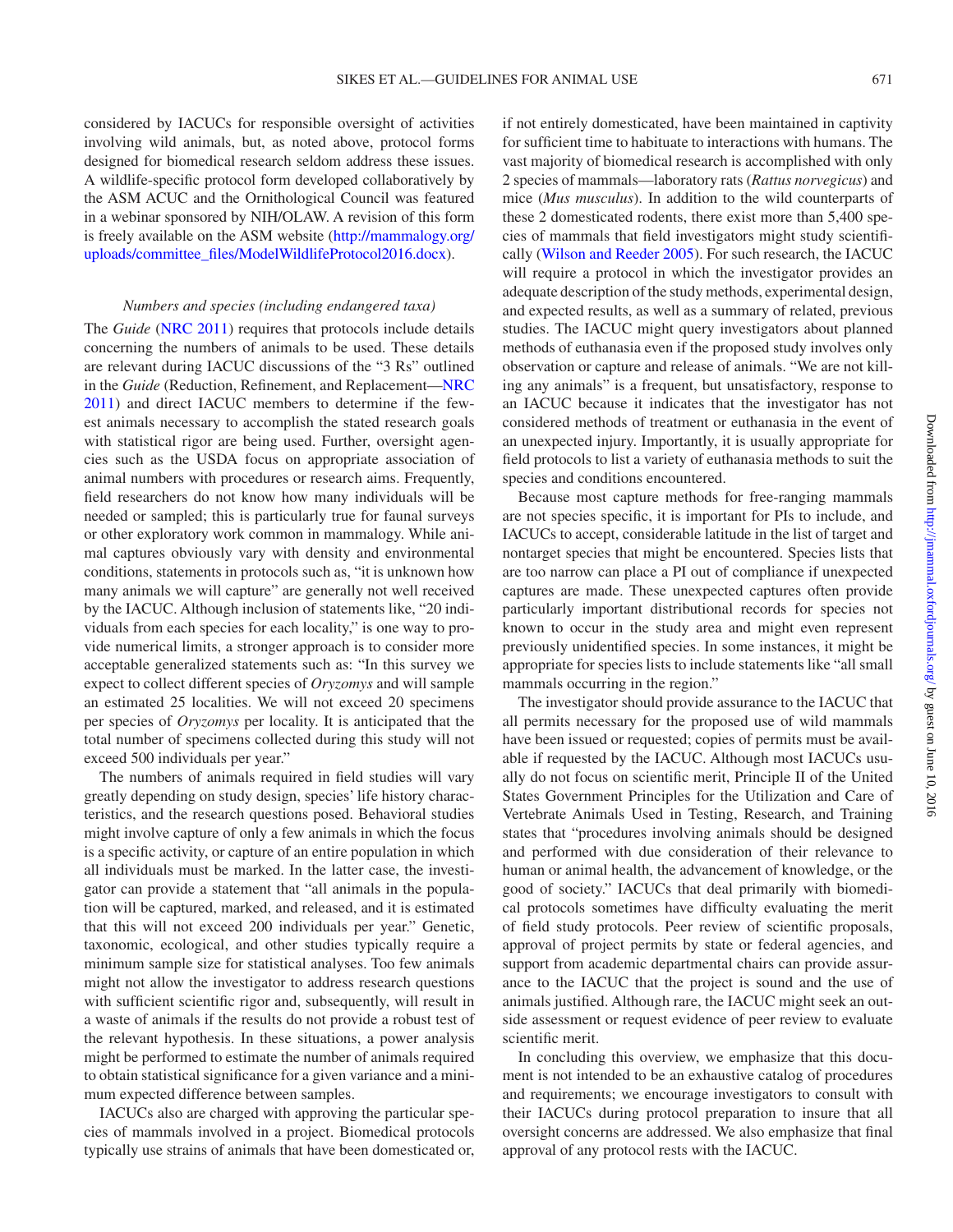### **General Guidelines**

## *Fieldwork with mammals*

Fieldwork is arguably the most challenging form of research for IACUCs and others who typically evaluate use of animals in laboratory-based studies. Fieldwork in mammalogy involves designing and conducting research to address scientific questions while working with mammals in their natural habitats. This process might involve capturing an animal to obtain reproductive and other data and subsequently releasing it to obtain additional information on population dynamics, movements, and habitat relationships. In some cases, the investigator might bring a wild-caught animal into an animal facility for further study. These wild animals might require sedation or anesthesia to facilitate handling, but use of suitable pharmaceuticals is often under federal and state control, so investigators should consult with federal and state drug enforcement agencies and obtain appropriate licenses during the design stage of a study if their use is anticipated. Some drugs (e.g., narcotics) require strict inventory logs and storage in doubly locked areas to prevent unauthorized access, requirements that can be challenging to meet in the context of field work.

#### *Training*

Training, especially in the rapidly changing area of research compliance, is extremely important for all individuals handling vertebrate animals. Online training is often required by the IACUC as part of protocol review and approval. Frequently, though, this training is general and oriented toward laboratory environments. The Collaborative Institutional Training Initiative ([CITIprogram.org\)](http://CITIprogram.org) used by many institutions includes an informative wildlife-specific course in addition to general training in animal use. NIH/OLAW sponsors freely available webinars on animal research topics and at least 1 of these has focused on oversight of wildlife research. These resources are available through the NIH/OLAW education portal at [http://](http://grants.nih.gov/grants/olaw/educational_resources.htm) [grants.nih.gov/grants/olaw/educational\\_resources.htm](http://grants.nih.gov/grants/olaw/educational_resources.htm). Other wildlife-focused webinars or podcasts have been made available by Public Responsibility in Medicine and Research (PRIM&R) and AAALAC International.

Still other training opportunities are organized by local IACUCs and tailored for their institutions. Procedural training can be provided by veterinarians or technicians experienced in research-oriented procedures. Specialized training can provide the investigator with experience in acceptable methods of restraining, marking, monitoring vital signs, administering injections, taking blood samples, and assessing stress or signs of pain or distress. The investigator is responsible for knowing how to perform procedures in the appropriate setting (field, laboratory, etc.) for which their protocol was approved.

The IACUCs are urged to recognize the investigator as a collaborator who is sometimes well versed in the biology of the taxa studied. Wild vertebrates, particularly mammals, are vastly different in physiology and behavior from the usually highly inbred organisms used in biomedical research [\(Sikes](#page-25-4)  [and Bryan 2015\)](#page-25-4). Wild vertebrates do not inhabit antiseptic, stress-free environments with ad libitum food. With these differences in mind, investigators should serve as resources to their IACUCs and institutional veterinarians and all of these individuals should work together to insure the appropriate use of animals in research.

#### *Oversight of field studies*

Although field studies as defined by the AWA (those conducted on free-living animals in their natural habitat that do not involve invasive procedures, harm, or materially alter behavior of an animal) are exempt from IACUC review [9 CFR 2.31 (d)], many institutions interpret the AWA in a broader sense and require IACUC review of all laboratory, classroom, and fieldwork involving vertebrates. For those studies that require review and approval by the IACUC, many references for common field procedures for mammals are available (e.g., [Kunz and](#page-25-14)  [Parsons 2009;](#page-25-14) [Martin et](#page-25-15) al. 2011; [Ryan 2011](#page-25-16)); these sources should be consulted by the investigator during protocol preparation and referenced as needed. Further, some institutions may have standard procedure descriptions available for use by all investigators preparing protocols.

# **Trapping Techniques**

#### *Considerations for capturing mammals*

Although capture of wild mammals is a common element of field studies, physical capture is not always necessary and investigators can sometimes use other procedures to monitor free-living animals. These include obtaining acoustic signatures (ultrasonic detectors), visual data (still or video cameras), or nondestructive tissue samples (sticky hair snares to remove hair) from free-ranging mammals without substantially altering the animals' behavior. In general, these techniques are not of concern to IACUCs unless they involve capture (e.g., capturing bats in mist nets to identify species before animals are released and their vocalizations recorded as they retreat), harassment, or visiting nest sites during critical times in a species' life cycle (e.g., bat nursery roost or seal pup nursery). Concerns may also exist that the investigator's presence can alter animal behavior or place animals or personnel at risk for exposure to pathogens or other harm [\(Klailova et](#page-24-7) al. 2010). Individual IACUCs and institutional policies vary widely regarding exemptions for observational studies and thus investigators should become familiar with their institutional policies before beginning any work with mammals.

Common reasons to capture mammals include livetrapping to tag (with radiotransmitters, necklaces, ear tags, or passive integrated transponder [PIT] tags), mark (number, band, hair color, freeze brand, ear tag, or toe clip), or collect tissue. Regardless of approach, the potential for pain, distress, or suffering must be considered. A variety of methods and devices are available for trapping wild mammals. Techniques for capture of specific species of mammals are detailed in summary sources [\(Wilson et](#page-26-3) al. 1996), internet sites devoted to specific subsets of mammals (e.g., [http://www.fishwildlife.org/index.](http://www.fishwildlife.org/index.php?section=furbearer_management&activator=27)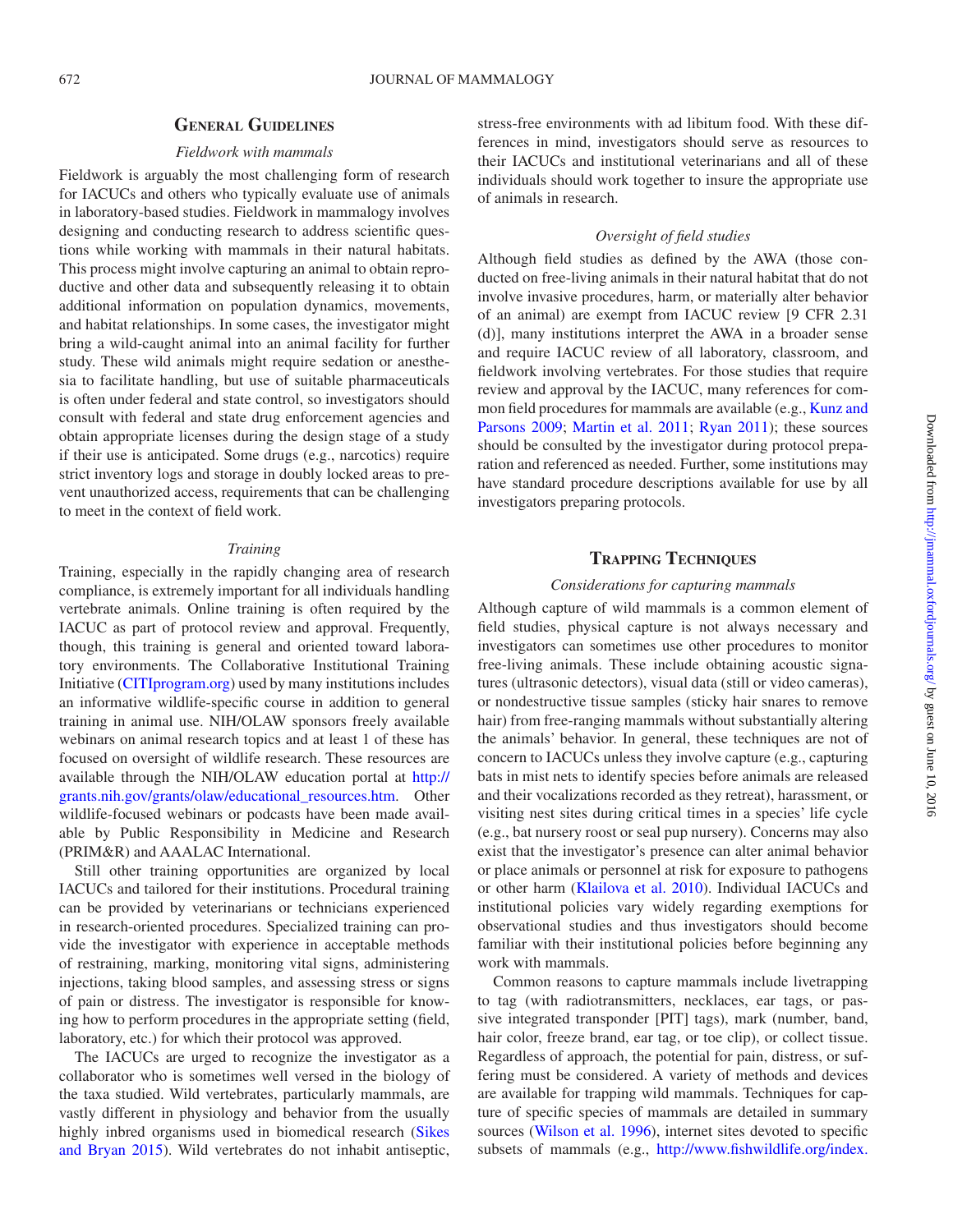[php?section=furbearer\\_management&activator=27](http://www.fishwildlife.org/index.php?section=furbearer_management&activator=27) for furbearers), and especially in articles from the primary literature. Possibilities include live traps (e.g., Sherman, box, mist nets, snares, Tomahawk, Havahart, pitfall, nest box, and artificial burrow), kill traps (e.g., Museum Special, Conibear, and pitfalls), and other specialty traps for particular species or purposes. Shooting with a firearm might be necessary to obtain specimens of some species. We address each of these general categories of traps in greater detail below.

#### *Live capture*

Investigators conducting research requiring live capture of mammals assume the responsibility for using humane methods that respect target and nontarget species. Methods for live capture include those designed for small mammals (Sherman, Tomahawk, and Havahart traps, pitfalls, artificial burrows, and nest boxes), medium-sized to large mammals (Tomahawk, Havahart, and foot-hold traps, snares, corrals, cannon nets, culvert traps, and darting), bats (mist nets, harp traps, and bags), and fossorial mammals [\(Baker and Williams 1972;](#page-24-8) [Hart 1973](#page-24-9)). Methods of live capture should not injure or cause excessive stress to the animal. Adequate measures should be taken to ensure that captured animals are protected from predation and temperature extremes and have food and water available, as needed, while restrained in traps. For permanent trapping grids or webs, the investigator might provide shelters over traps to protect captured animals from environmental conditions [\(Kaufman and Kaufman 1989;](#page-24-10) [Parmenter et](#page-25-17) al. 2003).

Use of steel foot-hold traps for live capture of animals must be employed with caution due to the potential for injury or capture of nontarget species ([Kuehn et](#page-24-11) al. 1986). For some taxa, foot-hold traps, including leg snares, might present the only available or the most effective means of capture [\(Schmintz 2005;](#page-25-18) see also [http://www.fishwildlife.org/index.](http://www.fishwildlife.org/index.php?section=furbearer_management&activator=27) [php?section=furbearer\\_management&activator=27](http://www.fishwildlife.org/index.php?section=furbearer_management&activator=27) for specific techniques and trap recommendations). When their use is approved, investigators have an ethical obligation to use steel foot-hold traps of a sufficient size and strength to hold the animal firmly. Foot-hold traps, other than snares, with rubberpadded or offset jaws should be used to minimize potential damage to bone and soft tissue and associated discomfort for those cases in which animals will remain alive in these traps. Snares or spring foot-hold traps must be checked at suitable frequencies. These observations should be at least daily, but might be more frequent depending upon target species, the potential for capture of nontarget species, and environmental conditions. Captured animals must be assessed carefully for injury and euthanized when necessary. Nontarget species, if uninjured, should be released immediately although their release, as with target species, might require chemical immobilization to facilitate handling and prevent injury to the animal or researcher.

The number of traps set at a particular time and location should not exceed the ability of the investigator(s) to monitor them at reasonable intervals. Because frequent checking of traps is the most effective means of minimizing mortality or injury to animals in live traps, the investigator should consider staking or visibly flagging a trap line (or otherwise devising some effective system) to ensure that all traps are recovered and removed reliably and efficiently. Regular monitoring ensures that target animals remain in good condition while in traps and allows prompt release of nontarget species with no ill effects due to capture. Monitoring intervals vary and are dependent on target species, type of trap, weather, season, terrain, and number and experience of investigators. Generally, live traps for nocturnal species are set before dusk and checked shortly after sunrise. Traps are then retrieved or closed during the day, where warranted, to prevent capture of diurnal, nontarget taxa. Live traps for very small mammals, particularly shrews, should be checked more frequently (e.g., every 1.5 h[—Hawes 1977\)](#page-24-12) to minimize mortality due to the higher metabolism of these taxa. Similarly, taxa of larger size but with particularly high metabolic rates (e.g., *Mustela*) might also require shorter intervals between observations. Live traps for diurnal species should be set in shaded areas or under trap shelters [\(Kaufman and](#page-24-10) [Kaufman 1989](#page-24-10)) and checked every few hours in warm weather. Traps should then be retrieved or closed at dusk, when appropriate, to prevent unintended capture of nocturnal taxa.

Thermoregulatory demands, especially for small mammals, can induce stress even if the duration of captivity is short. Thermoregulatory stress can be minimized by providing food sources (Do et [al. 2013\)](#page-24-13) and nesting material in the live trap. Because most live traps for small mammals are constructed of metal and conduct heat readily, it might be necessary to insulate traps to minimize hypo- or hyperthermia in captive animals. Insulation can be accomplished by using items such as cotton or synthetic fiber batting, leaves, or twigs to provide dead air space between the animal and conducting surface and to provide escape from the temperature extremes. Critical temperature tolerance limits vary with species and environmental conditions. Investigators must be responsive to changing weather conditions and modify trapping procedures as necessary to minimize thermal stress to trapped animals.

If disturbance of live traps (removal of captured individual, trap damage) by larger carnivores, birds, or other animals is problematic, trap enclosures [\(Getz and Batzli 1974](#page-24-14); [Layne](#page-25-19) [1987](#page-25-19)) or other methods to secure traps might be required. Pitfall traps can be fitted with raised covers to minimize capture of nontarget species, to provide cover from rain and sun, and to prevent predation by larger animals. Pitfall traps used for live capture may require small holes at the bottom of the containers to allow drainage in rainy weather, or enhancements such as small sections of polyvinyl chloride pipe to provide shelter from other captured animals.

Captured small- and medium-sized mammals should be handled by methods that control body movements without restricting breathing. Covering an animal's eyes may reduce struggle to escape. Restraint by a mesh or cloth bag allows the investigator to mark, measure, or otherwise sample an individual through mesh or the partially opened end of the bag (e.g., *Cynomys gunnisoni*[—Davidson et](#page-24-15) al. 1999). Some small mammals can be transferred directly from a trap to a heavy-duty plastic bag for handling or to a heavy cloth bag or cage for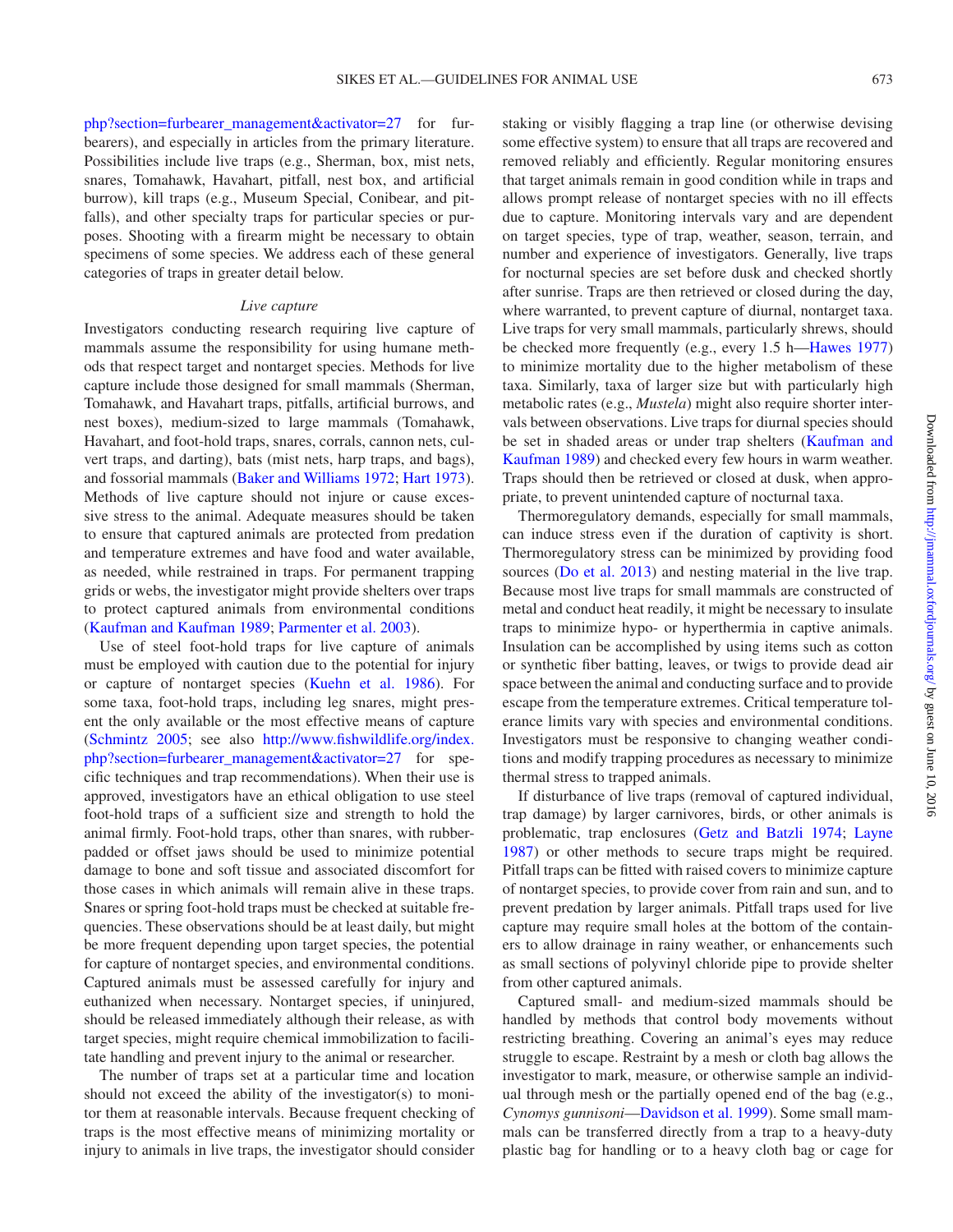transport. The design of some traps (e.g., box-type traps such as Sherman or Tomahawk live traps) also allows them to be used as a temporary cage for easy and safe transport.

Traps used for live capture of larger mammals include box traps, clover traps, and culvert traps. Some large mammals (e.g., ungulates and kangaroos) can be herded along fences into corrals or captured with cannon nets or drop nets projected from helicopters using net guns. These methods require extensive training of personnel and immediate attention to the animals to prevent injury while minimizing stress and distress in particularly sensitive species (e.g., *Antilocapra americana*). For such large-scale capture efforts, it may be useful to contract a veterinarian to assist with any injured or stressed animals. Depending on the nature of the activity, individuals captured using these techniques might need to be sedated, otherwise restrained, or have their eyes covered until the investigator's work is completed [\(Braun 2005](#page-24-16)).

Large mammals also can be captured by delivering a sedative into the hip or shoulder musculature using a dart gun. Chemical immobilization, whether for capture or sedation, requires training by a wildlife veterinarian and thorough knowledge of proper dosage, antidote, and sedative effect. In many instances, having a reversal agent on hand is advisable. The location selected for dart placement can vary seasonally and with animal condition. Individuals familiar with the species should be consulted prior to employing this procedure. An excellent reference for chemical immobilization of mammals is [Kreeger and Arnemo \(2012\)](#page-24-17). Location of the animal within the habitat should be considered in light of time necessary for sedation and recovery to avoid injury or mortality during recovery; sedated mammals must be monitored closely during procedures. Baits laced with tranquilizers have been described [\(Braun 2005](#page-24-16)), but these should be used with caution to prevent sedating nontarget species. Finally, local, state, or federal regulations might restrict use of certain drugs (e.g., narcotics), which may impact their use in field settings.

In procedures with domesticated species, sedated animals are always monitored until they recover. Similar monitoring of wild mammals might not be possible or appropriate. The presence of humans is a stressor for most wild animals and they will often attempt to flee before they are fully recovered. Depending upon the species and habitat, it may be advisable to place sedated animals in a safe location and then retreat, rather than remaining in close proximity to individuals as they recover [\(Sikes and Bryan 2015](#page-25-4)). In no instance should sedated animals be left in close proximity to water or exposed to potential predators or aggressive conspecifics while under the influence of immobilizing drugs.

Net-gunning from helicopters is a method frequently used for capture of ungulates and at times for capture of other types of mammals. Depending upon the species and activities involved, animals captured in nets may be sedated or they may be handled without sedation.

Bats can be captured effectively and humanely with mist nets, harp traps, bag traps, or by hand ([Kunz and Parsons 2009\)](#page-25-14). Mist nets should not be left unattended for > 15min when bats are active. Captured bats should be removed from nets immediately to minimize injury, drowning, strangulation, or stress. Proper and thorough training of assistants beforehand is essential so that bats are removed without injury to delicate wing bones and patagia. If a bat is badly tangled, it can be removed by cutting strands of the net; although costly, mist nets can be repaired or replaced. Nets should not be operated in high winds because these conditions can place undue stress on bats and further entangle them in nets. Mist nets should generally be operated only at night or during crepuscular periods and closed during the daytime to prevent capture of nontarget taxa (e.g., birds). The number of mist nets operated simultaneously should not exceed the ability of investigators to check and clear nets of bats. For example, mist nets should not be used where large numbers of bats might be captured simultaneously (e.g., at cave entrances) because numbers can quickly overwhelm the ability of investigators to remove individuals efficiently and safely. In these situations, harp traps or sweep nets are preferable ([Wilson](#page-26-3)  et [al. 1996](#page-26-3)). Although harp traps do not require constant attention, they should be checked regularly, especially when a large number of captures is expected within a short period of time. Investigators using harp traps should guard against predators entering the trap bag or biting captured bats, predation of 1 bat species on another, rabies transfer, or suffocation due to large numbers of bats caught in a short time [\(Kunz and Parsons 2009](#page-25-14)).

Roosting bats can sometimes be captured by hand. The use of suitable gloves should be considered as they provide protection from bites while allowing the investigator to feel the body and movements of the bat, thereby preventing injury to both the investigator and the study subject. Long, padded tissue forceps can be used to extract bats from crevices, but extreme care should be taken to avoid injury to delicate wing bones and membranes [\(Kunz and Parsons 2009\)](#page-25-14). Investigators should consider how the time of year when bats are studied might impact their survival. For example, large or repeated disturbance of maternity colonies can cause mortality of offspring and colony abandonment ([O'Shea and Bogan 2003\)](#page-25-20). Repeated arousal of hibernating bats can lead to mortality because of depletion of critical fat stores ([Thomas 1995\)](#page-25-21). Individuals working with bats should also follow the most current precautions to prevent spread of the fungus causing White Nose Syndrome [\(https://](https://www.whitenosesyndrome.org/resource/universal-precautions-management-bat-white-nose-syndrome-wns) [www.whitenosesyndrome.org/resource/universal-precautions](https://www.whitenosesyndrome.org/resource/universal-precautions-management-bat-white-nose-syndrome-wns)[management-bat-white-nose-syndrome-wns](https://www.whitenosesyndrome.org/resource/universal-precautions-management-bat-white-nose-syndrome-wns)). [Reeder et](#page-25-22) al. [\(2015\)](#page-25-22) is a particularly useful reference regarding the potential for spreading diseases while conducting research on at-risk populations.

#### *Capture myopathy and injuries*

Wild mammals typically will experience some level of stress during capture regardless of the capture technique employed. For those methods that involve pursuit of the target animal, personnel must be especially cognizant of the potential for exertional rhabdomyolysis (ER or capture myopathy). The potential for ER can be minimized by limiting pursuit times, restricting captures to periods when environmental conditions minimize the chance that an animal will overheat, carefully selecting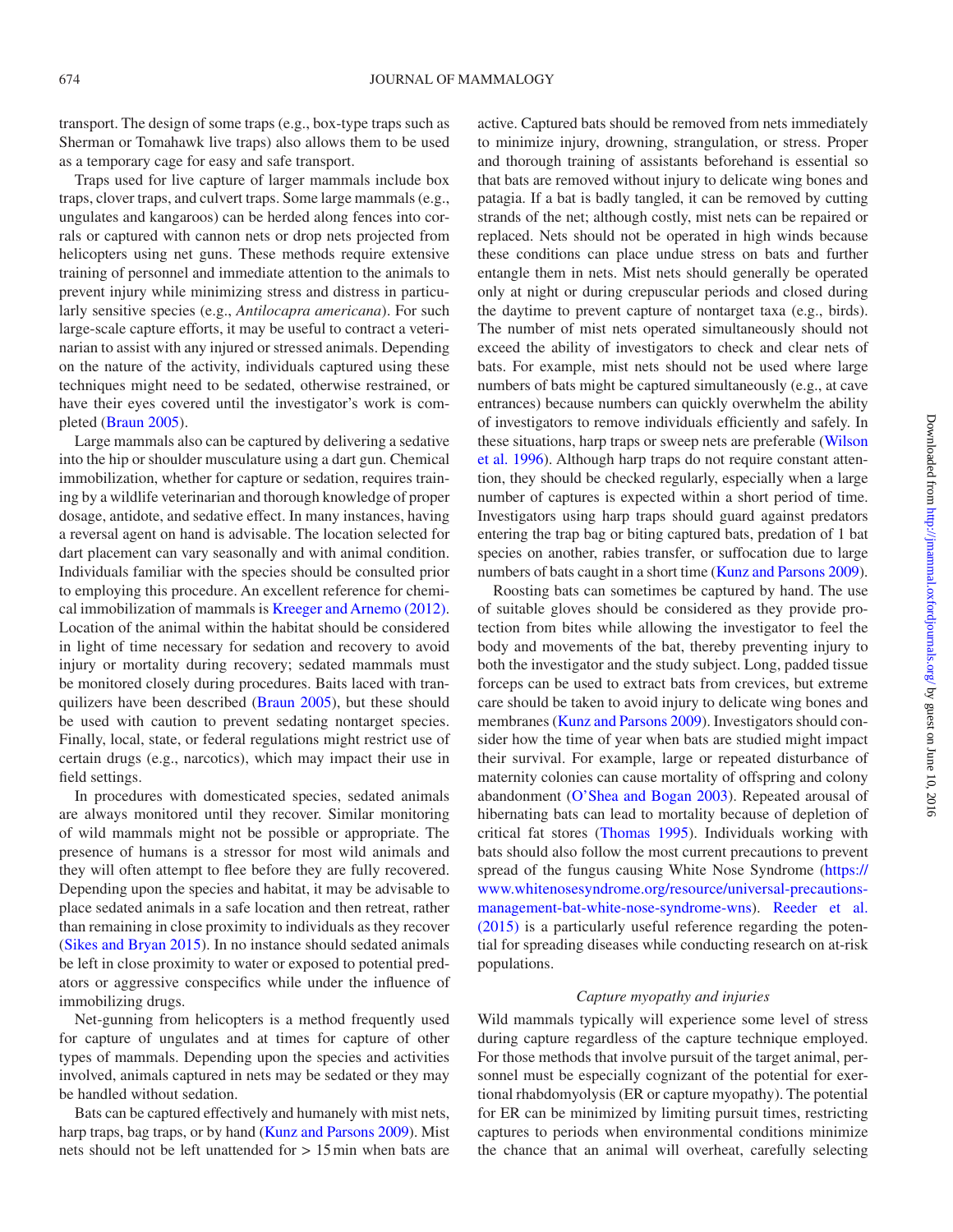drugs used for immobilization, and ensuring the expertise of the capture team. When pursuit is used for capture, the research team should monitor animal temperature and have materials on hand to quickly reduce core temperature if necessary.

Wild mammals usually struggle or attempt to flee when approached by humans and can injure themselves as a result. Excessive rates of injury warrant review of the animal handling procedures. Whereas minor injuries can often be treated by the field personnel, severely injured animals typically are humanely killed.

#### *Kill traps and shooting*

Some studies require that free-living mammals intentionally be killed (e.g., collection of specimens for museum collections). In all cases, methods must provide an efficient and quick death that minimizes pain. In some cases, individuals may be livetrapped and then humanely killed. Where live traps are used, animals should be humanely killed as quickly as possible (see methods below) without damaging materials needed for research. The AVMA notes that "kill traps do not consistently meet the POE's [Panel of Euthanasia] criteria for euthanasia, and may be best characterized as humane killing under some circumstances. At the same time, it is recognized they can be practical and effective for scientific animal collection or pest control when used in a manner that ensures selectivity, a swift kill, and no damage to body parts needed for field research" [\(AVMA 2013a](#page-23-2):40).

Traps suitable for kill trapping include snap traps (e.g., Victor and Museum Special) for rat- and mouse-sized mammals, kill traps (e.g., Macabee) designed for subterranean species, harpoon traps for moles, snares for carnivores and furbearers, and Conibear or similar body-grip traps for medium-sized mammals. Trapping techniques that use drowning as a means of killing have been described as inhumane or unethical by some (e.g., [Powell and Proulx 2003;](#page-25-23) [AVMA 2013a](#page-23-2)). However, submersion trapping systems can be effective and appropriate for furbearers found in or near waterways. Such systems rely on equipment (e.g., steel foot-hold traps with 1-way cable slides and locks) or techniques that cause the furbearer, upon capture, to quickly and irreversibly submerge until death ([http://www.fishwildlife.](http://www.fishwildlife.org/index.php?section=furbearer_management&activator=27) [org/index.php?section=furbearer\\_management&activator=27\)](http://www.fishwildlife.org/index.php?section=furbearer_management&activator=27).

Pitfall kill traps can provide the best trapping option for some small mammals (e.g., rodents and shrews), many of which are much more effectively captured with pitfalls than by other means. These traps are particularly efficient where trapping must be continuous or cannot be accomplished using live traps or snap traps that need resetting between captures. Pitfalls used with drowning fluids add a measure of preservation that can be useful for scientific collections and detailed study of internal organs. Additional circumstances in which pitfalls are effective are outlined in [Beacham and Krebs \(1980\)](#page-24-18) and [Garsd](#page-24-19) [and Howard \(1981\).](#page-24-19)

Ethical use of pitfall kill traps requires the minimization of pain or distress. The pitfall designed by [Howard and Brock](#page-24-20) [\(1961\)](#page-24-20) does this by using 70% ethanol (or similar alcohol) as the main ingredient of the drowning fluid. Evaporation of alcohol is retarded by a thin layer of light mineral oil and hexane

(2:1) added to the solution. Small mammals that fall into the trap (and hence the drowning fluid) lose buoyancy almost immediately due to the surfactant action of hexane and mineral oil and thus submergence and death occur rapidly. Alcohol then infuses the body and acts as a preservative. As long as the solution is deeper than the head-body length of the target animals, individuals cannot struggle or escape by standing on the bottom of the trap. Use of formalin or ethylene glycol in pit traps, however, is not approved by the ASM. Pitfalls used as kill traps should have covers or other means of excluding nontarget species. If the traps will not be operational for extended periods, they should be constructed such that the kill jar and its fluid can be removed to prevent unwanted captures.

#### *Drowning in conjunction with other trapping methods*

Several of the methods described above include a primary capture device (trap) that induces death by drowning. While the [AVMA \(2013a](#page-23-2):102) does not consider drowning an acceptable form of euthanasia, it acknowledges that "the quickest and most humane means of terminating the life of free-ranging wildlife in a given situation may not always meet all criteria established for euthanasia (i.e., distinguishes between euthanasia and methods that are more accurately characterized as humane killing)" ([AVMA 2013a](#page-23-2), Section S7.6). Further, in a 2011 "Literature Review" regarding thoracic compression, the AVMA states that "when scientifically justified, the IACUC has and should employ the authority to approve killing techniques not listed as recognized forms of euthanasia" ([AVMA 2011](#page-23-3)). The ASM urges the use of other trapping and killing techniques whenever possible. However, wild mammals held in traps are unable to avoid predators or to forage, so in situations where other trapping options are not feasible and capture limits an animal's ability to maintain itself (e.g., through continued foraging or defense against predators), the ASM considers death by drowning to be more humane than alternatives that cause prolonged distress or discomfort.

In all cases, investigators should strive to use the trap that will inflict the least trauma and result in a clean, effective kill. Most traps should be checked at least once a day; in the event that a captured animal is still alive, it should be immediately dispatched according to methods approved by the IACUC. The AVMA offers these recommendations regarding kill traps: "Mechanical kill traps are used for the collection and killing of small, free-ranging mammals for commercial purposes (fur, skin, or meat), scientific purposes, to stop property damage, and to protect human safety. Their use remains controversial and kill traps do not always render a rapid or stress-free death consistent with the criteria established for euthanasia by the POE. For this reason, use of live traps followed by other methods of euthanasia is preferred. There are a few situations when that is not possible (e.g., pest control) or when it may actually be more stressful for the animals or dangerous for humans to use live traps" ([AVMA 2013a:](#page-23-2)40).

An effective way (sometimes the only way) to collect certain species of mammals is by use of a firearm. Investigators using this method must be experienced in safe handling of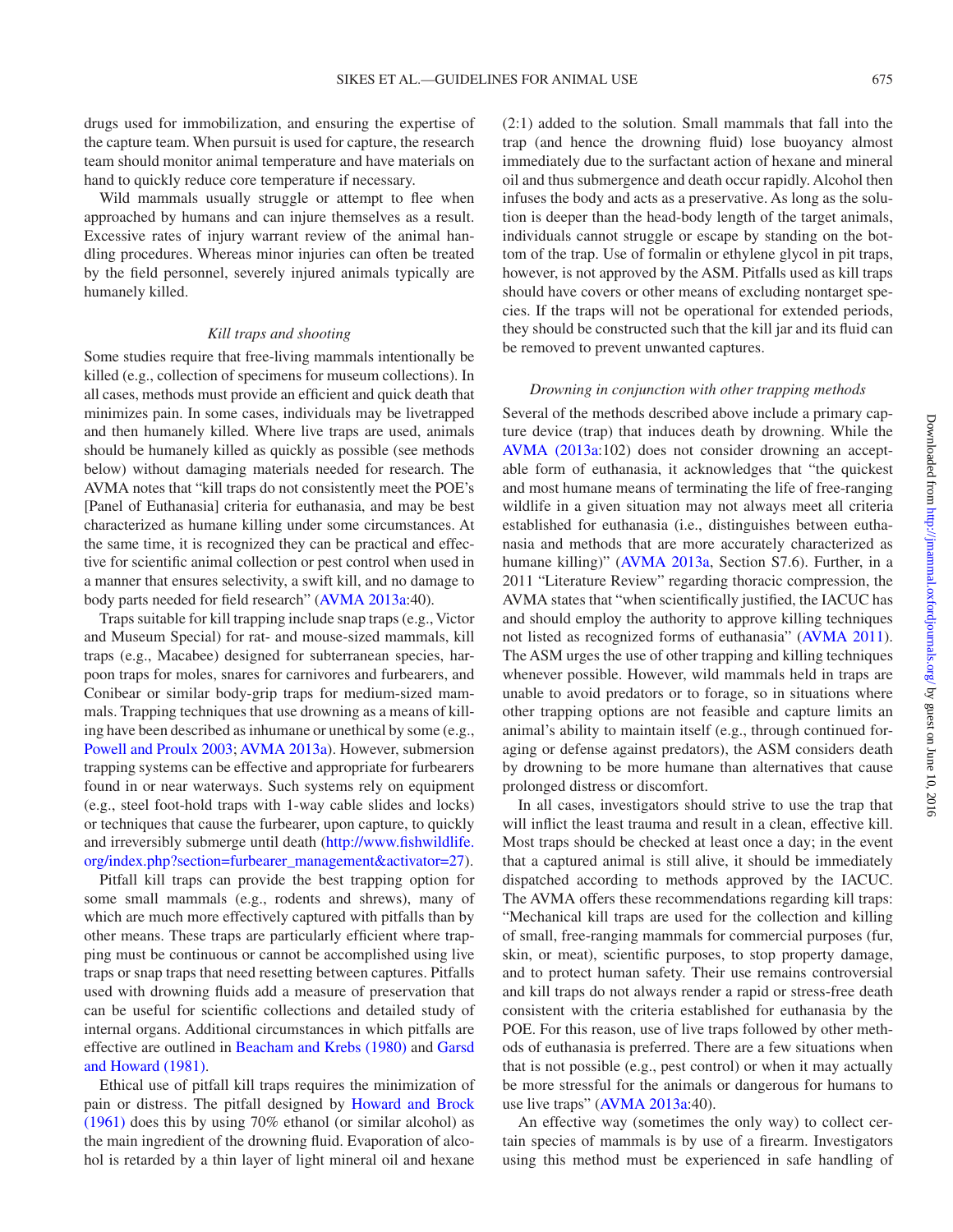firearms and must adhere to laws and regulations related to their possession and use. The firearm and ammunition should be appropriate for the species of interest so that the animal is killed swiftly without excessive damage to the body (including the skull). A .17 or .22-caliber rifle chambered for an appropriate cartridge (.17 HMR, .22 Long Rifle, .22 Short, .223, etc.) and loaded with bullets or shotguns loaded with appropriate shot sizes are suitable for medium-sized mammals. Generally, small mammals (chipmunk size or smaller) can be taken with .22-caliber rifle or handgun loaded with #11 or #12 (dust) shot, whereas animals the size of rabbits can be taken with shotguns loaded with #4–#6 shot. Large mammals should be taken with a high-velocity rifle of a suitable caliber, where legal, or shotguns using appropriate ammunition (e.g., rifled slugs or larger shot). After the animal has been shot, it should be retrieved and processed promptly for the purpose for which it was collected. Additional information regarding killing via gunshot is provided in the section below on "Euthanasia and Humane Killing."

#### *Marine mammals*

All marine mammals in United States territorial waters are covered by the Marine Mammal Protection Act of 1972. Many species also are covered by the Endangered Species Act of 1973. The latest versions of both Acts can be found at the United States Marine Mammal Commission web site [\(http://www.mmc.gov/](http://www.mmc.gov/about-the-commission/our-mission/endangered-species-act-and-other-legislation-and-agreements/ ) [about-the-commission/our-mission/endangered-species-act](http://www.mmc.gov/about-the-commission/our-mission/endangered-species-act-and-other-legislation-and-agreements/ )[and-other-legislation-and-agreements/](http://www.mmc.gov/about-the-commission/our-mission/endangered-species-act-and-other-legislation-and-agreements/ )). These Acts prohibit any form of "take," including terminal capture, live capture, or tagging of marine mammals without appropriate federal permits. Exceptions are made for certain aboriginal or traditional harvests of marine mammals and for commercial fisheries that might incidentally take marine mammals as part of normal fishing operations. Permit application forms and instructions can be found on the National Marine Fisheries Service web site ([http://www.nmfs.noaa.gov/prot\\_res/overview/permits.html\)](http://www.nmfs.noaa.gov/prot_res/overview/permits.html) and at the USFWS web site [\(http://permits.fws.gov/](http://permits.fws.gov/)).

Methods of live capture for marine mammals include nets (ranging from purse seines to small, handheld hoop nets) and mechanical clamps with lines that are placed over an animal's peduncle while it rides the bow pressure wave of a vessel. Many live capture techniques for smaller cetaceans are reviewed by [Asper \(1975\).](#page-24-21) Some dolphins or small whales (e.g., *Phocoena*, *Delphinapterus*) can be captured by hand in shallow water [\(Walker 1975](#page-25-24)). Although polar bears (*Ursus maritimus*) and some species of pinnipeds (e.g., northern elephant seal, *Mirounga angustirostris*) can be captured using remotely injected chemicals, chemical immobilization of marine mammals is risky due to the possibility of losing animals by drowning or overdose [\(Dierauf and Gulland 2001\)](#page-24-22). The Society for Marine Mammalogy has developed detailed guidelines for the treatment of marine mammals in field research, which the ASM endorses. The most current version of these guidelines is available at. [www.marinemammalscience.org/about-us/ethics/](http://www.marinemammalscience.org/about-us/ethics/marine-mammal-treatment-guidelines) [marine-mammal-treatment-guidelines.](http://www.marinemammalscience.org/about-us/ethics/marine-mammal-treatment-guidelines) Euthanasia for marine mammals was reviewed by Greer et [al. \(2001\)](#page-24-23).

Holding of marine mammals in captivity is regulated by the Marine Mammal Protection Act, the Endangered Species Act, and the AWA; the latter administered by USDA/APHIS. The AWA regulations include species-specific criteria for pool and pen sizes, construction methods, water quality, food storage and handling, and routine healthcare. The most current AWA regulations can be found on the USDA/APHIS web site.

#### *Use of domestic dogs in research*

Highly trained domestic dogs are increasingly being used in research to locate study animals or specimens. Because of their olfactory abilities, these service animals can make many types of collecting efforts more efficient and can allow types of field work that are otherwise not feasible. Dogs used in this manner should be considered part of the research team rather than study animals and should be accorded care as such. In cases in which dogs are owned by the institution, their veterinary care is equivalent to occupational health considerations for personnel.

When dogs are used to locate live animals, the potential stress or harm they might cause to target individuals should be considered. For animals that alert handlers to the presence of target animals, the stress caused by the dog may be equivalent to that caused by native predators or humans. When dogs are used to find samples (e.g., scats), there is less potential impact on target animals as they may no longer be in the vicinity, but nontarget animals may still be affected. Additionally, investigators and oversight personnel should take precautions to minimize the potential for exchange of pathogens between native populations and service dogs. As the use of dogs in field studies becomes more commonplace, more specific guidelines are sure to follow.

# **Tissue Sampling and Identification**

#### *Tissue sampling*

The collection of small amounts of tissue from small wild mammals is routine and often required for studies involving DNA, proteins (e.g., hemoglobins, albumins, enzymes), or physiological assays (e.g., hormonal levels, antibody titers). Tissue samples can be obtained in conjunction with some marking procedures (e.g., toe clips, patagial, or ear biopsies). These techniques are treated below under "External Marks." Even when these techniques are not required for identification, small external tissue samples are frequently taken from unsedated animals with little difficulty and are generally consistent with USDA Pain or Distress Category C (see above). When blood is required, many procedures do not require anesthesia and can be conducted in the field by appropriately trained personnel. After tissue collection and prior to release, individuals should be observed to ensure that no trauma or adverse reaction has occurred as a consequence of capture, handling, or tissue or blood collection.

Multiple factors must be considered when determining the most appropriate method for obtaining blood samples. Various morphological attributes of a species (e.g., size of the orbit, absence of tail or external pinnae, presence of cheek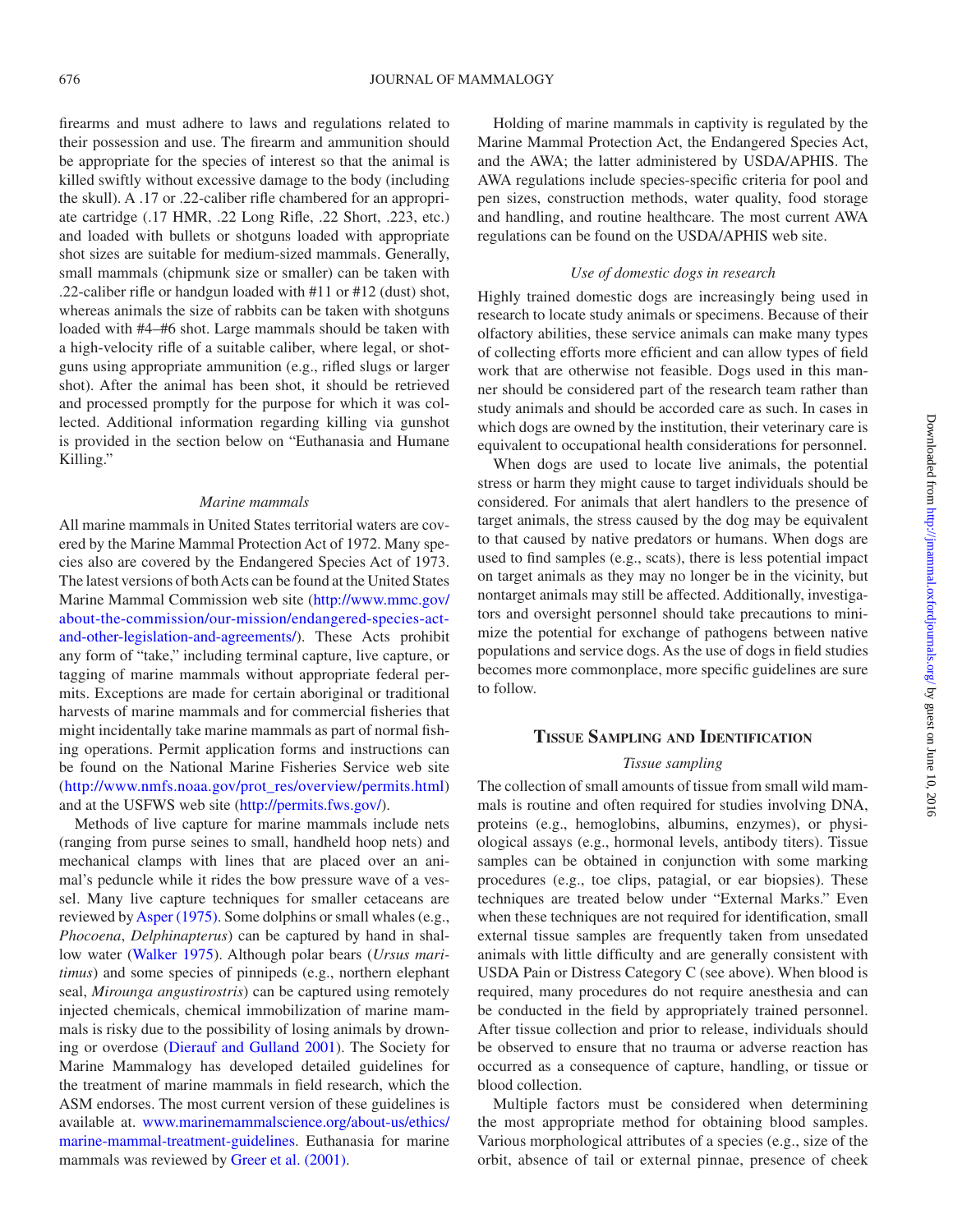pouches) can limit potential sites of blood or tissue collection. The size of the animal also might restrict collection sites and limit the quantity of blood ( $\leq 1.5\%$  of body mass) that can be removed. The training and experience of the individuals performing the procedure is important as unskilled personnel can cause significant trauma with some techniques. The procedures for blood collection and the qualifications of study personnel must be reviewed by the IACUC. More specialized procedures for blood collection from small mammals are as follows:

*Obtaining blood from the facial vein.*—This technique, which has been used on laboratory mice for many years, allows collection of 4–10 drops of blood with minimal discomfort to the animal (see USDA news release at [www.ars.usda.gov/is/](http://www.ars.usda.gov/is/pr/2005/050921.htm) [pr/2005/050921.htm\)](http://www.ars.usda.gov/is/pr/2005/050921.htm). The procedure is described (including text, photos, and video) at [http://www.medipoint.com/html/rat\\_](http://www.medipoint.com/html/rat_video_demonstraton.html) [video\\_demonstraton.html](http://www.medipoint.com/html/rat_video_demonstraton.html) (*note:* this citation is not intended to be an endorsement of this commercial product by the ASM).

*Obtaining blood from the caudal vein.*—Extracting blood from the caudal vein is a relatively simple procedure that involves the use of a needle (more difficult in small rodents) or lancet to puncture the caudal vein. Alternatively, excising the distal 1–2mm of the tail can yield a small amount of blood; the tail tip can be used for DNA extraction.

*Obtaining blood from the retro–orbitalsinus.*—Retro–orbital bleeding should be used when less invasive blood collection methods have been determined to be unsuitable. To minimize the chances of damage to the eye, this technique should be performed by trained and experienced individuals. The use of very short-acting anesthesia (e.g., isoflurane or sevoflurane) in a plastic bag will immobilize rodents in 15–20 s, thereby making the procedure safer for the rodent and the handler.

#### *External marks*

Individual identification of mammals is necessary for many types of studies, both in the laboratory and the field. Identification marks can be natural (stripe pattern, color, or mane patterns) or can be applied by the investigator. Of primary concern is the distance from which the animal must be identified and the time period over which the mark must endure. It is worth noting that marking techniques that do not permit identification at a distance or are not permanent might require repeat trapping and handling of animals for reapplication of marks. On large bodied species, natural variation in fur or whisker patterns ([West and Packer 2002](#page-25-25)) or marks left by previously sustained injuries (e.g., scars on wings, ears, or flukes) often suffice for permanent identification at a distance.

When appropriate naturally occurring marks are not available, external dyes, freeze brands, or paint marks might provide the visibility and degree of longevity required. Identification marks can be made with nontoxic hair dyes or paint. Care should be taken to ensure that substances used for external marks are nontoxic and do not alter the behavior of animals or subject them to increased predation (e.g., by adversely affecting the animal's natural camouflage or increasing its visual or olfactory detectability). Dye marks on juveniles or subadults are of more limited duration because of rapid molting and thus may require more frequent renewal. Freeze branding is an effective means of marking bats and other species, and marks might last several years ([Sherwin et](#page-25-26) al. 2002). Tattooing and ear punches provide a more persistent means of identification but require handling of animals for individual recognition and may not be permanent in some species.

Metallic or plastic tags and bands or collars may be suitable for identification at appreciable distances on large terrestrial species. Tags typically are applied to the ears of terrestrial mammals and to flippers of seals and sea lions. Use of individually numbered tags on small mammals necessitates handling the animal each time an individual is to be identified. Although they frequently are used with a high degree of success, ear tags might inhibit grooming of ears and promote infection by parasites in some rodents [\(Ostfeld et](#page-25-27) al. 1996), although potential for infection likely varies with species and environment. Further, unless carefully sized, tags might snag, either during grooming or when animals move through vegetation, resulting in loss of the tag ([Wood and Slade 1990\)](#page-26-4). Eartags might also affect typical movements of the pinnae (e.g., Preyer reflex) in free-ranging animals. Many of the problems associated with ear tags are reduced in laboratory settings where such tags may be especially useful for long-term identification. Ear tags may not be an option for species with greatly reduced pinnae (e.g., many shrews). Wing bands for bats should be applied so that they slide freely along the forelimb, which may necessitate cutting a slit in the wing membrane in some cases. Another external marking option for bats is an appropriately sized bead-chain necklace ([Barclay and Bell 1988\)](#page-24-24).

Individuals in some taxa can be identified by unique patterns of ear punches (where a small amount of tissue is removed from external pinnae using a surgical hole punch). Ear punches, however, may become unidentifiable over time in free-ranging individuals because of healing, subsequent injuries sustained in the field, or obscuration by hair. In some species, toe clips may be used. Toe clipping involves removal of 1 or more digits or terminal phalanges (generally only 1 per foot) and provides a permanent identifying mark. Both ear punches and toe clipping typically require recapture as neither is generally suitable for identification at a distance. Because both of these methods involve removal of a small amount of tissue, they might be especially appropriate in studies where tissue samples also are required.

According to the *Guide* ([NRC 2011](#page-25-6):75), toe clipping "should be used only when no other individual identification method is feasible." Justification for toe clipping of wild mammals should include consideration of the natural history of the species, how the feet are used in the animal's environment, and the size of the toe. Digits generally should not be removed from the forefeet of subterranean or fossorial taxa because they are used for digging, nor should primary digits be removed from arboreal or scansorial taxa because they are used for climbing. Toe clipping in species with fleshy digits should be avoided. Toe clipping might be especially suitable for permanent identification in small species (e.g., *Chaetodipus*, *Perognathus*, *Peromyscus*, *Reithrodontomys*, and *Sorex*) and in neonates of larger taxa. Toe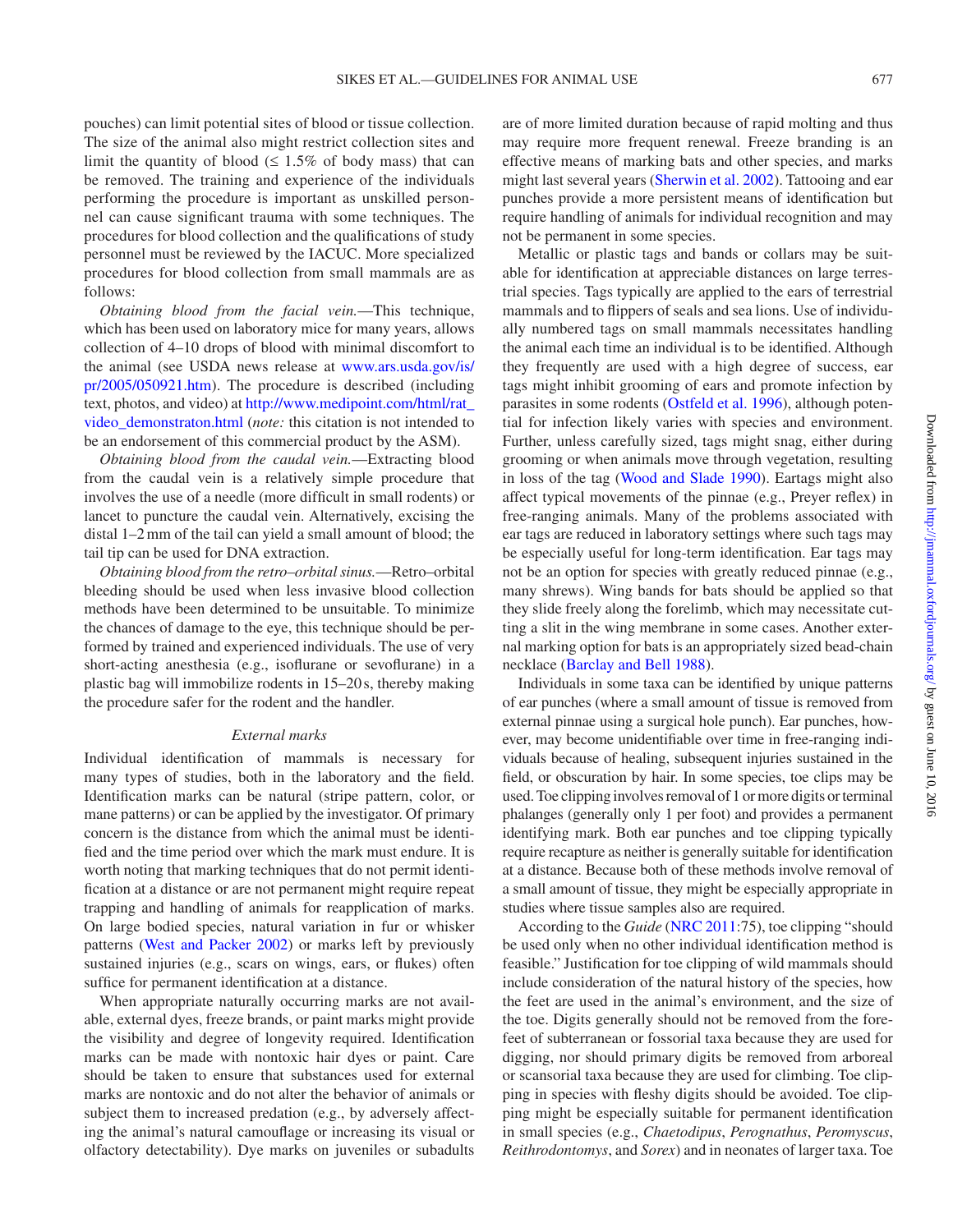clipping and ear punches should not be used for marking bats, which instead can be effectively marked with wing punches or freeze brands. Toe clips and ear punches should be performed with sharp, sterilized instruments. Anesthetics and analgesics generally are not recommended as prolonged restraint of small mammals to administer these substances and consumption of the analgesic substances (e.g., creams) via licking likely cause more stress and harm than conducting the procedure without their use. A recent study in laboratory mice showed that toe clipping as late as 17 days of age caused no microscopic reaction as late as 10 weeks of age and that the use of vapocoolant anesthetics caused more harmful effects than toe removal without anesthetics ([Paluch et](#page-25-28) al. 2014; but see [Braden et](#page-24-25) al. [2015](#page-24-25) regarding the use of vapocoolant anesthetics in general). The adverse effects of additional handling for application of anesthetics or analgesics with wild taxa are likely to be substantially greater than was observed by Paluch et [al. \(2014\)](#page-25-28) with laboratory mice.

Radiotransmitters provide a mechanism to monitor movements and survival of animals and, therefore, also serve to identify individuals. Transmitters can be attached externally with surgical or skin glue or a collar, or implanted into the body cavity. External attachment often can be accomplished in the field [\(Rothmeyer et](#page-25-29) al. 2002; [Munro et](#page-25-30) al. 2006), whereas more invasive implantation might require transport to a laboratory where sterile conditions can be maintained during surgery. Investigators using collars should take into account the possibility that an animal will grow or undergo seasonal changes in neck circumference (e.g., male cervids); the devices used should be designed to accommodate such changes ([Strathearn](#page-25-31) et [al. 1984\)](#page-25-31). If external transmitters are attached using glue, members of some species will groom each other excessively to remove adhesive from their fur [\(Wilkinson and Bradbury](#page-26-5)  [1988](#page-26-5)). Surgical implantation and explantation and more invasive procedures, which should be performed by a veterinarian or individuals who have received specialized training, usually require a suitable recovery period before the animal can be released. Before using radiotransmitters, an investigator should consider the weight of the transmitter relative to the body mass of the target species or individual. Generally, the transmitter should represent  $< 5{\text -}10\%$  of the individual's body weight [\(Wilson et](#page-26-3) al. 1996). As an alternative to radiotransmitters, light-emitting diodes or similar markers might be fastened externally to some species for nocturnal observation.

#### *Internal tags*

PIT tags are electronic devices encased in glass or resin capsules. They do not emit constant signals but can be interpreted with a remote reader in much the same way that barcodes are scanned. PIT tags are becoming progressively smaller but can still be too large for some species or individuals; their use in very small individuals should be approached cautiously. Tags are injected subcutaneously using a modified large-bore hypodermic syringe and are suitable for many field and laboratory identification needs. Tags should be massaged away from the point of insertion subdermally to prevent loss and allow healing at the point of entry. Currently available PIT tag readers must be held in reasonably close proximity to the tag  $($ 10 cm) to function and thus their use with large, aggressive taxa (e.g., *Procyon* and *Lynx*) will usually require anesthesia both for application and for subsequent reading of the tag to prevent injury to the animal and investigators. Because of the resultant stress for both subject and investigator, other methods of tagging large mammals, such as using radiotransmitters or naturally occurring markings, may be preferable. Ingestion of colored plastic particles or radioactive isotopes (such as  $P^{32}$ ) in bait can be used to mark feces for studies of movements of individuals or groups of individuals, although this method is of limited use for uniquely marking a large number of individuals.

# *Chemical immobilization for application of marks and tissue sampling*

Depending on the biology of the target species, its body size, and the goals of the study, captured animals might require chemical immobilization for safe and effective handling. Investigators should consider that stress and restraint associated with immobilization might be greater than applying or reading a particular mark or taking noninvasive tissue samples without immobilization. Whether immobilization is required must be considered on a case-by-case basis. If pain is slight or momentary and the animal can be handled without unreasonable risk of self-injury or injury to personnel, anesthesia might be contraindicated so that the animal can be released immediately. Procedures that can cause more than momentary or slight pain or distress or species in which the struggling animal is a danger to itself or personnel should be performed with appropriate sedation, analgesia, or anesthesia ([Interagency Research Animal Committee](#page-24-26)  [\[IRAC\] 1985:](#page-24-26)V). In these instances, field-portable anesthetic machines allow use of isoflurane and similar inhalants to provide a reliable anesthetic and rapid recovery after the animal is no longer exposed to the gas. Use of anesthesia for blood sampling will depend on collection procedure and species-specific considerations. Some anesthetics (e.g., ketamine) depress blood pressure and make blood collection lengthier and potentially dangerous. Anesthesia also might alter the blood component (e.g., cortisols) under investigation. Use of anesthesia should be weighed against risk of mortality because some species are very sensitive to anesthetics (e.g., felids[—Bush 1995](#page-24-27); [Kreeger](#page-24-17) [and Arnemo 2012](#page-24-17)). Selection of anesthetics and analgesics should be conducted in consultation with a specialist—such as a wildlife veterinarian—knowledgeable regarding the use of these substances in species of mammals other than standard laboratory or companion taxa. The investigator should conduct a literature review to search for alternatives as well as for anesthetics and analgesics used in closely related species ([Kreeger](#page-24-17) [and Arnemo 2012\)](#page-24-17). Physiological measurements required for experimental purposes also can affect the choice of anesthesia. Sedatives, anxiolytics, and neuromuscular blocking agents are not analgesic or anesthetic and hence do not relieve pain; these substances must be used in combination with a suitable anesthetic or analgesic ([NRC 2011\)](#page-25-6).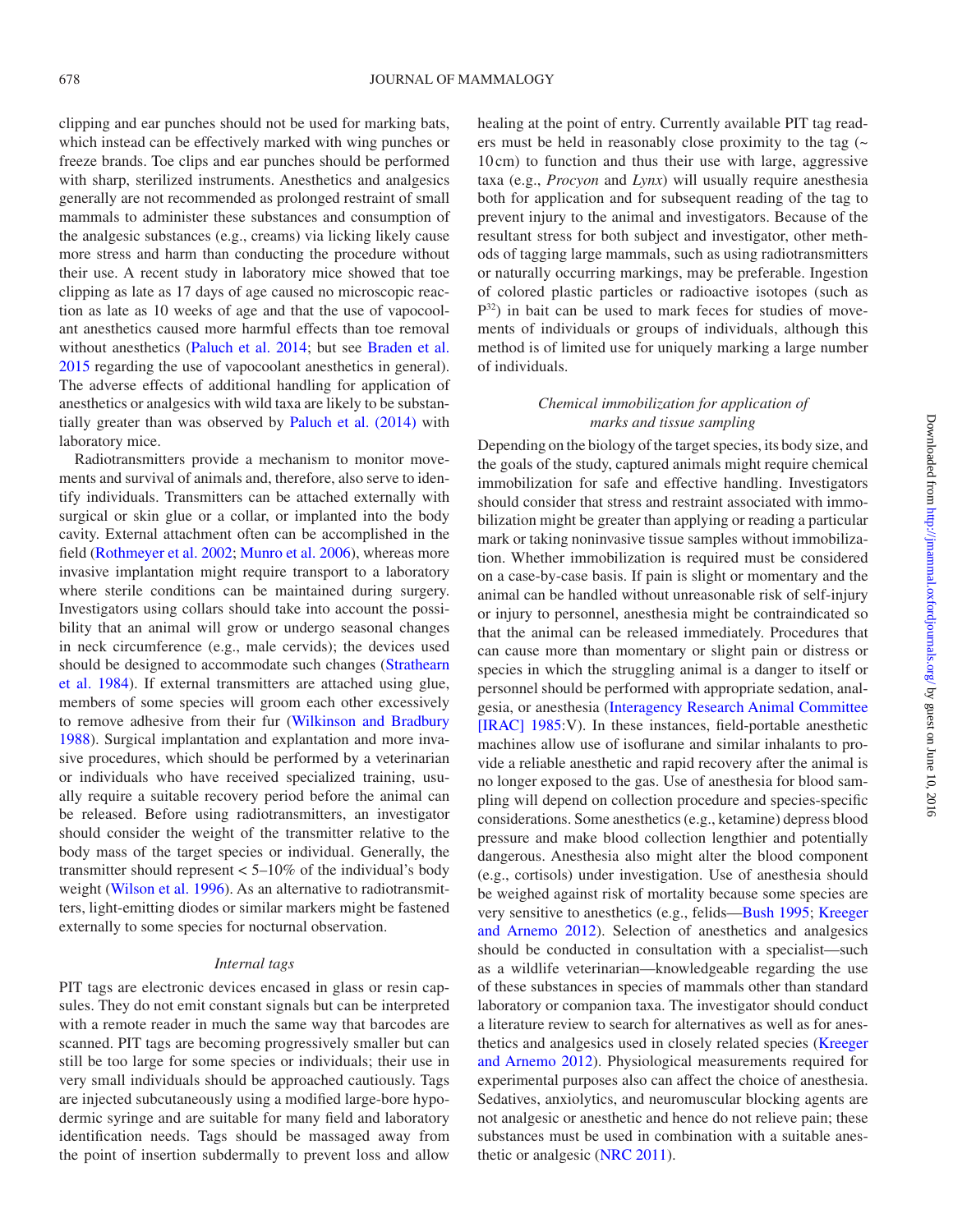# **Maintenance of Wild-Caught Mammals in Captivity**

#### *Procurement and holding conditions*

When wild-caught individuals are to be held for an extended period or transported, the investigator must provide a secure means of containment, sufficient food and moisture, and appropriate ambient conditions and must consider the potential for transfer of parasites or pathogens, and the safety of the investigator(s) (see section on "Human Safety"). Cages must be constructed to minimize possibility of injury or escape, to provide adequate ventilation, to allow for protection from wastes; cages generally should be of sufficient size to permit the captive individual to make appropriate postural adjustments [\(NRC](#page-25-6)  [2011](#page-25-6), 9 CFR 3.125). Some types of live traps (e.g., Sherman traps and Tomahawk traps) can be used as holding or transport cages for short periods of time for appropriate species.

Captive mammals held for an extended period (> 12h for USDA-regulated species, which includes all wild mammals in the United States) must be provided with suitable sources of food and moisture. Food can be provided at the time of capture. For many small mammals, especially rodents, fruits or vegetables (e.g., grapes, celery, cabbage, lettuce, or slices of apple or potato) with high moisture content will suffice during transport or short periods of captivity until more permanent housing, food, and water can be provided. Water bottles should generally be avoided during transport because they will leak and dampen bedding.

Care must be taken when transporting captive animals to prevent their exposure to temperature extremes or precipitation, to provide adequate ventilation, and to minimize stress. Regardless of cage construction, minimizing disturbance is best. This may include placing transport cages in cool, darkened settings and minimizing noise and movement. In some instances, these conditions can be achieved simply by placing a drape over the cage, provided air flow is sufficient and temperatures are not extreme.

Free-ranging mammals may carry diseases and almost certainly harbor ecto- and endoparasites. Some IACUCs require treatment for ectoparasites before transport, and most will require quarantine of newly captured individuals before entering an animal care facility. Even if these precautions are not required, the investigator should take appropriate steps to minimize potential impacts to other captive animals and to humans. Most ectoparasites can be controlled by dusting with commercial flea and tick powder. Treatments for endoparasites are more involved and generally should be pursued after consultation with a veterinarian. Investigators should contact the local institutional occupational health office for information on risks to humans from species of mammals under consideration before transport, housing, or maintenance.

#### *Maintenance environments*

When individuals of wild species are to be maintained in captivity for > 12h, the caging or holding environment must be selected carefully to accommodate species-specific requirements and to minimize stress. Cages or pens of an appropriate size and construction must adequately contain animals for their health and safety and that of investigators and animal care personnel. Because of the great variety of mammalian species that might be maintained, no specific guidelines for cage materials or size are possible, but considerations should be given to all aspects of the ecology, physiology, and behavior of target species. Guidelines developed for husbandry of domesticated species, including the *Guide* ([NRC 2011\)](#page-25-6), are seldom appropriate for wild-caught individuals and may constitute inappropriate or even inhumane treatment. Because of their capture as free-ranging individuals, nondomesticated species may perform better in larger cages or pens than those used for similarly sized domesticated species [\(Fowler 1995\)](#page-24-28). Temperature, humidity, lighting, and noise levels also must be within appropriate limits. An excellent source of information on the specific needs of wild-caught species is the ASM's *Mammalian Species* series [\(https://mspecies.oxford](https://mspecies.oxfordjournals.org)[journals.org](https://mspecies.oxfordjournals.org)). Additional valuable information usually can be obtained directly from investigators or animal care staff familiar with a particular species. Investigators proposing to maintain wild-caught mammals in captivity are encouraged to contact other researchers or institutions experienced with the taxa in question and to consult with the IACUC's attending veterinarian before submitting a protocol. Investigators should realize that housing requirements often will represent departures from the *Guide* ([NRC 2011\)](#page-25-6) or the PHS policy on use of laboratory animals [\(NIH/OLAW 2015](#page-25-9)), even if optimum for the proper maintenance of nondomesticated taxa; as a result, investigators should be prepared to justify proposed maintenance requirements to the IACUC and the IACUC approve departures.

Careful selection of bedding materials and substrate is critical to meeting the needs of nondomesticated species. Materials used should simulate as closely as possible the animal's natural environment and structure. Such materials might include sand or fine woodchips for desert species, soil and leaf litter for shrews and fossorial forms, and hay or straw for other species of rodents. The quantity of bedding also might be important if a dense covering (e.g., straw) allows establishment of refuges or runways that are components of the natural environment of the target species. More generally, some form of refuge should be provided in which captive individuals can remain concealed when possible because their availability influences behavior [\(Rusak and Zucker 1975](#page-25-32)).

Olfactory cues are a fundamental component of the natural environment of most mammals, and the design of husbandry practices should incorporate the maintenance of familiar scents to maximize animal comfort. Individuals frequently scent mark to establish territory boundaries and ownership. Frequent bedding changes and cage washing eliminates normal scent cues and places captive individuals in a novel and potentially stressful environment. Investigators can reduce stress that accompanies cleaning by changing bedding and cage equipment on a less frequent cycle than typically used for domesticated species (often 1 or 2 times weekly for laboratory rodents). Additionally, investigators can mix a small amount of old bedding with fresh bedding. Species adapted to arid conditions (e.g., *Onychomys*)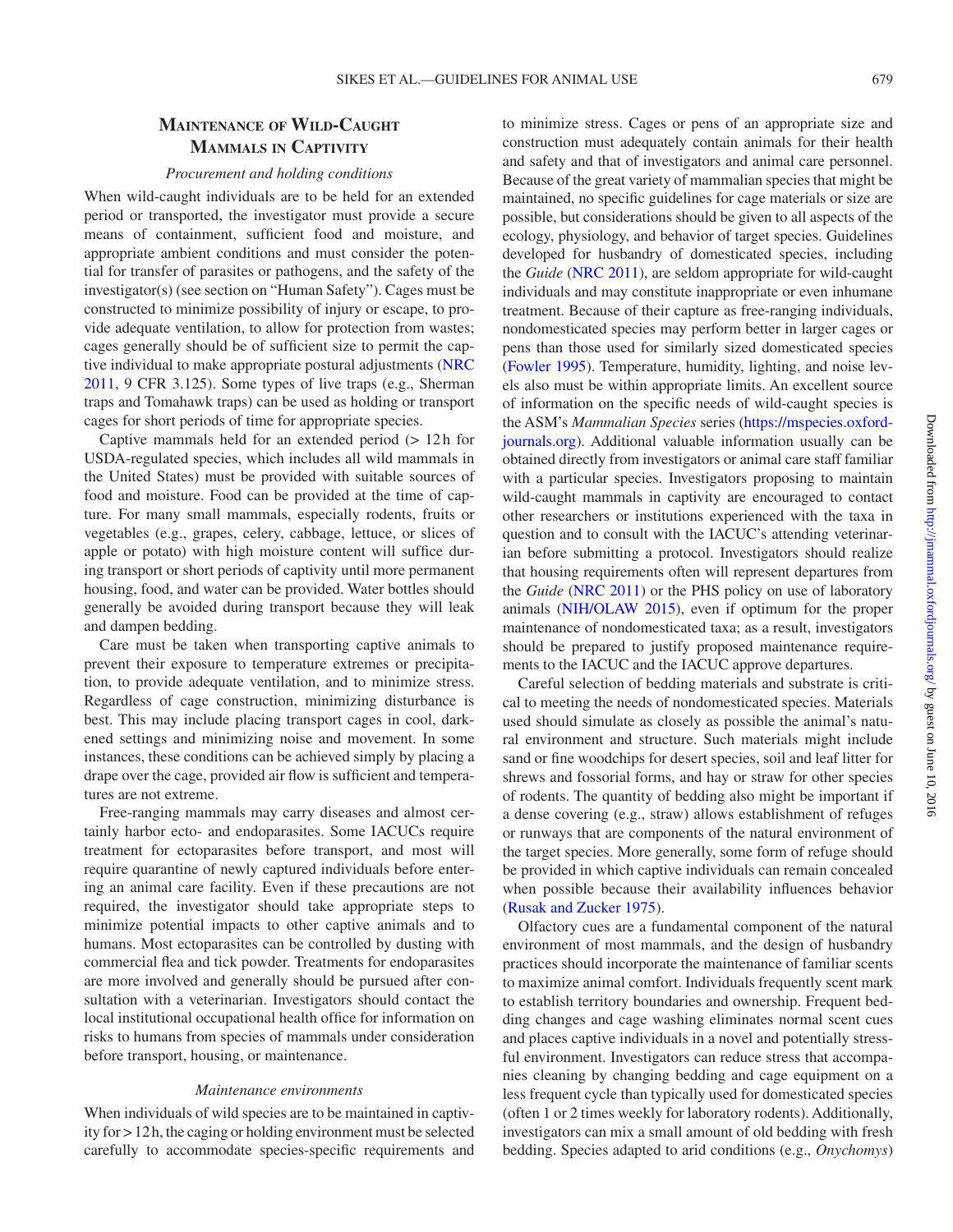will likely perform best when bedding changes occur every 10–14 days (or even less frequently), while others (e.g., *Sigmodon*) may require more frequent (e.g., weekly) changes. Because scent marks often are deposited on watering devices or cage lids, disturbance associated with being placed into a novel environment can be reduced by changing these devices on a different schedule from that used for caging and bedding so that individuals are not placed in an environment completely devoid of familiar scents. The importance of establishing and maintaining familiar surroundings, especially as identified by olfactory cues, cannot be overemphasized.

All species of mammals require some form of moisture in captivity, although water sources and requirements vary widely among species. Most mammals are best maintained with liquid water provided in various containers or via lickable watering systems. However, some taxa, such as kangaroo rats (*Dipodomys*) and pocket gophers (*Thomomys*), do not consume free water in the wild because they obtain moisture directly from their food and/or retain metabolic water [\(Boice 1972](#page-24-29)). These taxa can be maintained in captivity by periodically feeding small amounts of moisture-containing produce such as cabbage, lettuce, celery, or apple. The frequency of these supplemental feedings is dependent upon the ambient humidity in the environment and the water physiology of the species in question. If provided with ad libitum access to free water, xeric-adapted species can become dependent upon these sources ([Boice 1972](#page-24-29)), which can result in changes in physiological functions that may confound some studies.

#### *Environmental enrichment*

Because the lack of stimulation in a captive environment can result in development of stereotypic behaviors that confound research interests, environmental enrichment can be a critical component of husbandry for nondomesticated mammals. Enrichment might be as simple as increasing structural complexity in the cage or providing additional materials for manipulation. For example, the captive environment of woodrats (*Neotoma*) kept in false-bottom cages can be improved by providing rodent chow directly in the cage rather than in a feeder attached to the cage front. This allows these natural hoarders to regularly rearrange food within their cage. Their environment can be further enhanced by providing strips of cardboard that will simulate the woody debris these animals use to construct nests in the wild. Other species of rodents also can benefit from inclusion of fibrous materials from which to construct nests. Chipmunks (*Neotamias*) and red squirrels (*Tamiasciurus*) are very active and can be difficult to maintain in captivity, but they can be housed successfully by using cages that incorporate 3-dimensional structures (e.g., hanging branches and perches) along with a cage floor sufficient for digging and caching food. For some species, hiding food in cardboard boxes allows the animal to "forage," thereby providing an important form of enrichment.

The social structure of the target species also must be taken into account when housing captive mammals. Captive situations that permit an approximation of the natural social structure of the target species are likely to be most successful and minimize stress. Individuals of species that are social or gregarious should be housed with other individuals when possible, but care must be taken to ensure compatibility. Of course, investigators must be aware of seasonal changes in social structure and modify housing environments accordingly to minimize stress and control reproduction.

#### *Captive housing of bats*

Housing and caring for bats in captivity presents several particular challenges for investigators and IACUCs. Animal care programs should be designed in consultation with rehabilitation or zoo experts or other researchers experienced with the care of the type of bats to be held (e.g., husbandry of fruit bats versus insectivorous bats will differ substantially). To the extent possible, housing conditions should imitate wild conditions. For nonhibernating species or for hibernating species housed during the active season, a flight cage that allows for and encourages freeflight should be provided. Obstacles such has hanging chains or hanging dividers require maneuverability during flight (the appropriateness of which varies by bat species), which should maintain natural behaviors and help prevent obesity, a frequent occurrence in captive conditions. Multiple roosting pouches, as well as numerous food and water dishes are preferable, so as to minimize competition when individuals are housed together. A flight cage should have double-wired walls to prevent escape. The external wire should be sturdy, such as hardware cloth. The internal wire will vary by species (depending upon body size, including size of the claws on hind feet), but window screen is often selected. Excellent guidelines for the housing and care of bats under captive conditions, including dietary considerations, can be found in [Barnard \(2011\)](#page-24-30) and [Lollar and Schmidt-French](#page-25-33) [\(1988\).](#page-25-33)

For temperate, hibernating species, housing animals under hibernation conditions is often required by the study design or is otherwise desirable. Bats housed in modified refrigerators or in hibernation chambers require significantly less room than active-season bats (bats can be placed in small cages; e.g., wire mesh (reptile) cages in which bats will roost on the sides). Hibernating animals must be maintained at temperatures appropriate for the study species (determined by field data from natural hibernacula, which exist for many species) and require very high relative humidity (> 95%). These conditions (housing of flying animals in small cages, housing at very cold temperatures, and housing at very high relative humidity) deviate from the "normal" limits for laboratory animals and may necessitate special approval from the IACUC. Animals captured in the late fall or early winter and having sufficient body fat will enter hibernation in response to low ambient temperatures. Hibernating bats must be provided with water using either small trays or other waterers (e.g., chick waterers, which may be filled from attached jars, with marbles placed into the bottom to prevent accidental drowning of torpid bats). Unless one is studying a species that routinely feeds during the winter, the provision of food is neither required nor desired. Hibernating bats can be housed successfully under these conditions for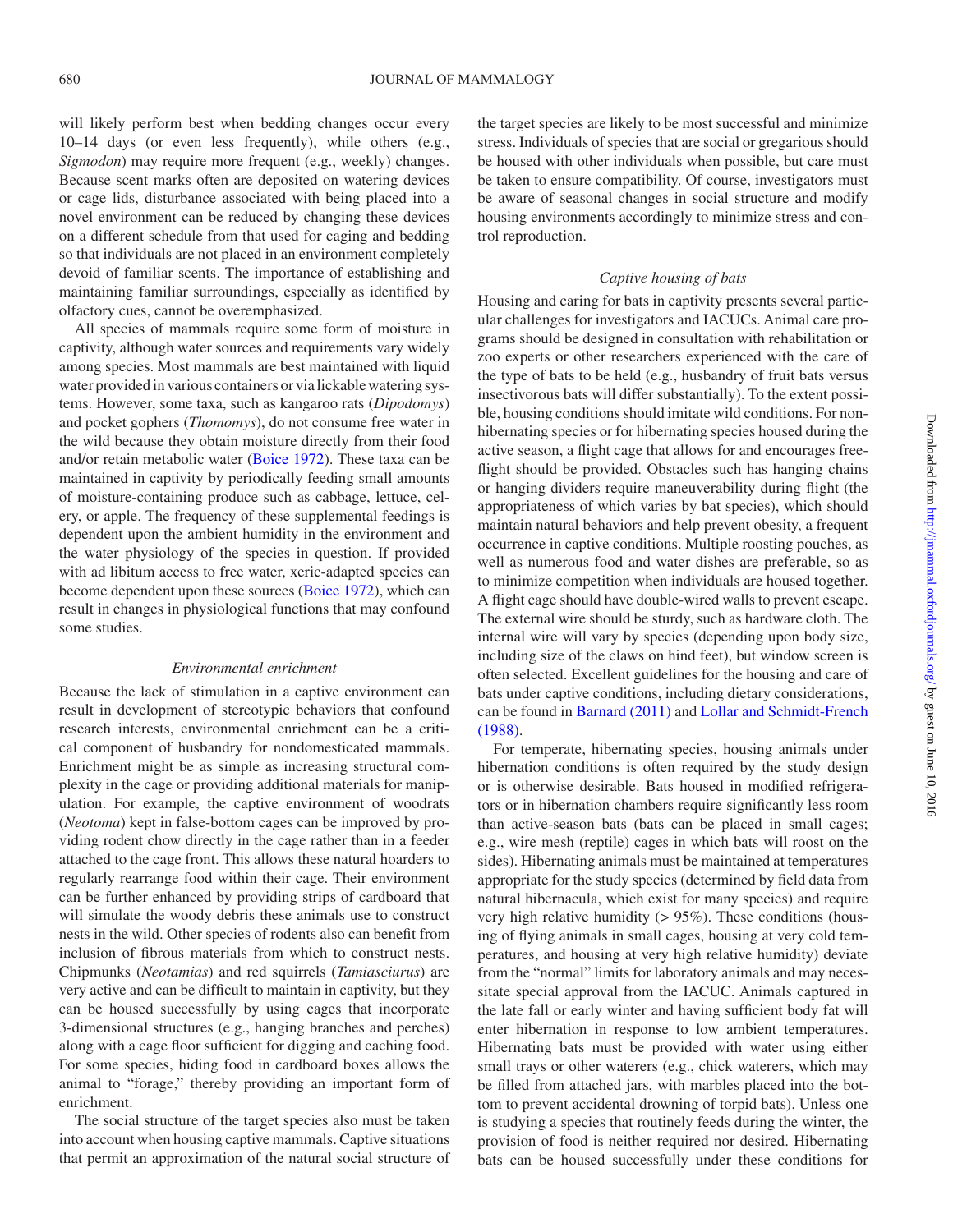5–6 months (their normal period of hibernation). We strongly recommend that researchers consult with other bat specialists who routinely house hibernating species, as the necessary environmental chambers are typically specially designed and/or modified for bats. When housing hibernating animals, including bats, disturbances must be kept to a minimum to prevent repeated arousal and the resultant exhaustion of energy reserves. Hibernating animals should be checked remotely (using equipment that does not cause disturbance, including sound at frequencies the animals can receive) or observed only infrequently, often at greater than 2-week intervals.

#### *Observation intervals for captive wild mammals*

Animals held in captivity will require routine care, which includes food, water, and bedding changes as appropriate for the species. Animal care guidelines and regulations also specify periodic observation to monitor the health and well-being of individual animals. The *Guide*, for example, states (p. 112) that "[a]ll animals should be observed for signs of illness, injury, or abnormal behavior by a person trained to recognize such signs. As a rule, such observations should occur at least daily, but more frequent observations may be required, such as during postoperative recovery, when animals are ill or have a physical deficit, or when animals are approaching a study endpoint." As with the remainder of the *Guide*, these statements reflect standard husbandry practices for domesticated species and, in many instances, will not be appropriate for wild animals held in captivity. There are no domesticated hibernators, for example, and a daily disturbance of hibernating mammals would quickly lead to death as energy reserves are depleted by repeated arousal. Similarly, wild animals, particularly those recently brought into captivity, will be stressed by regular close contact with humans. In such instances, PIs and IACUCs must balance the disturbance associated with regular observations of nondomesticated animals against the information acquired from such monitoring. For animals hibernated in captivity or animals housed in naturalistic outdoor enclosures that permit foraging, observations may be conducted less frequently or may be accomplished using indirect signs such as disappearance of food and deposition of feces.

#### *Separation of taxa and minimizing stress*

The Animal Welfare Regulations (9 CFR 3.133) state that animals housed in the same primary enclosure must be compatible. That is, prey species should not be maintained near carnivores and diverse taxa of carnivores generally should not be housed together. Closely related species of some rodents frequently co-occur in nature and often can be housed in the same room without difficulty.

The general principles for identifying captive mammals in pain or distress are abnormal appearance or behavior. Normal appearances and behavior are determined by species-specific characteristics and personal experience of the handlers. Because behavioral changes are the primary means for identifying pain or distress, all personnel working with animals should understand the normal behavioral patterns of the species they are housing. Thus, all animals should be monitored by trained staff.

Pain is generally easy to identify if it is associated with an injury or physical abnormality, but stress or distress might not be due to pain and thus not immediately recognizable. IACUCs generally consider that procedures that cause pain or distress in humans likely also will cause pain or distress in other animals. Symptoms of pain in animals are species specific but may include anorexia, rapid or labored respiration, immobility, increased aggression, lack of grooming, periocular and nasal porphyrin discharge, and abnormal appearance or posture [\(NRC](#page-25-34)  [2008](#page-25-34), [2009\)](#page-25-35). An extensive list of indicators of pain for a variety of laboratory animals is available from Cornell University at [https://www.iacuc.cornell.edu/documents/IACUC009.01.pdf,](https://www.iacuc.cornell.edu/documents/IACUC009.01.pdf) but animal care personnel should be aware that wild mammals often will provide little or no sign of pain or distress until the condition is acute because overt signs of pain or distress would be strongly selected against in nature, where predators or competitors may cue in to such signs.

#### *Release of captive mammals*

Release of wild-caught mammals that have been held in captivity might be justified in the case of 1) endangered or threatened species, 2) species of special concern due to population dynamics, management needs, or conservation initiatives, or 3) individuals held for only short periods of time. Research designs that require release of captive animals as part of an experimental manipulation must be planned to minimize both potential impacts on local population and stress to the released individuals.

Concerns regarding release of individuals held in captivity for more than short periods include:

- Introduction of individuals into an area without available refuge and resources (especially problematic with highly territorial species)
- Alteration of population genetics
- Introduction of individuals not acclimated to the local environment
- • Introduction of pathogens acquired in captivity to wild populations
- Stress on local populations and released individuals
- Excessive exposure to predation of released individuals due to inappropriate foraging cycles (entrained by captive light cycles or environments), extensive foraging due to not having caches built up for winter months, or lack of familiarity with local resources
- Disruption of social systems
- Lack of appropriate foraging skills (forgotten or never acquired)
- • Legality of reintroduction of captive animals (varies with state and country)

Decisions regarding release and permissible durations of captivity prior to release are often species- or project specific and must be made on a case-by-case basis. Holding members of a species for 1 or a few days to recover from surgical implantation of a transmitter or data logger is usually appropriate. In contrast, release of highly territorial animals held for even short periods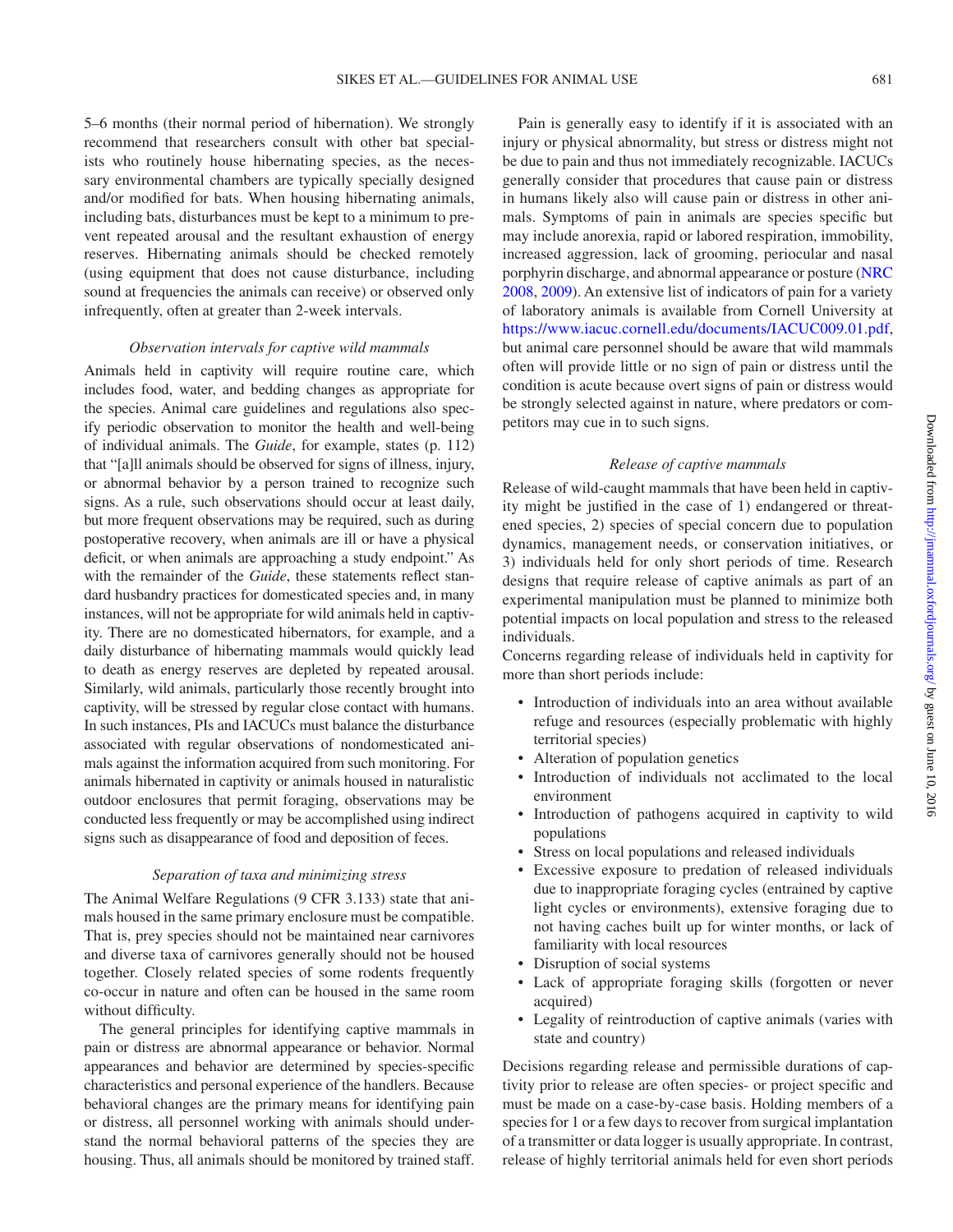into the same environment from which they were captured can be problematic because vacant territories can be usurped such that reintroduction of a former resident virtually guarantees a conflict that would not have occurred had the resident not been removed. For additional information regarding the potential release of marine mammals, investigators are referred to the best practices for these taxa developed by the National Marine Fisheries Service ([http://www.nmfs.noaa.gov/pr/pdfs/health/](http://www.nmfs.noaa.gov/pr/pdfs/health/release_guidelines.pdf) [release\\_guidelines.pdf\)](http://www.nmfs.noaa.gov/pr/pdfs/health/release_guidelines.pdf). Final disposition of captive animals is of concern, but the integrity of natural populations and humane treatment of released individuals must be the highest priorities in project design and IACUC deliberations.

# **Euthanasia and Humane Killing**

The *Guide* defines euthanasia as "the act of killing animals by methods that induce rapid unconsciousness and death without pain or distress" [\(NRC 2011:](#page-25-6)123). Euthanasia is often accomplished as a 2-step process that involves use of an agent to depress or eliminate central nervous function and a 2nd step to stop the heart. The 1st action causes the animal to become unconscious and insensitive to pain while the second is the actual cause of mortality. Although both of these goals can be accomplished with a single agent, the primary concern is alleviating pain immediately. Whatever the method, the objective is that the animal feels no or only momentary pain, distress, or anxiety.

Euthanasia techniques are evaluated and approved by the IACUC during review of the animal protocol. Investigators should be aware that the *Guide* ([NRC 2011\)](#page-25-6) requires that methods of euthanasia be consistent with the AVMA Guidelines on Euthanasia [\(AVMA 2013a](#page-23-2)) unless an exception is justified for scientific or medical reasons. The AVMA distinguishes between euthanasia and humane killing and notes that methods of killing other than those deemed "acceptable methods of euthanasia" might be justified in situations with free-ranging wild animals. In the section on wildlife, the AVMA writes "that the quickest and most humane means of terminating the life of free-ranging wildlife in a given situation may not always meet all criteria established for euthanasia (i.e., distinguishes between euthanasia and methods that are more accurately characterized as humane killing)" [\(AVMA 2013a](#page-23-2), Section S7.6).

Investigators and oversight personnel should realize that the AVMA guidelines for euthanasia are a poor fit for many, if not most, field settings, and thus often warrant IACUC-approved departures from the *Guide* and the AVMA guidelines. The treatment of gunshot as a form of euthanasia or humane killing in the AVMA guidelines is one such example. The AVMA contends that the minimum energy recommended for euthanasia by gunshot of animals smaller than 180 kg is 407 J ([AVMA 2013a](#page-23-2):37). Satisfying these conditions would require use of a handgun on the order of a .357 Magnum to achieve these energy levels with most readily available ammunition. This is clearly an inappropriate level of energy for most smaller species of mammals. It is also the position of the AVMA that gunshot cannot be considered euthanasia in wildlife unless "bullet placement is to the head (targeted to destroy the brain)" ([AVMA 2013a](#page-23-2):82). Such a procedure, particularly with cartridges of the muzzle energy specified by the AVMA, renders the skull and perhaps large parts of the animal carcass unusable and is thus inconsistent with most scientific collecting efforts that rely on obtaining high-quality specimens for research. Gunshot through the brain also risks aerosolizing brain tissue and thus may contribute to the spread of rabies viruses or prions if present in the target individual. Justification for deviations from approved AVMA euthanasia methods for studies of wildlife can include citation of published literature (such as these ASM guidelines) and incompatibility with study requirements.

Field methods for killing should be as quick and painless as possible, compatible with study design, and the size, behavior, and biology of the focal species. In case of injury resulting from capture or handling, and when nothing can be done to alleviate pain or distress or when recovery is not expected, euthanasia or humane killing is indicated. Except when specifically excluded by permit or law (e.g., with endangered/threatened species), protocols involving fieldwork should explicitly indicate the circumstances for and method of euthanasia for voucher and distressed or injured animals to accommodate unplanned injuries even when animal mortality is not an anticipated outcome. In the case of Endangered Species, investigators should request conditions on their permit that will allow them to terminate the lives of injured animals unlikely to survive in the wild unless treated, particularly where the animal is in pain or distress and veterinary care is not available. Importantly, investigators are advised to list, and oversight bodies to accept, a range of methods to achieve a humane death for target and nontarget species under the variable environmental conditions that may be encountered.

Euthanasia or humane killing should be conducted by personnel properly trained in the procedure used. Proper technique includes a follow-up examination to confirm death. Standard evidence of death include dilated pupils and absence of heartbeat as well as failure to respond to a toe pinch or touch of the eye; cessation of breathing is not a sufficient criterion. Decapitation, cervical dislocation, or thoracotomy (i.e., open biopsy of lung, pleura, hilum, and mediastinum) may be conducted after administration of euthanizing drugs, as consistent with study requirements, to insure that animals do not revive [\(AVMA 2013a\)](#page-23-2). The AVMA considers decapitation and cervical dislocation, when properly performed by experienced and trained personnel, acceptable methods of euthanasia for some study designs and research needs, although justification for use of these methods should include details concerning intended use of the animals and the reasons why other euthanasia methods are unsuitable. Decapitation or cervical dislocation can be used as a method of euthanasia on animals that are first anesthetized or sedated, but investigators should be aware that administering sedatives or anesthesia before euthanasia might add distress or impose additional pain on the animal. For many small-bodied species, cervical dislocation can be accomplished efficiently in the field without sedation by experienced personnel. Investigators should be aware, however, that this procedure can alter body measurements and damage skulls of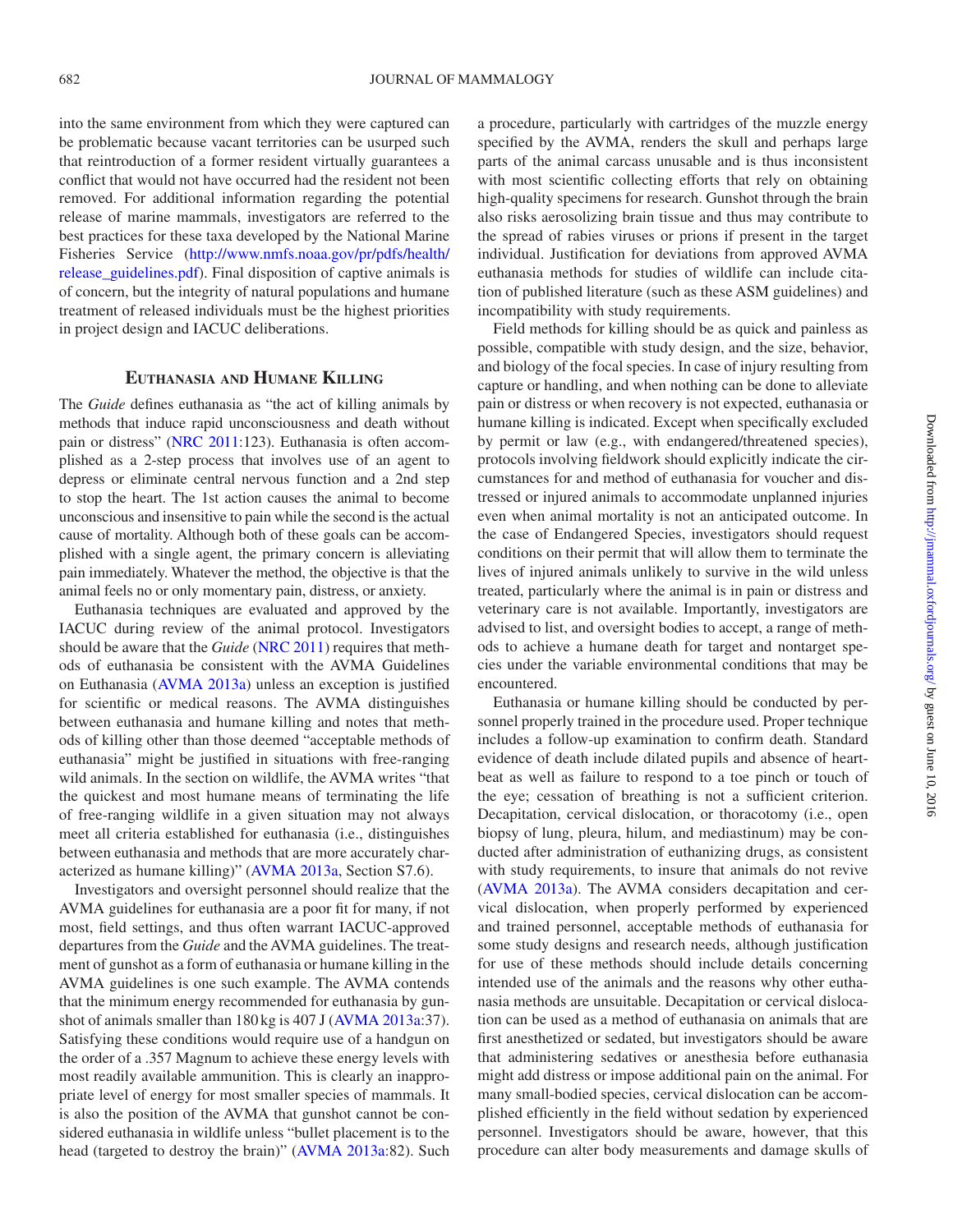smaller species, so its use on individuals that will be archived as museum specimens should be carefully considered.

Although euthanasia of small mammals in field settings can be accomplished using any of the techniques approved by the AVMA, use of injectable controlled substances or inhalants can be challenging due to risks to investigators and stress to the animals. Investigators and IACUCs are also reminded to verify the legal requirements for using controlled substances away from the premises listed on DEA registration and for administration by individuals other than licensed veterinarians if such will not be present at the site of administration. If the method of killing includes controlled substances, toxins, or lead projectiles, the PI and IACUC must consider the possibility of secondary toxicity if the carcass is left in the field and consumed by other animals. These concerns might be alleviated by removing or burying the carcass, but removal of carcasses, particularly of large animals, also deprives the biotic community of these valuable resources ([Sikes and Bryan 2015](#page-25-4)). Further, the use of controlled substances requires DEA registration and availability of the compounds themselves. Availability might be further compromised if the study involves foreign travel.

PIs and IACUCs should be aware that the Veterinary Mobility Act of 2014 permits veterinarians, but not other DEA registrants, to transport and use controlled substances at sites other than their registered address. It is also important to note that most states require a VCPR that may or may not extend to wildlife and the use of controlled substances by someone other than the veterinarian. As noted previously in the section on the "Role of the veterinarian," the language of Section 5 of the model Veterinary Practices Act endorsed by the AVMA in 2013 [\(AVMA 2013b\)](#page-24-2) precludes establishment of a VCPR exclusively by telephonic or other electronic means. Thus, to provide medical advice, including whether or not to euthanize an animal on the basis of its condition, it would presumably be necessary for a veterinarian to accompany the investigator on all field excursions. To insure compliance, investigators and IACUCs should consult the language of the regulations for the practice of veterinary medicine and the use of controlled substances in the state in which research activities are conducted.

Thoracic compression offers an acceptable method of field euthanasia for some mammals and has been used effectively for decades by practicing mammalogists. Thoracic compression is not listed as an acceptable form of euthanasia in the 2013 edition of the AVMA *Guidelines for the Euthanasia of Animals*, but, as noted above, procedures other than those considered acceptable as euthanasia can be used for humane killing and can be authorized by the IACUC. The [AVMA's \(2011\)](#page-23-3) "Literature Review" on thoracic compression states that "when scientifically justified, the IACUC has and should employ the authority to approve killing techniques not listed as recognized forms of euthanasia. This might include approving thoracic compression where it represents the most humane option available or practicable, or approving the use of drugs with analgesic properties that may not be scheduled drugs." The AVMA further states that "thoracic compression should not be prohibited where its use is necessary to minimize animal suffering or is scientifically justified (such as under the oversight of an Institutional Animal Care and Use Committee)" ([AVMA](#page-23-3) [2011](#page-23-3)). AAALAC International similarly considers thoracic compression acceptable in these situations. In their adoption of the AVMA *Guidelines* as reference materials, AAALAC International made a single exception, which focused on the use of thoracic compression in wildlife studies [\(AAALAC](#page-23-4)  [International 2015](#page-23-4)):

Exception: Thoracic (cardiopulmonary, cardiac) compression is a method used to euthanize wild small mammals and birds, mainly under field conditions. According to the 2013 Guidelines, thoracic compression is an unacceptable means of euthanizing animals that are not deeply anesthetized or insentient due to other reasons P.41, M3.12 and P.83, S7.6.3.3. The Council on Accreditation recognizes the need for the use of thoracic compression in conscious wild small birds and mammals in situations where alternate techniques are not feasible or objectives of the protocol are such that the Institutional Animal Care and Use Committee (IACUC), and/ or competent authority, grants approval for this method, training for the technique is provided, and its continued approval is re-evaluated as more scientifically-based data regarding its use becomes available.

Thoracic compression has the advantage of requiring no additional equipment and thus can be used in any situation where appropriately sized animals can be brought to hand. It does not distort important body measurements, destroy needed tissues and skeletal elements, or alter hormonal profiles via the introduction of foreign substances. The ASM considers thoracic compression a humane method of killing when the investigator is skilled in this procedure and when the individuals to be killed are sufficiently small that the thoracic cavity can be collapsed to prevent inspiration.

Methods of euthanasia acceptable to the AVMA—their advantages, disadvantages, and effectiveness—are reviewed in the AVMA *Guidelines for the Euthanasia of Animals* ([AVMA](#page-23-2)  [2013a](#page-23-2)). This report also provides information on inhalant agents, noninhalant pharmaceutical agents, and physical methods of euthanasia. The American College of Laboratory Animal Medicine (ACLAM) has also evaluated rodent euthanasia and identified 3 issues of concern: euthanasia of fetal and neonatal rodents, use of carbon dioxide for euthanasia, and impact of euthanasia techniques on data collection. Publications by ACLAM ([https://www.aclam.org/Content/files/files/Public/](https://www.aclam.org/Content/files/files/Public/Active/report_rodent_euth.pdf) [Active/report\\_rodent\\_euth.pdf\)](https://www.aclam.org/Content/files/files/Public/Active/report_rodent_euth.pdf) provide appropriate directives on these topics.

For collecting methods using kill traps, it is important to recall the AVMA position that, although kill traps do not always render a rapid or stress-free death consistent with their criteria for euthanasia, situations exist when live traps and subsequent euthanasia are not possible or when it might be more stressful to animals or dangerous to humans to use live traps as opposed to kill traps ([AVMA 2013a\)](#page-23-2). Finally, whether the termination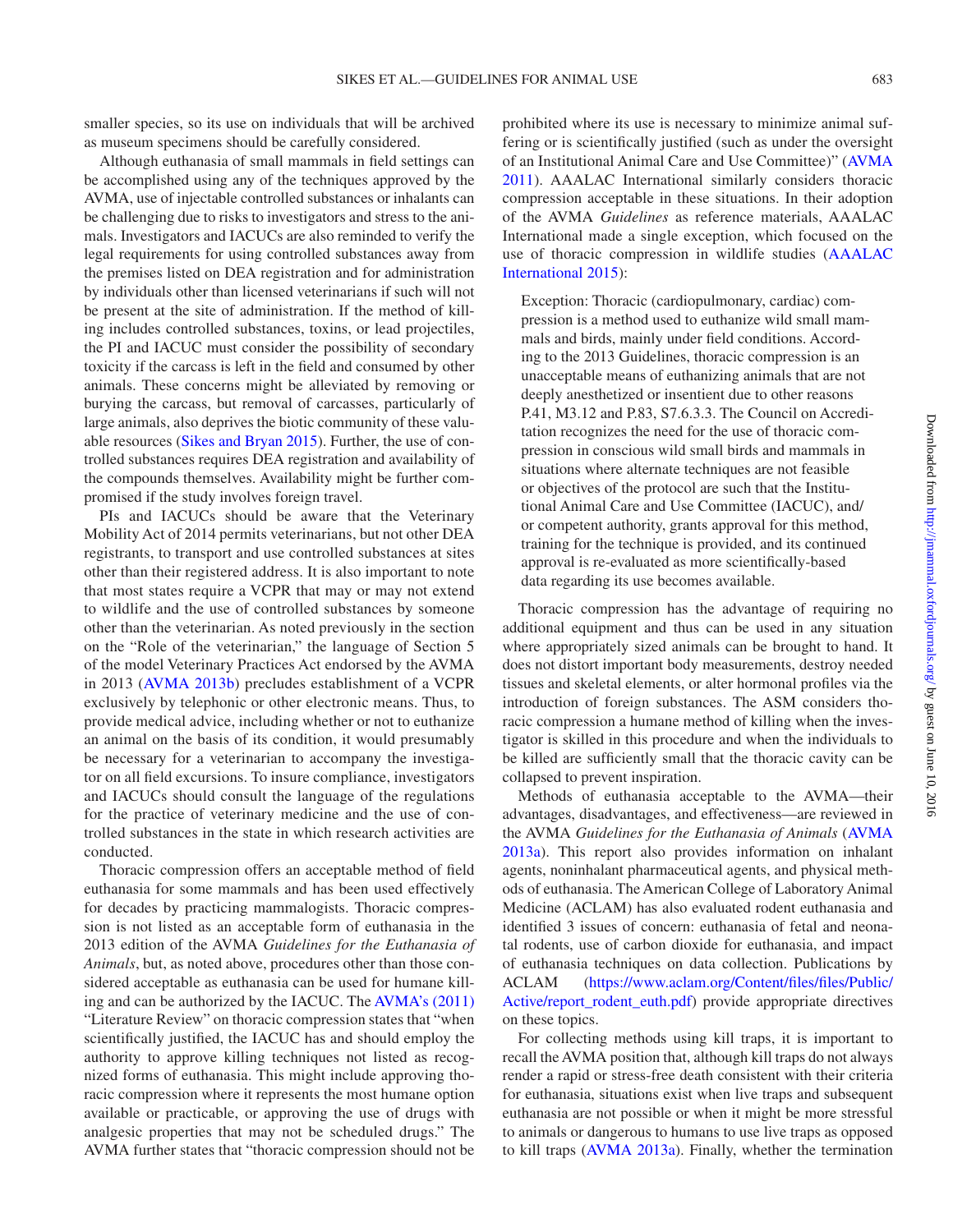of life is considered euthanasia or humane killing, these acts must be performed with a conscious respect for their effect on other animals (including human observers). Fear in other animals (including conspecifics and in some cases heterospecifics) can be triggered by distress vocalizations, fearful behavior, and release of odors and pheromones by a frightened animal [\(AVMA 2013a\)](#page-23-2). Thus, killing should be done outside the perceptive range of other individuals whenever possible. Judgment should be exercised with regard to killing animals in view of the general public without providing them training or education about its necessity to avoid negative reactions to the procedures by observers.

# **Vouchering of Specimens and Ancillary Materials**

Investigators must always plan for the disposition of animals from wild populations when a study is completed or when animals are procured unexpectedly during the study. The latter might result from incidental deaths when animals are found dead in traps, nets, or on roadways. All specimens and ancillary material generated from field studies should be deposited with relevant data into an accredited research collection when possible. The ASM Systematic Collection Committee has compiled a list of accredited collections in the Western Hemisphere [\(Hafner et](#page-24-31) al. 1997). The information is available online at [http://](http://www.mammalsociety.org/committees/systematic-collections ) [www.mammalsociety.org/committees/systematic-collections](http://www.mammalsociety.org/committees/systematic-collections ). Deposition of specimens and ancillary materials in permanent collections maximizes benefits from each specimen generated, ensures access to valuable data by future investigators, and provides vouchers for individuals or species used in published research. Further, in some instances, archived specimens may be used in lieu of sacrificing additional individuals as part of future studies. The ASM recommends that when IACUCs approve field studies that include collection or otherwise might result in mortalities or the collection of potential surplus biological material from either target or nontarget taxa, PIs designate an ASM-approved systematic collection in which to deposit their specimens. The submission of materials, of course, should be commensurate with the needs and capacities of the systematic collection. Exceptions to this practice should be justified in the approved protocols. ASM recommends that investigators coordinate with these institutions at the earliest possible stages of project development in order to adequately budget for the expenses involved in voucher deposition and curation.

# **Human Safety**

Working with wild mammals, particularly in field situations, involves inherent risks, both biotic (e.g., bites, pathogens, parasites, and venomous plants and animals) and abiotic (e.g., lightning and temperature extremes). Fortunately, most of these risks can be minimized with basic training, planning, mentoring, and experience. Investigators have the responsibility to ensure that personnel handling, transporting, or maintaining wild-caught mammals are qualified and familiar with the associated hazards (e.g., bites and exposure to body fluids) as well as the requirements of the target species (e.g., bats— [Constantine 1988](#page-24-32)). With appropriate preparation and training, investigators can adequately protect themselves and collaborators while conducting fieldwork with mammals ([Kunz et](#page-25-36) al. [1997](#page-25-36)).

Many universities and other institutions offer field courses, workshops, and online programs designed to provide investigators and students with proper training in fieldwork and activities with wild-caught mammals. Occupational health programs also provide guidance for avoiding biological, chemical, and other hazards. Sources such as the [CDC \(1998](#page-24-33), [1999;](#page-24-34) [http://](http://www.cdc.gov/) [www.cdc.gov/\)](http://www.cdc.gov/) or state health departments offer current information and precautions for personnel conducting epidemiological studies or working with populations suspected of posing specific health risks. Additionally, the ASM provides updated guidelines relative to hantavirus pulmonary syndrome for mammalogists and wildlife researchers working with rodents; these recommendations should be broadly applicable to field studies of other mammal taxa (Kelt et [al. 2010\)](#page-24-35). The document by Kelt et [al. \(2010\)](#page-24-35) also makes the important clarification that earlier published guidelines by the [CDC \(1998,](#page-24-33) [1999\)](#page-24-34) were never intended to apply to field investigators conducting nonviral-focused research on rodents. Special precautions (e.g., vaccinations) to ensure human safety might be necessary when transporting individuals known or suspected of carrying potentially lethal pathogens such as hantavirus or the rabies virus. In areas where zoonotics are known to occur, bagging traps with a gloved hand and bringing them to a central processing area that follows institutional biosafety recommendations might be sufficient, although additional precautions might be required at the time of final processing of the captured animal, depending on the data required. Although chloroform is considered highly hazardous to personnel due to attendant risks of cancer and liver toxicity [\(https://www.osha.gov/dts/chemicalsampling/](https://www.osha.gov/dts/chemicalsampling/data/CH_227600.html) [data/CH\\_227600.html](https://www.osha.gov/dts/chemicalsampling/data/CH_227600.html)), use of this substance under open-air field conditions might be appropriate because it kills ectoparasites that can pose risks to the researcher through transmission of disease.

Many IACUCs will require the investigator to document in their protocols the potential risks to human health and safety while working with target species of wild-caught mammals. However, investigators and IACUC members should remain cognizant that risks from zoonoses vary depending on study species, local environmental conditions, personnel attributes, and the potential pathogens. Accordingly, the safety precautions employed should match potential risks.

# **Summary**

These updated guidelines on the use of mammals, including wild species, emphasize that investigators are responsible for compliance with federal and state guidelines regulating care and use of animals in research, exhibition, and instruction. Investigators should work with IACUCs to develop research protocols that allow scientific research objectives to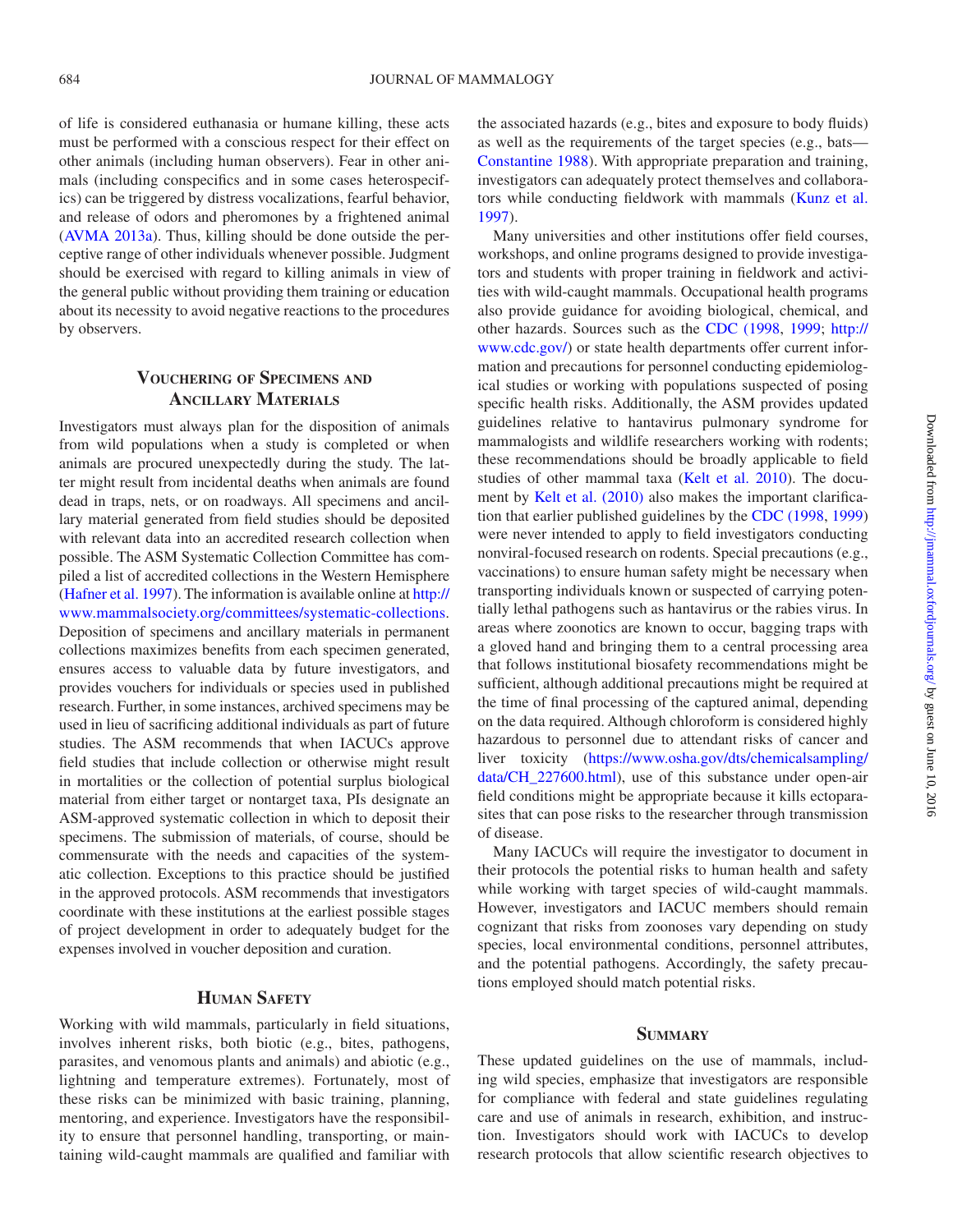be completed successfully while complying with animal welfare regulations. A rational, well-justified protocol, written succinctly and completely, will facilitate a positive and productive dialog with the IACUC. The task of the IACUC is to provide assurance to federal regulatory agencies and the public that animal research is being accomplished in accordance with the regulations and intent of the AWA and to work with researchers and educators to develop appropriate protocols. IACUCs must be strong advocates for animal welfare and humane animal use in research and education, especially when investigators provide clear justification for animal use and expertise upon which the IACUC can rely. These interactions foster strong, positive, and professional relationships between the IACUC and the investigator.

From initial design to completion of a study, investigators should exercise good judgment and prudence when using animals in research. IACUCs appreciate working with investigators who provide details of their research designs and goals. The "3 Rs" of Reducing the number of individuals without compromising statistical validity or biological significance, Replacing "higher" animals with "lower" ones, and Refinements of techniques and care to minimize pain or distress to animals [\(NRC 2011\)](#page-25-6) are important goals for field mammalogy. A cap on the number of animals collected is usually imposed by state and sometimes federal permitting agencies and, likewise, is expected by the IACUC. Underestimates of the number of animals needed for a study might invalidate results. Therefore, a sufficient number of animals (i.e., the number needed to meet research goals) must be clearly requested and justified. "Replacement" in mammals might be achieved by using cell lines, voucher materials from previous studies, or computer simulations where possible. Further, larger mammals are not usually collected in surveys or for genetic work. Rather, they can be subsampled by ear punches or hair combs, or tissues might be requested from mammalian research collections where this material is already be archived as specimens. Other alternatives include using carcasses of species of interest (especially larger carnivores or ungulates) that have been trapped or hunted for other purposes. However, investigators are reminded that such sources may introduce undesirable biases associated with age, sex, or size. Finally, an example of "Refinement" might include using behavioral responses as indicators of social dominance rather than outcomes of physical combat.

Most field investigators already embrace the ethical treatment of animals because of their respect for nature and their dedication to wild species. The guidelines provided here were developed to assist investigators in maintaining compliance and understanding the evolving suite of animal welfare regulations. How we view use of mammals in research does not differ much from that of Joseph Grinnell when he visited Yosemite Valley nearly 100 years ago. Knowledge of most aspects of mammalian biology has advanced, but we still struggle with a basic understanding of our place in nature. Mammalogists continue to explore the farthest reaches of the Earth. In contrast, the public and even some scientists in other fields have

become sufficiently removed from what is wild that we must be prepared to answer the question "what good is it?" That is, we must be able to communicate to a broad audience the applied and theoretical values of research on wild mammals. Proactive consideration of humane treatment of our study animals will help prevent retroactive criticism of our ethics and our research. With this in mind, the ultimate design of research programs, including the methods and techniques to address research objectives, are the responsibility of the investigator. Guidelines can provide current information on ethical and regulatory standards, but they cannot replace individual judgment or the drive, ingenuity, and curiosity that lead investigators to generate new and insightful advances in science.

#### **Acknowledgments**

Many members of the ASM contributed to development of these guidelines, as have colleagues in the various organizations and agencies focused on ethical oversight of animal research. Valuable comments and insights have been provided by mammalogists, PIs, and IACUC members from diverse organizations. The Committee particularly thanks D. Reeder for her insights and advice regarding housing bats and J. Golcher-Benavides for preparing the Spanish abstract. E. Paul, Executive Director of the Ornithological Council, and E. Lacey, President of the American Society of Mammalogists, both provided particularly insightful comments on an earlier draft. The manuscript also benefitted from anonymous referees during the review process. Finally, all IACUC members, mostly volunteers, have a tremendous responsibility to assure both institutional and federal oversight agencies and the public that all investigators understand and maintain compliance and that studies that use animals do so with respect and knowledge of the principles of animal care. We are grateful for their dedication, their service, and their feedback on this document.

#### **Literature Cited**

- <span id="page-23-4"></span>AAALAC International. 2015. Reference resources: wild animals. [http://www.aaalac.org/accreditation/resources\\_list.cfm.](http://www.aaalac.org/accreditation/resources_list.cfm) Accessed 17 December 2015.
- <span id="page-23-0"></span>ad hoc Committee for Animal Care Guidelines. 1985. Guidelines for use of animals in research. Journal of Mammalogy 66:834. [http://mammalogy.org/uploads/committee\\_files/ACUC1985.pdf.](http://mammalogy.org/uploads/committee_files/ACUC1985.pdf) Accessed 2 May 2016.
- <span id="page-23-1"></span>ad hoc Committee on Acceptable Field Methods in Mammalogy. 1987. Acceptable field methods in mammalogy: preliminary guidelines approved by the American Society of Mammalogists. Journal of Mammalogy 68 Suppl.:1–18. [http://mammalogy.org/uploads/](http://mammalogy.org/uploads/committee_files/ACUC1987.pdf) [committee\\_files/ACUC1987.pdf.](http://mammalogy.org/uploads/committee_files/ACUC1987.pdf) Accessed 2 May 2016.
- <span id="page-23-3"></span>American Veterinary Medical Association (AVMA). 2011. Welfare implications of thoracic compression. [https://www.avma.org/KB/](https://www.avma.org/KB/Resources/LiteratureReviews/Documents/thoracic_compression_bgnd.pdf) [Resources/LiteratureReviews/Documents/thoracic\\_compression\\_](https://www.avma.org/KB/Resources/LiteratureReviews/Documents/thoracic_compression_bgnd.pdf) [bgnd.pdf.](https://www.avma.org/KB/Resources/LiteratureReviews/Documents/thoracic_compression_bgnd.pdf) Accessed 8 October 2015.
- <span id="page-23-2"></span>American Veterinary Medical Association (AVMA). 2013a. AVMA Guidelines for the Euthanasia of Animals: 2013 edition. [https://](https://www.avma.org/KB/Policies/Documents/euthanasia.pdf) [www.avma.org/KB/Policies/Documents/euthanasia.pdf.](https://www.avma.org/KB/Policies/Documents/euthanasia.pdf) Accessed 8 October 2015.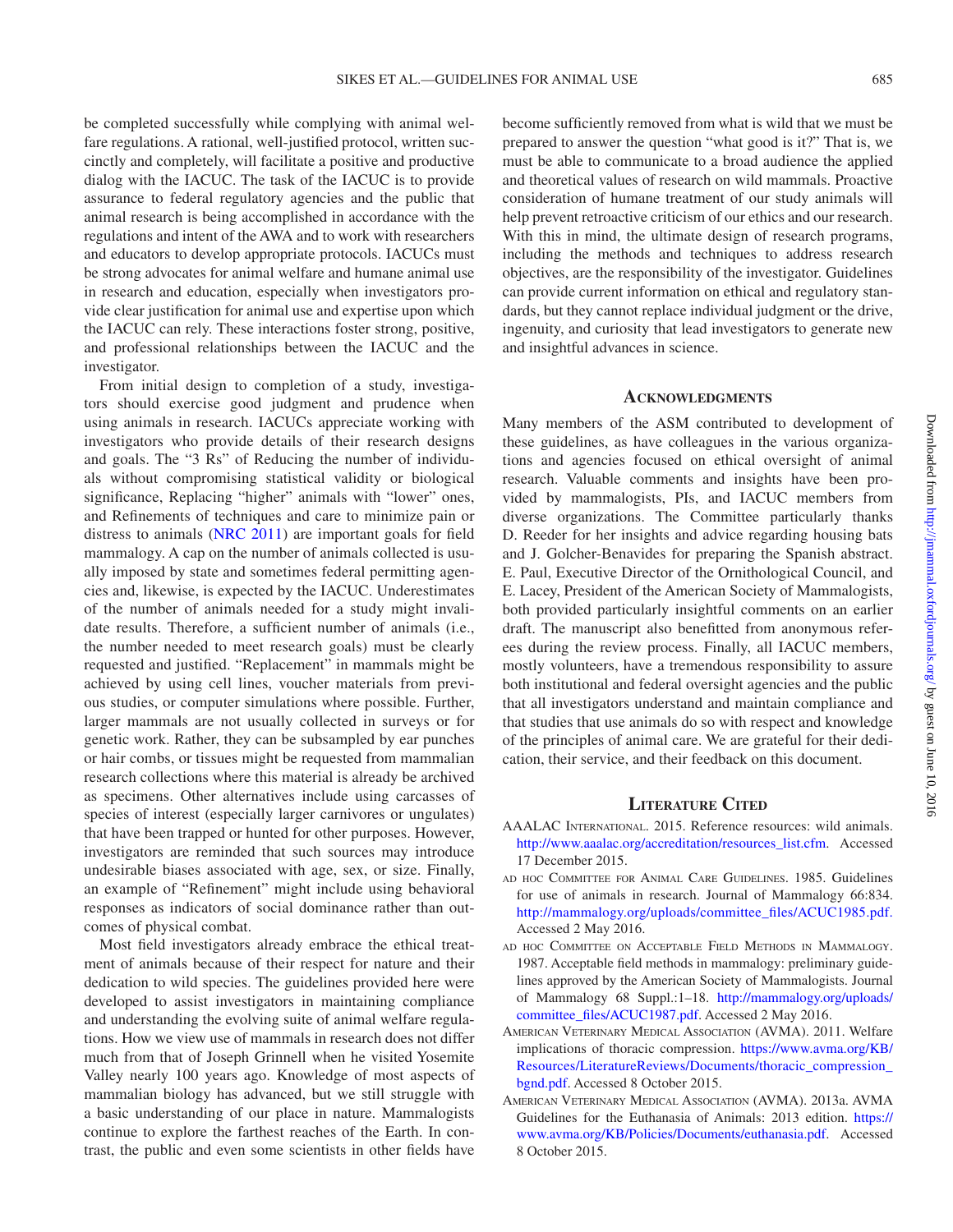- <span id="page-24-2"></span>American Veterinary Medical Association (AVMA). 2013b. Model Veterinary Practice Act—January 2013. [https://www.avma.org/](https://www.avma.org/KB/Policies/Pages/Model-Veterinary-Practice-Act.aspx) [KB/Policies/Pages/Model-Veterinary-Practice-Act.aspx](https://www.avma.org/KB/Policies/Pages/Model-Veterinary-Practice-Act.aspx). Accessed 17 December 2015.
- <span id="page-24-21"></span>Asper, E. D. 1975. Techniques of live capture of smaller Cetacea. Journal of the Fisheries Research Board of Canada 32:1191–1196.
- <span id="page-24-8"></span>BAKER, R. J., AND S. L. WILLIAMS. 1972. A live trap for pocket gophers. Journal of Wildlife Management 36:1320–1322.
- <span id="page-24-24"></span>BARCLAY, R. M. R., AND G. P. BELL. 1988. Marking and observational techniques. Pp. 59–76 in Ecological and behavioral methods for the study of bats (T. H. Kunz, ed.). Smithsonian Institution Press, Washington, D.C.
- <span id="page-24-30"></span>Barnard, S. M. 2011. Bats in captivity. Vol. 3. Diet and feeding–environment and housing. Logos Press, Washington, D.C.
- <span id="page-24-18"></span>BEACHAM, T. D., AND C. J. KREBS. 1980. Pitfall versus live-trap enumeration of fluctuating populations of *Microtus townsendii*. Journal of Mammalogy 61:486–499.
- <span id="page-24-6"></span>BELYAEV, D. K., AND L. M. TRUT. 1964. Behaviour and reproductive function of animals. I. Correlation of behaviour type with the time of reproduction and fertility. Bulletin de la Société Imperiale des Naturalistes de Moscou 69:5–19 [in Russian; explained in: Belyaev, D. K. 1979. Destabilizing selection as a factor in domestication. Journal of Heredity 70:301–308].
- <span id="page-24-29"></span>Boice, R. 1972. Water addiction in captive desert rodents. Journal of Mammalogy 53:395–398.
- <span id="page-24-25"></span>Braden, G. C., A. K. Brice, and F. C. Hankenson. 2015. Adverse effects of vapocoolant and topical anesthesia for tail biopsy of preweanling mice. Journal of the American Association for Laboratory Animal Science 54:291–298.
- <span id="page-24-16"></span>Braun, C. E. 2005. Techniques for wildlife investigations and management. Wildlife Society, Bethesda, Maryland.
- <span id="page-24-27"></span>Bush, M. 1995. Methods of capture, handling, and anesthesia. Pp. 25–40 in Wild mammals in captivity: principles and techniques (D. G. Kleiman, M. E. Allen, K. V. Thompson, and S. Lumpkin, eds.). University of Chicago Press, Chicago, Illinois.
- <span id="page-24-1"></span>Canadian Council on Animal Care. 1993. Guide to the care and use of experimental animals. 2nd ed. (E. D. Olfert, B. M. Cross, and A. A. McWilliams, eds.). Canadian Council on Animal Care, Ottawa, Ontario, Canada. Vol. 1.
- <span id="page-24-33"></span>Centers for Disease Control and Prevention (CDC). 1998. Hantavirus pulmonary syndrome—Colorado and New Mexico. Morbidity and Mortality Weekly Report 47:449–452.
- <span id="page-24-34"></span>Centers for Disease Control and Prevention (CDC). 1999. Update: hantavirus pulmonary syndrome—United States. Morbidity and Mortality Weekly Report 48:521–525.
- <span id="page-24-32"></span>Constantine, D. G. 1988. Health precautions for bat researchers. Pp. 491–526 in Ecological and behavioral methods for the study of bats (T. H. Kunz, ed.). Smithsonian Institution Press, Washington, D.C.
- <span id="page-24-3"></span>Darwin, C. 1868. The variation of animals and plants under domestication. John Murray, London, United Kingdom. Vol. 1 and 2.
- <span id="page-24-15"></span>Davidson, A. D., R. R. Parmenter, and J. R. Gosz. 1999. Responses of small mammals and vegetation to a reintroduction of Gunnison's prairie dogs. Journal of Mammalogy 80:1311–1324.
- <span id="page-24-22"></span>Dierauf, L. A., and F. M. D. Gulland (eds.). 2001. CRC handbook of marine mammal medicine. 2nd ed. CRC Press, Boca Raton, Florida.
- <span id="page-24-13"></span>Do, R., J. SHONFIELD, AND A. G. McADAM. 2013. Reducing accidental shrew mortality associated with small-mammal livetrapping II: a field experiment with bait supplementation. Journal of Mammalogy 94:754–760.
- <span id="page-24-28"></span>Fowler, M. E. 1995. Restraint and handling of wild and domestic animals. 2nd ed. Iowa State University Press, Ames.
- <span id="page-24-19"></span>GARSD, A., AND W. E. Howard. 1981. A 19-year study of microtine population fluctuations using time-series analysis. Ecology 62:930–937.
- <span id="page-24-14"></span>GETZ, L. L., AND G. O. BATZLI. 1974. A device for preventing disturbance of small mammal live-traps. Journal of Mammalogy 55:447–448.
- <span id="page-24-23"></span>Greer, L. L., J. Whaley, and T. K. Rowles. 2001. Euthanasia. Pp. 729–740 in CRC handbook of marine mammal medicine. 2nd ed. (L. A. Dierauf and F. M. D. Gulland, eds.). CRC Press, Boca Raton, Florida.
- <span id="page-24-0"></span>Grinnell, J. 1928. Recommendations concerning the treatment of large mammals in Yosemite National Park. Journal of Mammalogy 9:76.
- Guidelines for Preparing USDA Annual Reports and Assigning USDA Pain and Distress Categories. [http://oacu.od.nih.gov/ARAC/docu](http://oacu.od.nih.gov/ARAC/documents/USDA_Reports.pdf)[ments/USDA\\_Reports.pdf.](http://oacu.od.nih.gov/ARAC/documents/USDA_Reports.pdf) Accessed 17 December 2015.
- <span id="page-24-31"></span>Hafner, M. S., W. L. Gannon, J. Salazar-Bravo, and S. T. Alvarez-CASTAÑEDA. 1997. Mammal collections in the Western Hemisphere: a survey and directory of existing collections. American Society of Mammalogists, Allen Press, Lawrence, Kansas.
- <span id="page-24-4"></span>HARE, B., ET AL. 2005. Social cognitive evolution in captive foxes is a correlated by-product of experimental domestication. Current Biology 15:226–230.
- <span id="page-24-9"></span>HART, E. B. 1973. A simple and effective live trap for pocket gophers. American Midland Naturalist 89:200–202.
- <span id="page-24-12"></span>Hawes, M. L. 1977. Home range, territoriality, and ecological separation in sympatric shrews, *Sorex vagrans* and *Sorex obscurus*. Journal of Mammalogy 58:354–367.
- <span id="page-24-5"></span>Hernádi, A., A. Kis, B. Turcsán, and J. Topál. 2012. Man's underground best friend: domestic ferrets, unlike the wild forms, show evidence of dog-like social-cognitive skills. PLoS ONE 7:e43267.
- <span id="page-24-20"></span>HOWARD, W. E., AND E. M. BROCK. 1961. A drift fence pit-trap that preserves captured rodents. Journal of Mammalogy 42:386–391.
- <span id="page-24-26"></span>Interagency Research Animal Committee (IRAC). 1985. US Government Principles for Utilization and Care of Vertebrate Animals Used in Testing, Research, and Training. Federal Register, May 20, 1985. Office of Science, Washington, D.C. [http://grants.](http://grants.nih.gov/grants/olaw/references/phspol.htm#USGovPrinciples) [nih.gov/grants/olaw/references/phspol.htm#USGovPrinciples.](http://grants.nih.gov/grants/olaw/references/phspol.htm#USGovPrinciples) Accessed 17 December 2015.
- <span id="page-24-10"></span>Kaufman, D. W., and G. A. Kaufman. 1989. Burrow distribution of the thirteen-lined ground squirrel in grazed mixed-grass prairie: effect of artificial habitat structure. Prairie Naturalist 21:81–83.
- <span id="page-24-35"></span>Kelt, D. A., M. S. Hafner, and the American Society of Mammalogists' Ad Hoc Committee for Guidelines on HANDLING RODENTS IN THE FIELD. 2010. Updated guidelines for protection of mammalogists and wildlife researchers from hantavirus pulmonary syndrome (HPS). Journal of Mammalogy 91:1524–1527.
- <span id="page-24-7"></span>Klailova, M., K. Hodgkinson, and P. C. Lee. 2010. Behavioral responses of one western lowland gorilla (*Gorilla gorilla gorilla*) group at Bai Hokou, Central African Republic, to tourists, researchers and trackers. American Journal of Primatology 72:897–906.
- <span id="page-24-17"></span>Kreeger, T. J., and J. M. Arnemo. 2012. Handbook of wildlife chemical immobilization. 4th ed. Private Publication.
- <span id="page-24-11"></span>KUEHN, D. W., T. K. FULLER, L. D. MECH, W. J. PAUL, S. H. FRITTS, and W. E. Berg. 1986. Trap-related injuries to gray wolves in Minnesota. Journal of Wildlife Management 50:90–91.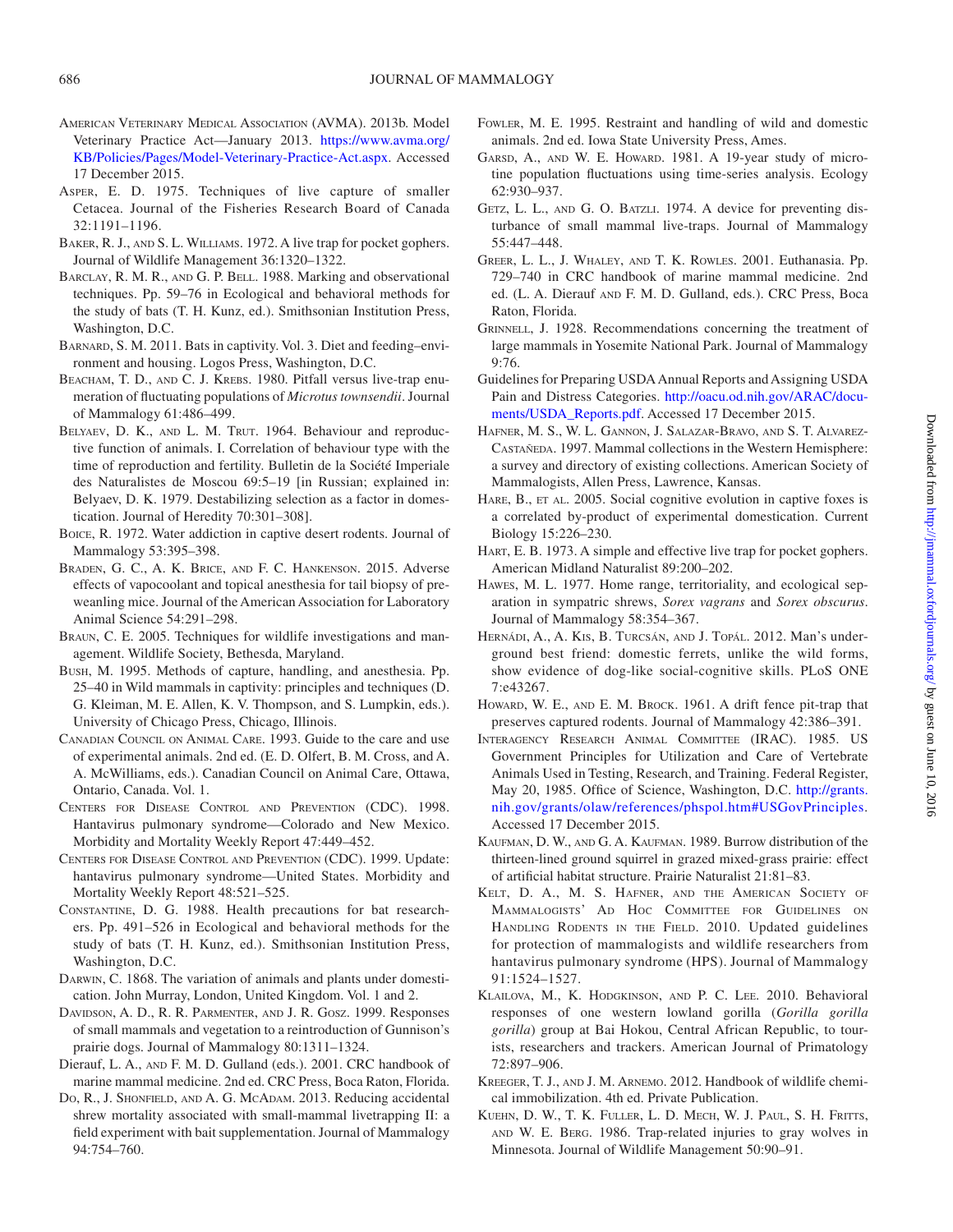- <span id="page-25-14"></span>Kunz, T. H., and S. Parsons (eds.). 2009. Ecological and behavioral methods for the study of bats. 2nd ed. Johns Hopkins University Press, Baltimore, Maryland.
- <span id="page-25-36"></span>Kunz, T. H., R. Rudran, and G. Gurri-Glass. 1997. Human health concerns. Appendix 2. Pp. 255–264 in Measuring and monitoring biological diversity: standard methods for mammals (D. E. Wilson, F. R. Cole, J. D. Nichols, R. Rudran, and M. S. Foster, eds.). Smithsonian Institution Press, Washington, D.C.
- <span id="page-25-10"></span>Lacy R. C., G. Alaks, and A. Walsh. 2013. Evolution of *Peromyscus leucopus* mice in response to a captive environment. PLoS ONE 8:e72452.
- <span id="page-25-19"></span>Layne, J. N. 1987. An enclosure for protecting small mammal traps from disturbance. Journal of Mammalogy 68:666–668.
- <span id="page-25-33"></span>LOLLAR, A., AND B. SCHMIDT-FRENCH. 1988. Captive care and medical reference for the rehabilitation of insectivorous bats. Bat World Sanctuary.
- <span id="page-25-15"></span>Martin, R. E., R. H. Pine, and A. F. DeBlase. 2011. A manual of mammalogy: with keys to families of the world. Waveland Press, Long Grove, Illinois.
- <span id="page-25-30"></span>Munro, R. H. M., S. E. Nielsen, M. H. Price, G. B. Stenhouse, and M. S. Boyce. 2006. Seasonal and diel patterns of grizzly bear diet and activity in west-central Alberta. Journal of Mammalogy 87:1112–1121.
- <span id="page-25-9"></span>National Institutes of Health/Office of Laboratory Animal Welfare (NIH/OLAW). 2015. Public Health Service Policy on Humane Care and Use of Laboratory Animals. National Institutes of Health, Department of Health and Human Services, Bethesda, Maryland.
- <span id="page-25-34"></span>NATIONAL RESEARCH COUNCIL (NRC). 2008. Recognition and alleviation of distress in laboratory animals. National Academies Press, Washington, D.C.
- <span id="page-25-35"></span>NATIONAL RESEARCH COUNCIL (NRC). 2009. Recognition and alleviation of pain in laboratory animals. National Academies Press, Washington, D.C.
- <span id="page-25-6"></span>NATIONAL RESEARCH COUNCIL (NRC). 2011. Guide for the care and use of laboratory animals. National Academy Press, Washington, D.C.
- <span id="page-25-1"></span>Orlans, F. B. (ed.). 1988. Field research guidelines: impact on Animal Care and Use Committees. Scientists Center for Animal Welfare, Bethesda, Maryland.
- <span id="page-25-20"></span>O'Shea, T. J., and M. A. Bogan (eds.). 2003. Monitoring trends in bat populations in the United States and territories: problems and prospectus. United States Geological Survey Information and Technology Report ITR 20030003.
- <span id="page-25-27"></span>Ostfeld, R. S., M. C. Miller, and K. R. Hazler. 1996. Causes and consequences of tick (*Ixodes scapularis*) burdens on whitefooted mice (*Peromyscus leucopus*). Journal of Mammalogy 77:266–273.
- <span id="page-25-28"></span>PALUCH, L. R., C. C. LIEGGI, M. DUMONT, S. MONETTE, E. R. RIEDEL, and N. S. Lipman. 2014. Developmental and behavioral effects of toe clipping on neonatal and preweanling mice with and without vapocoolant anesthesia. Journal of the American Association for Laboratory Animal Science 53:132–140.
- <span id="page-25-17"></span>PARMENTER, R. R., ET AL. 2003. Small-mammals density estimates: a field comparison of grid-based vs web-based density estimators. Ecological Monographs 73:1–26.
- <span id="page-25-7"></span>PAUL, E., AND R. S. SIKES. 2013. Wildlife researchers running the permit maze. ILAR Journal 54:14–23.
- <span id="page-25-8"></span>PAUL E., R. S. SIKES, S. J. BEAUPRE, AND J. C. WINGFIELD. 2015. Animal Welfare Policy: implementation in the context of wildlife research. ILAR Journal 56:312–334.
- <span id="page-25-23"></span>POWELL, R. A., AND G. PROULX. 2003. Trapping and marking terrestrial mammals for research: integrating ethics, performance criteria, techniques, and common sense. Institute for Laboratory Animal Research Journal 44:259–276.
- <span id="page-25-22"></span>Reeder, D. M., K. A. Field, and M. H. Slater. 2015. Balancing the costs of wildlife research with the benefits of understanding a panzootic disease, white–nose syndrome. ILAR Journal 56:275–282.
- <span id="page-25-29"></span>Rothmeyer, S. W., M. C. McKinstry, and S. H. Anderson. 2002. Tail attachment of modified ear-tag radio transmitters on beavers. Wildlife Society Bulletin 30:425–429.
- <span id="page-25-32"></span>Rusak, B., and I. Zucker. 1975. Biological rhythms and animal behavior. Annual Review of Psychology 26:137–171.
- <span id="page-25-16"></span>Ryan, J. 2011. Mammalogy techniques manual. 2nd ed. Lulu, Raleigh, North Carolina.
- <span id="page-25-18"></span>SCHMINTZ, S. D. 2005. Capturing and handling wild animals. Pp. 239– 285 in Techniques for wildlife investigations and management (C. E. Braun, ed.). Wildlife Society, Bethesda, Maryland.
- <span id="page-25-26"></span>SHERWIN, R. E., S. HAYMOND, D. STRICKLAN, AND R. OLSON. 2002. Freeze branding for permanently marking temperate bat species. Wildlife Society Bulletin 30:97–100.
- <span id="page-25-4"></span>Sikes, R. S., and J. A. Bryan II. 2015. IACUC Considerations for the use of wildlife in research and education. ILAR Journal 56:335–341.
- <span id="page-25-0"></span>Sikes, R. S., W. H. Gannon, and the Animal Care and Use Committee of the American Society of Mammalogists. 2011. Guidelines of the American Society of Mammalogists for the use of wild mammals in research. Journal of Mammalogy 92:235–253. [http://mam](http://mammalogy.org/uploads/committee_files/ACUC2011.pdf)[malogy.org/uploads/committee\\_files/ACUC2011.pdf](http://mammalogy.org/uploads/committee_files/ACUC2011.pdf). Accessed 2 May 2016.
- <span id="page-25-5"></span>SIKES, R. S., AND E. PAUL. 2013. Fundamental differences between wildlife and biomedical research. ILAR Journal 54:5–13.
- <span id="page-25-3"></span>Sikes, R. S., E. Paul, and S. J. Beaupre. 2012. Standards for wildlife research: taxon-specific guidelines versus US Public Health Services policy (with cover photo). BioScience 62:830–834.
- <span id="page-25-2"></span>Society for the Study of Animal Behaviour. 2006. Guidelines for the treatment of animals in behavioural research and teaching. Animal Behaviour 71:245–253.
- <span id="page-25-31"></span>Strathearn, S. M., J. S. Lotimer, G. B. Kolenosky, and W. M. Lintack. 1984. An expanding break-away radio collar for black bear. Journal of Wildlife Management 48:939–942.
- <span id="page-25-21"></span>Thomas, D. W. 1995. Hibernating bats are sensitive to nontactile human disturbance. Journal of Mammalogy 76:940–946.
- <span id="page-25-11"></span>Trut, L., I. Oskina, and A. Kharlamova. 2009. Animal evolution during domestication: the domesticated fox as a model. BioEssays 31:349–360.
- <span id="page-25-12"></span>United States Department of Agriculture (USDA). 2015a. Animal Care Policy Manual 2015. [https://www.aphis.usda.gov/animal\\_](https://www.aphis.usda.gov/animal_welfare/downloads/Animal%20Care%20Policy%20Manual.pdf) [welfare/downloads/Animal%20Care%20Policy%20Manual.pdf,](https://www.aphis.usda.gov/animal_welfare/downloads/Animal%20Care%20Policy%20Manual.pdf) Accessed 17 December 2015.
- <span id="page-25-13"></span>United States Department of Agriculture (USDA). 2015b. Animal Welfare Inspection Guide. [https://www.aphis.usda.gov/animal\\_](https://www.aphis.usda.gov/animal_welfare/downloads/Animal%20Care%20Inspection%20Guide.pdf) [welfare/downloads/Animal%20Care%20Inspection%20Guide.](https://www.aphis.usda.gov/animal_welfare/downloads/Animal%20Care%20Inspection%20Guide.pdf) [pdf](https://www.aphis.usda.gov/animal_welfare/downloads/Animal%20Care%20Inspection%20Guide.pdf). Accessed 12 October 2015.
- <span id="page-25-24"></span>Walker, W. A. 1975. Review of the live-capture fishery for smaller cetaceans taken in southern California waters for public display. Journal of the Fisheries Research Board of Canada 32:1197–1211.
- <span id="page-25-25"></span>West, P. M., and C. Packer. 2002. Sexual selection, temperature, and the lion's mane. Science 297:1339–1343.